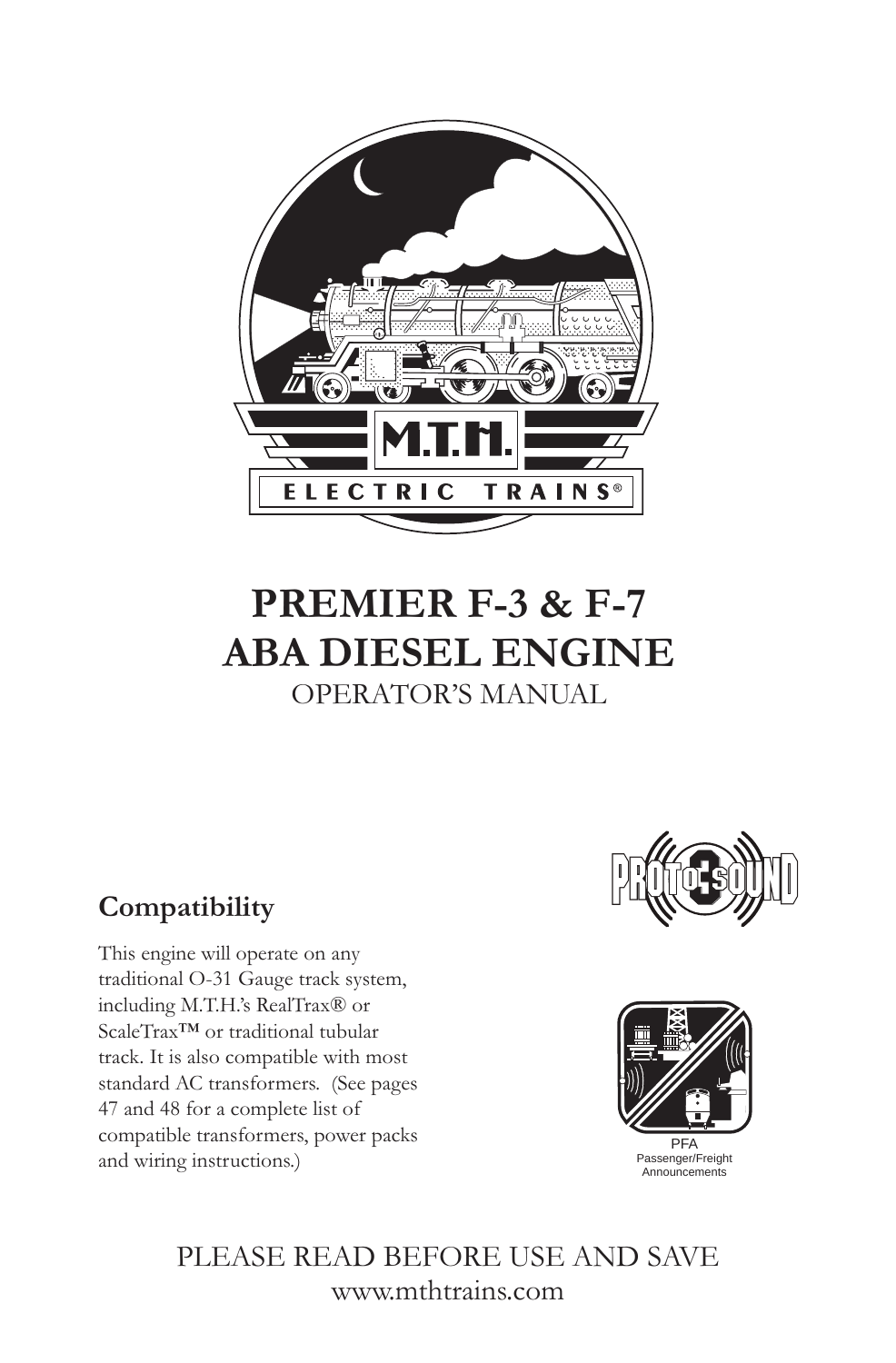### **Table of Contents**

| Lubrication<br>Priming the Smoke Unit<br>Connecting the A-B-A Units together<br>5                                                                                                                                                                                                                                                                                                                                                                                                                                                                                                               |  |
|-------------------------------------------------------------------------------------------------------------------------------------------------------------------------------------------------------------------------------------------------------------------------------------------------------------------------------------------------------------------------------------------------------------------------------------------------------------------------------------------------------------------------------------------------------------------------------------------------|--|
|                                                                                                                                                                                                                                                                                                                                                                                                                                                                                                                                                                                                 |  |
| $\begin{tabular}{l} \textbf{Models of Operation.}\footnotesize \textbf{Conventional AC Operation.}\footnotesize \textcolor{red}{\textcolor{red}{\textbf{C}}\footnotesize\textbf{O}}\footnotesize \textcolor{red}{\textbf{C}}\footnotesize\textbf{O}}\footnotesize \textcolor{red}{\textbf{C}}\footnotesize\textbf{O} \footnotesize\textbf{O}}\footnotesize \textcolor{red}{\textbf{C}}\footnotesize\textbf{O} \footnotesize\textbf{O}}\footnotesize \textcolor{red}{\textbf{C}}\footnotesize\textbf{O} \footnotesize\textbf{O}}\footnotesize \textcolor{red}{\textbf{C}}\footnotesize\textbf{A$ |  |
| Since University and Wiring Chatter and Schedulght Replacement Instructions.<br>Transformer Compatibility and Wiring Chart<br>Transformer Compatibility and Wiring Chart<br>DC Pover Supply Chart<br>Additional Features Accessible Of                                                                                                                                                                                                                                                                                                                                                          |  |
| CAUTION: ELECTRICALLY OPERATED PRODUCT:<br>Recommended for Ages 14 and up. Not recommended for children under 14 years of age without adult supervision. As<br>with all electric products, precautions should be observed during handling and use to prevent electric shock.                                                                                                                                                                                                                                                                                                                    |  |

**WARNING:** When using electrical products, basic safety precautions should be observed, including the following:

Read this manual thoroughly before using this device. M.T.H. recommends that all users and persons supervising use examine the hobby transformer and other electronic equipment periodically for conditions that may result in the risk of fire, electric shock, or injury to persons, such as damage to the primary cord, plug blades, housing, output jacks or other parts. In the event such conditions exist, the train set should not be used until properly repaired.

Do not operate your layout unattended. Obstructed accessories or stalled trains may overheat, resulting in damage to your layout. This train set is intended for indoor use. Do not use if water is present. Serious injury or fatality may result. Do not operate the hobby transformer with damaged cord, plug, switches, buttons or case.

This product may be protected by one or more of the following patents: 6,019,289; 6,280,278; 6,281,606; 6,291,263; 6,457,681; 6,491,263; 6,604,641; 6,619,594; 6,624,537; 6,655,640. Rev: \_PR F-3 & F-7 ABA Diesel 6/1/14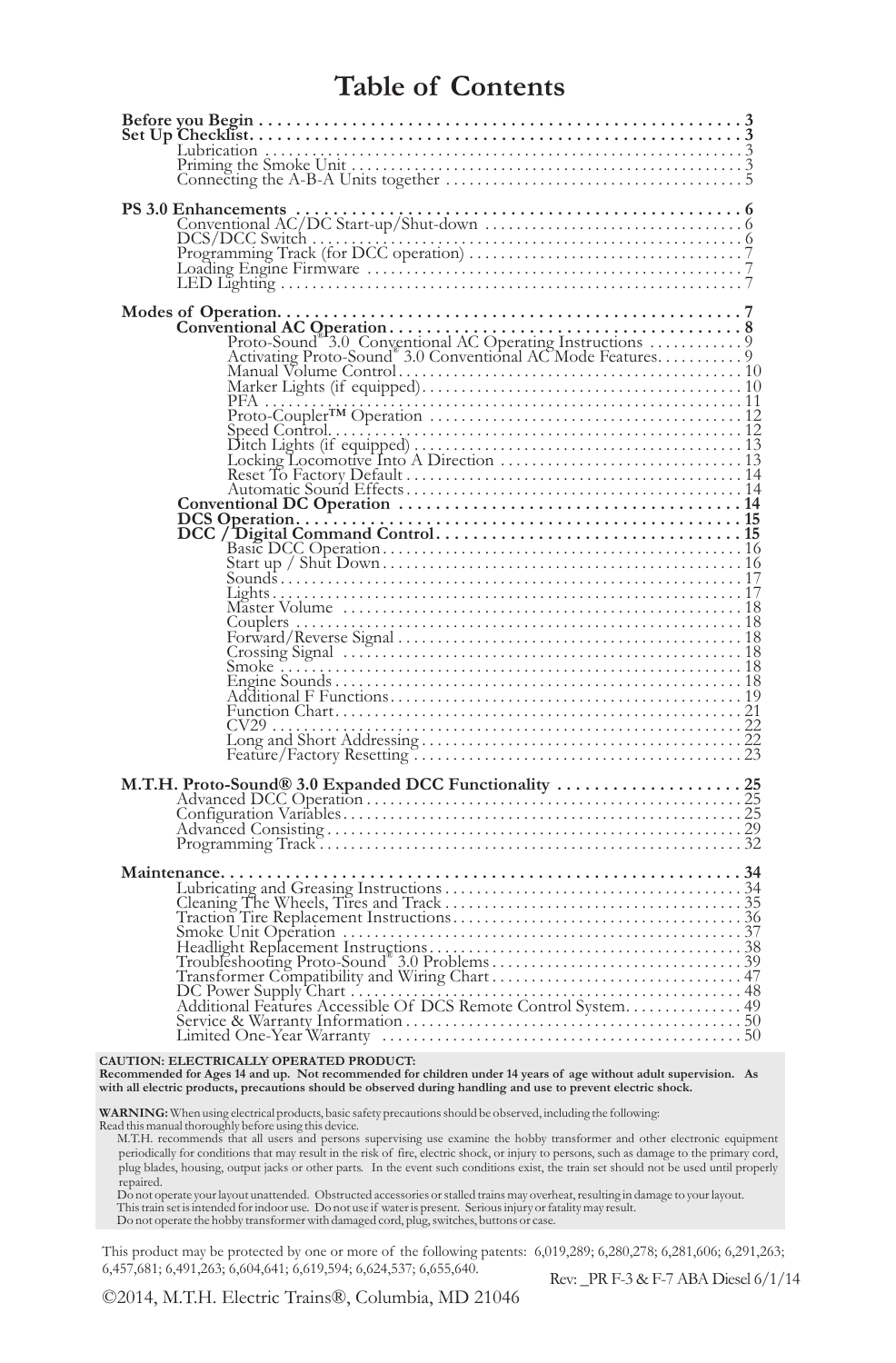# **BEFORE YOU BEGIN:**

By visiting the M.T.H. website, www.mthtrains.com, you will be able to view any additional manual updates that affect your engine. Enter the MTH Item number of the engine you want to check and select the manual icon to download or view it. You will need Adobe Acrobat Reader to view the manual.

(Order online: www.mthtrains.com, e-mail: parts@mth-**Parts Department**  railking.com,Fax: 410-423-0009, Phone: 410-381-2580, Mail: 7020 Columbia Gateway Drive, Columbia MD 21046-1532). **You can obtain replacement parts and replacement instructions from the M.T.H.** 

# **Set Up Checklist**

-Lubricate Engine and Prime Smoke Unit

-Read all General Maintenance and Operation Instructions

-Apply power to run as described in the Modes of Operation

# **Lubrication**

You should lubricate the engine to prevent it from squeaking and to prevent excessive wear. Use light household oil and follow the lubrication points marked "L" (shown below). Do not over-oil. Use only a drop or two on each pivot point.



*Figure 1: Lubrication Points on the Locomotive*

Lubricate All Wheel Axles (L)

DO NOT OVER OIL

# **Priming the Smoke Unit**

When preparing to run this engine, add 15-20 drops of smoke fluid through the smokestack (see Fig. 2). We recommend M.T.H. ProtoSmoke™ fluid. Do not overfill the unit or the fluid may leak out and coat the interior engine components.

If you choose not to add smoke fluid (or have already added fluid but choose to run smoke-free), turn off the smoke unit by turning the smoke unit volume control fully counter-clockwise. **Failure either to add fluid to the smoke unit or to turn it off may damage the smoke unit heating element and/or wicking material.**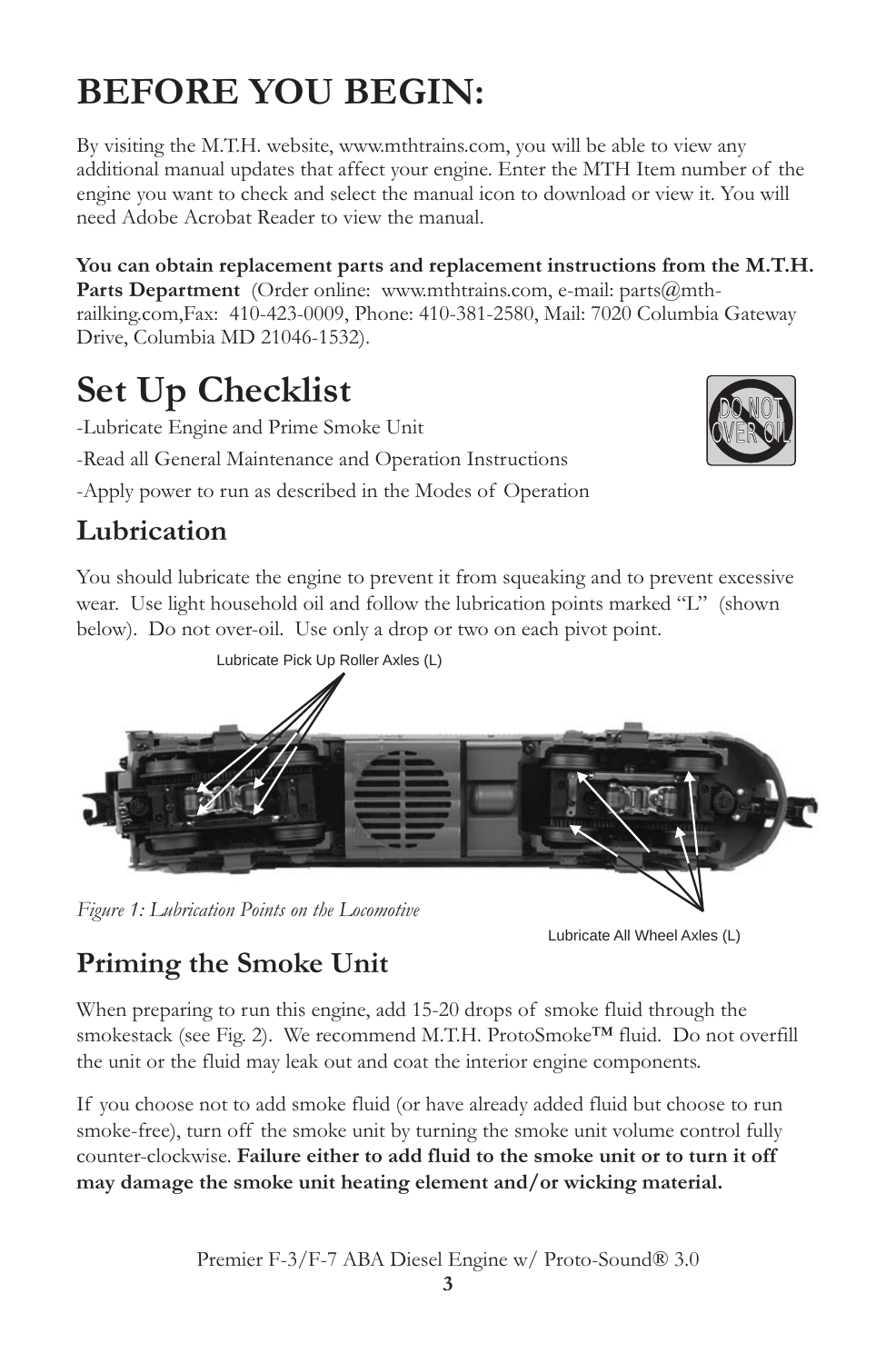

#### *Figure 2: Adding Smoke Fluid*

The smoke unit control potentiometer is located at the rear end of the Lead A unit



**Running the engine without a primed smoke unit may cause damage**



Smoke Unit Control  *Figure 3: Controls Location [ Smoke and Volume Potentiometers ]* 

The Smoke Unit Control Potentiometer is located at the rear end of the Lead A unit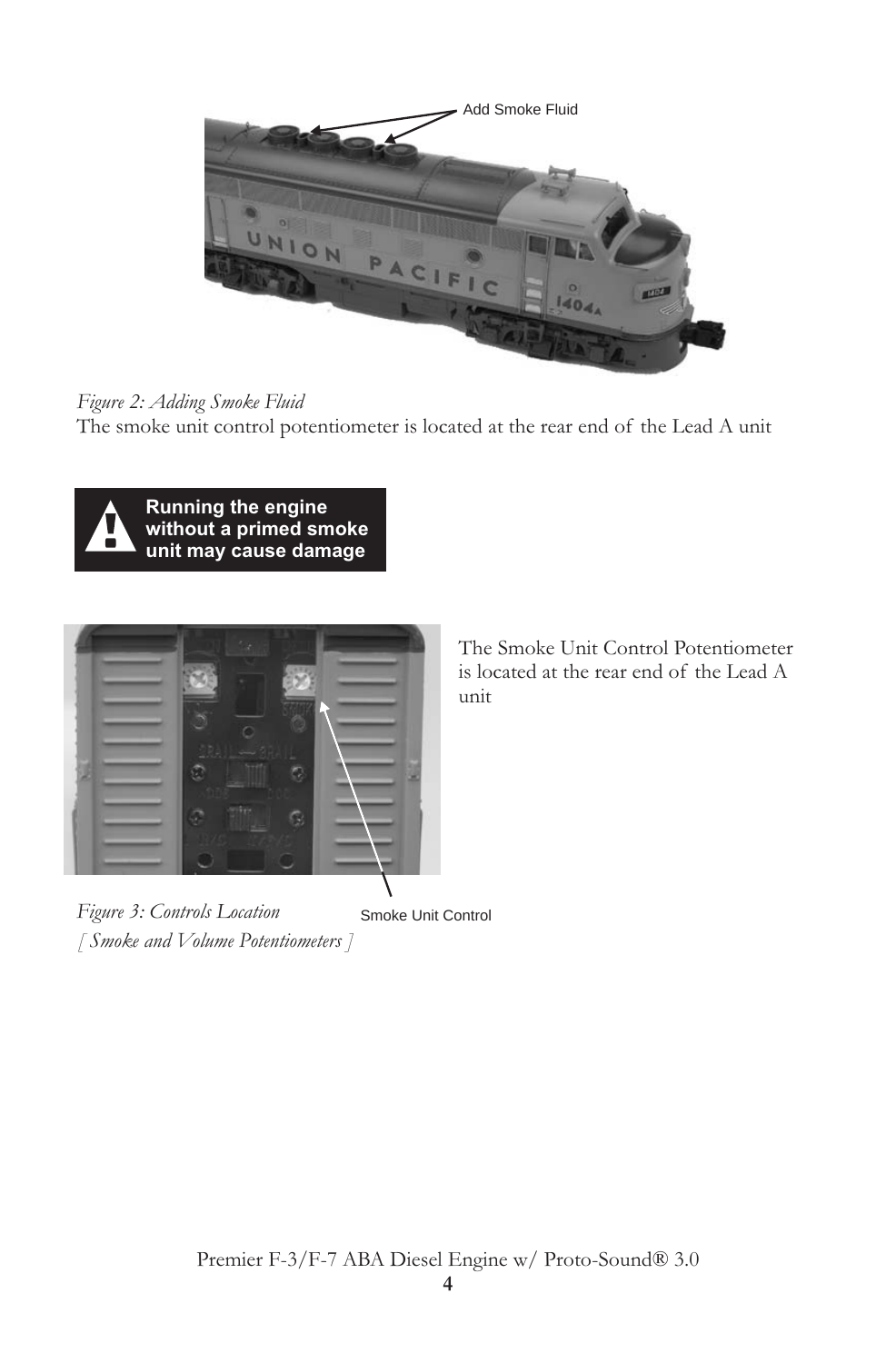# **Connecting the A-B-A Units Together**

Orient both engines so that the rear of the Lead Powered A unit (one with speaker installed into the fuel tank) is facing the front of the B unit (the end with the wire harness). The B Unit wire harness plugs into a receptacle under the A Unit's rear truck. When adding the Trailing A unit its wire harness plugs into the rear of the B unit. The receptacle is polarized so that the harness can only fit one way.

### **DO NOT USE EXCESSIVE FORCE WHEN INSERTING THE PLUG INTO THE RECEPTACLE.**



 *Figure 4: Connecting ABA Units*



*Figure 5: Correct way to Connect wire harness plug into the receptacle [The top of the plug will have the word 'TOP' imprinted on it]*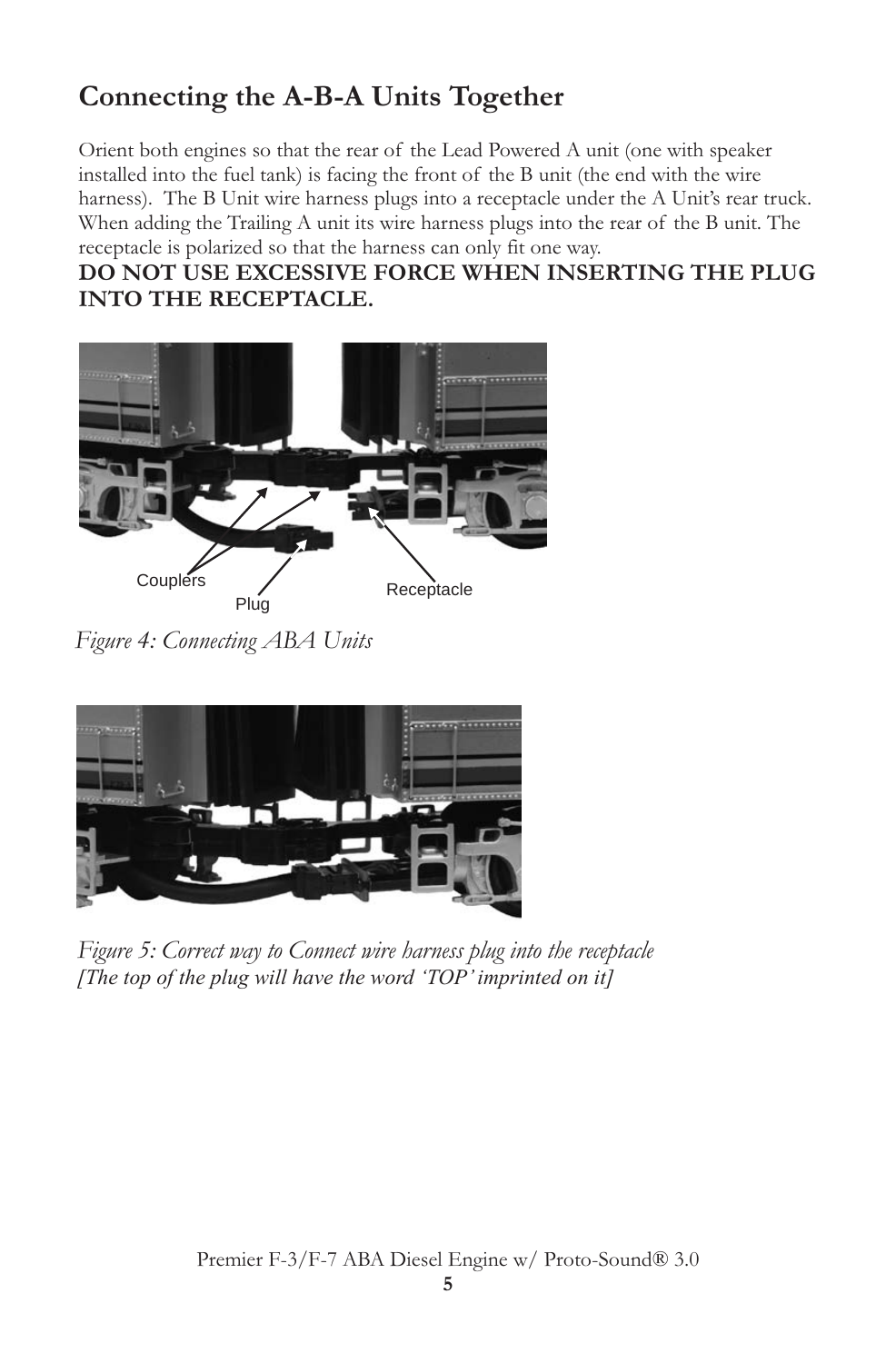# **PS 3.0 Enhancements**

There are 4 options for operating your MTH Proto-Sound® 3.0-equipped engine;

-Conventional AC -Conventional DC -DCS [MTH Digital Command System] -DCC

When the locomotive is placed on the track and power is applied to the track the locomotive will detect the type of control system being used and respond accordingly. Below is an overview of the 4 different systems.

#### **\*\*NOTE: You'll need to have the DCC/DCS switch set correctly if your using one of those two modes. It is depicted below in Figure 6, located at the rear of the Lead A unit.**

Here are some of the exciting changes incorporated into your new MTH Proto-Sound® 3.0 Locomotives. More advanced features such as Custom Speed Tables and Advanced Consisting can be found in the DCC section of this manual.

# **Conventional (Analog) AC/DC Start-up/Shut-down**

Your new MTH PS3.0-equipped locomotive no longer has batteries. It uses Super Capacitors to hold the engine board alive for a short time when you shut off or interrupt track power. Because of this, when you first apply track power to your PS3.0-equipped O Gauge engine, you will notice the headlight comes on but nothing else. This is perfectly normal. The capacitors are charging up during this time. The wait time depends upon how long it's been since you last applied power to the engine. Typically it will take 1-20 seconds to fully charge. **NOTE: The 1-20 second charging wait time ONLY applies to conventional AC track power.**

Once the headlight shuts off, the engine will play its start-up sounds and all the lights will come back on, simultaneously. Smoke too if you have it turned on.

The capacitors hold enough charge to play the full shut-down sounds. Also, the capacitors allow you to operate your engine in conventional mode just like you would any other conventionally-controlled engine. Finally, because there are no batteries, you will notice there is no external charge jack on the engine.

#### **\*\* NOTE: The DCS/DCC Switch is located at the rear of the Lead A unit.**



DCS/DCC Switch

*Figure 6: Changing from DCS to DCC Mode*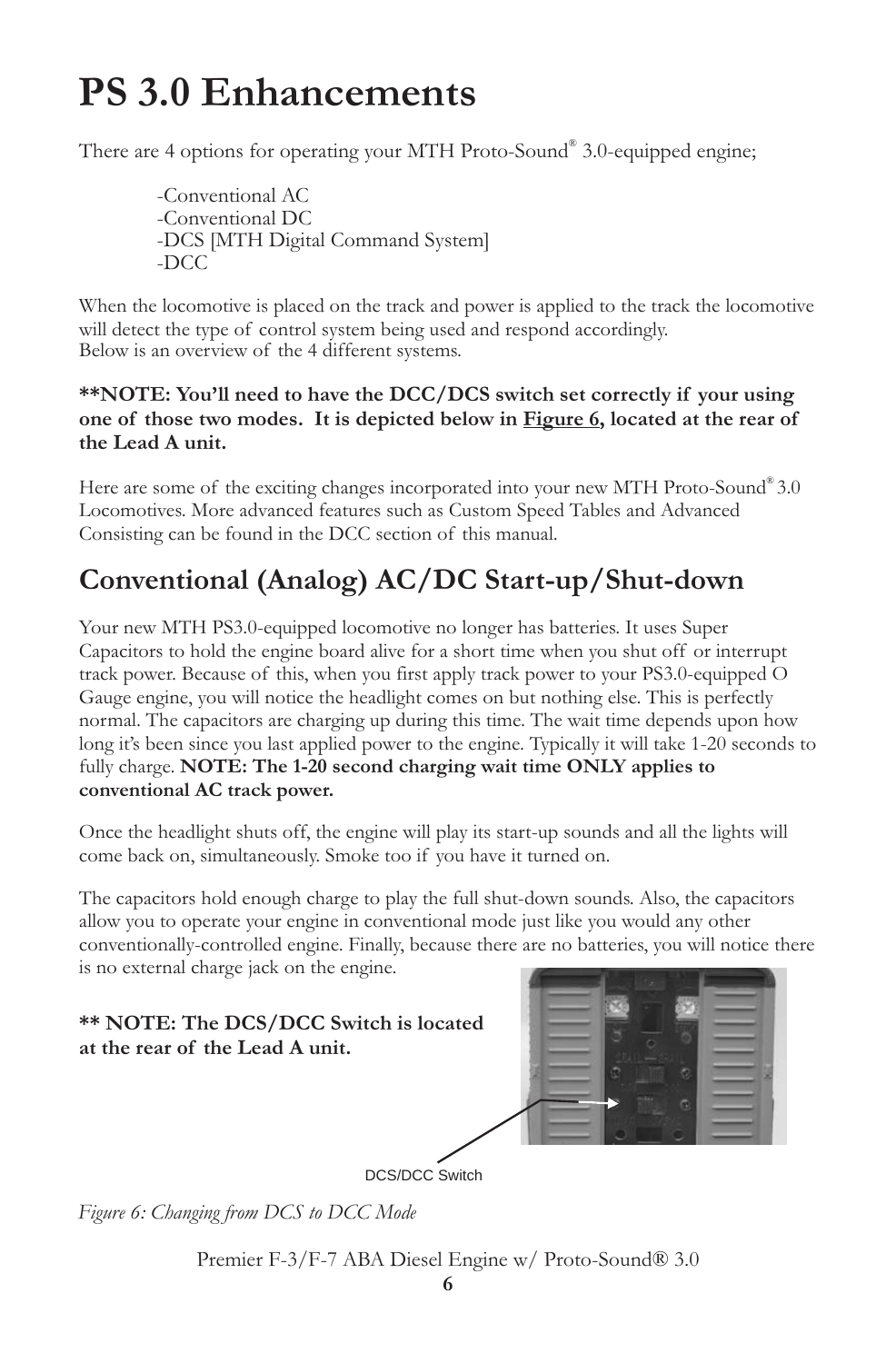# **DCS/DCC Switch**

Your MTH PS3.0-equipped engine has a DCS/DCC selector switch. To operate the engine in DCS mode, ensure the switch is set to DCS. If you wish to run the engine in DCC mode, ensure the switch is set to DCC.

If you inadvertently leave the switch in DCC it won't hurt anything, you just won't be able to communicate with your engine with your DCS system. Likewise, if you leave the switch in DCS and try to operate the engine under DCC you may notice a humming coming from your engine and you will likely notice that your DCC system's overload light will be on.

# **Programming Track (for DCC operation)**

Your MTH PS3.0-equipped O Gauge engine can function on Programming Track outputs from DCC systems. Most DCC systems can support the current requirements of the engine as long as it's not started up. If you plan on powering up the MTH engine on your programming track, you may want to consider a DCC Programming Track Booster.

# **Loading Engine Firmware**

Your new MTH PS3.0-equipped O-Gauge engine affords you the ability to load Engine firmware. Loader version 2.30 or later will allow you to do this. Please refer to the Loader program's instructions for more details. So, as MTH releases new features or updates you will be able to take full advantage without having to ship your favorite engine anywhere. All new updates are available on our website. MTH will make announcements as they are available. Not all updates will apply to all engines.

**NOTE: Requires a TIU w/ version 4.20 or later firmware, and requires Consumer Loader version 2.30 or later.**

# **LED Lighting**

Gone are the incandescent bulbs. Your new PS3.0-equipped engine has LED lighting. MTH uses various colored LEDs to simulate the correct lighting on your engines from the warm, yellow-orange colored light coming out of an old lantern on your favorite steam engine to the high-intensity halogen lamp on the latest modern diesels, LED's allow for various, correct colors. Also, they require less power and do not emit as much heat as incandescent bulbs.

# **Modes of Operation**

The following pages have detailed descriptions of the 4 different modes of operation: -Conventional AC -Conventional DC -DCS [MTH Digital Command System] -DCC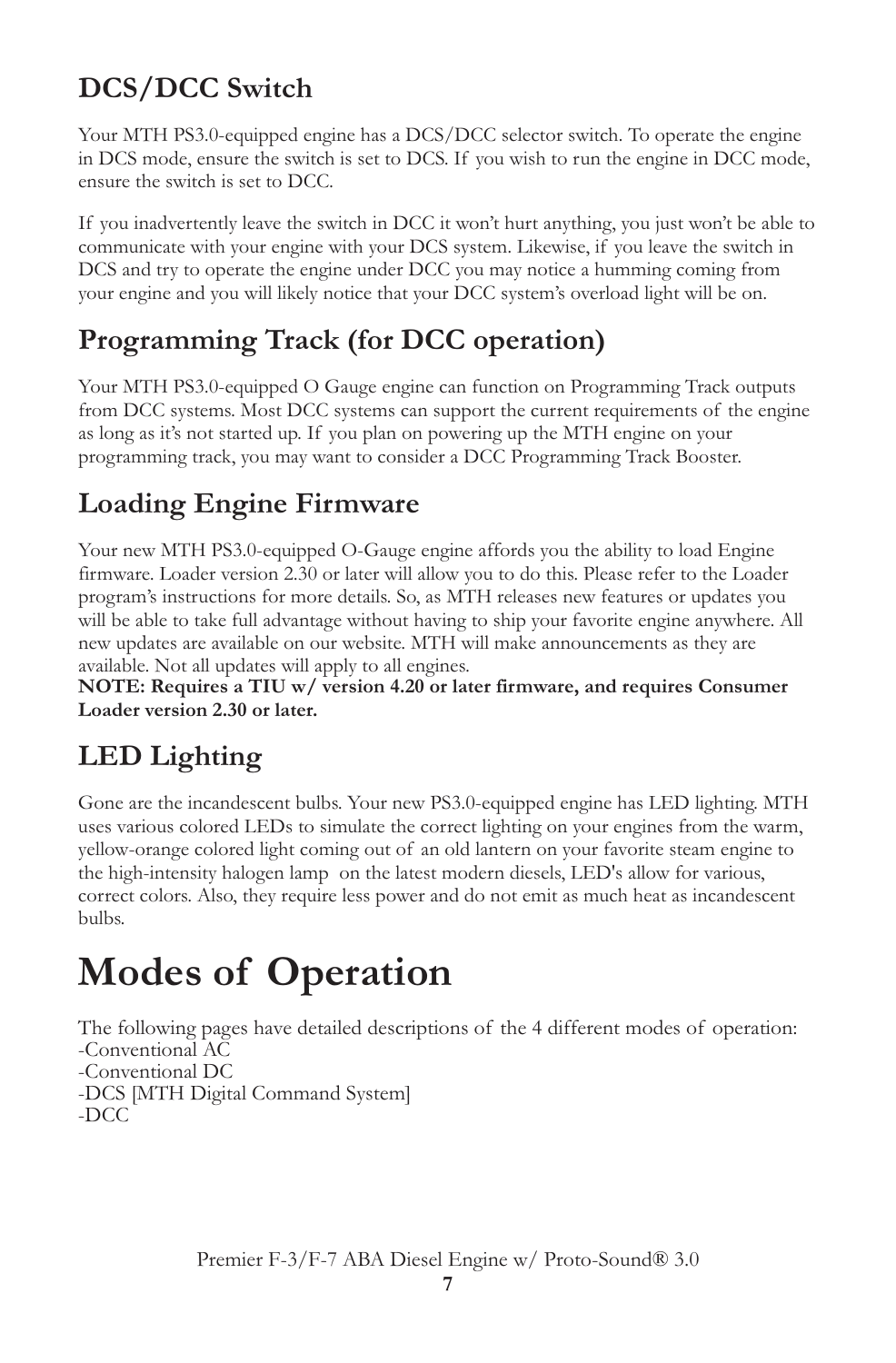# **Conventional AC Operation**

When using conventional AC power, the engine will respond to changes in track voltage. An increase in track voltage will increase the locomotive speed and a reduction in track voltage will reduce the engine speed.

A short interruption (approximately 1 to 2 seconds) in the track voltage will cause the engine to cycle in the sequence for each track voltage interruption (neutral – forward – neutral – reverse) When power is first applied to the track, the locomotive will be silent for 1-20 seconds and the headlight will be on, indicating the super capacitors are charging (The super capacitors provide power to the sound system during direction changes or intermittent drops in track power due to dirty track or on switches, when operating in conventional mode). When the super capacitors are charged, all the lights will come on and the engine sounds will start up. There should be no movement, as the engine is in neutral. Causing a short interruption of track power by using the direction button on the transformer, or by bringing the throttle to 0 volts and back again, will change the sequence to the forward state. Then increasing the throttle will begin to move the engine forward, and speed will increase as the throttle is advanced.

If there is another interruption in track power the sequence will change to the neutral position again. The engine will remain in the neutral state until there is another interruption in track power. The next interruption in track power will move the sequence to the reverse state. The engine will now move in the reverse direction. If the power interruption was accomplished by using the direction button and the throttle position was not changed, the engine will run in the reverse direction at the same speed that it was traveling in the forward position.

Subsequent interruptions in track power of 1-2 seconds will continue the sequence rotation. If you happen to interrupt track power for longer than about 2 seconds, the engine will begin its shut down sounds. If this occurs you can cycle the direction sequence again to get back to the direction you wish to move and once the engine starts moving its shut down sounds will stop playing (SEE PAGE 9 (direction cycle phases)).

In conventional AC operation the whistle sound, the bell sound, PFA sounds and other operational functions can be accessed if your transformer has a horn/whistle button and a bell button. By using combinations of button presses, different commands besides blowing the whistle and ringing the bell can be initiated.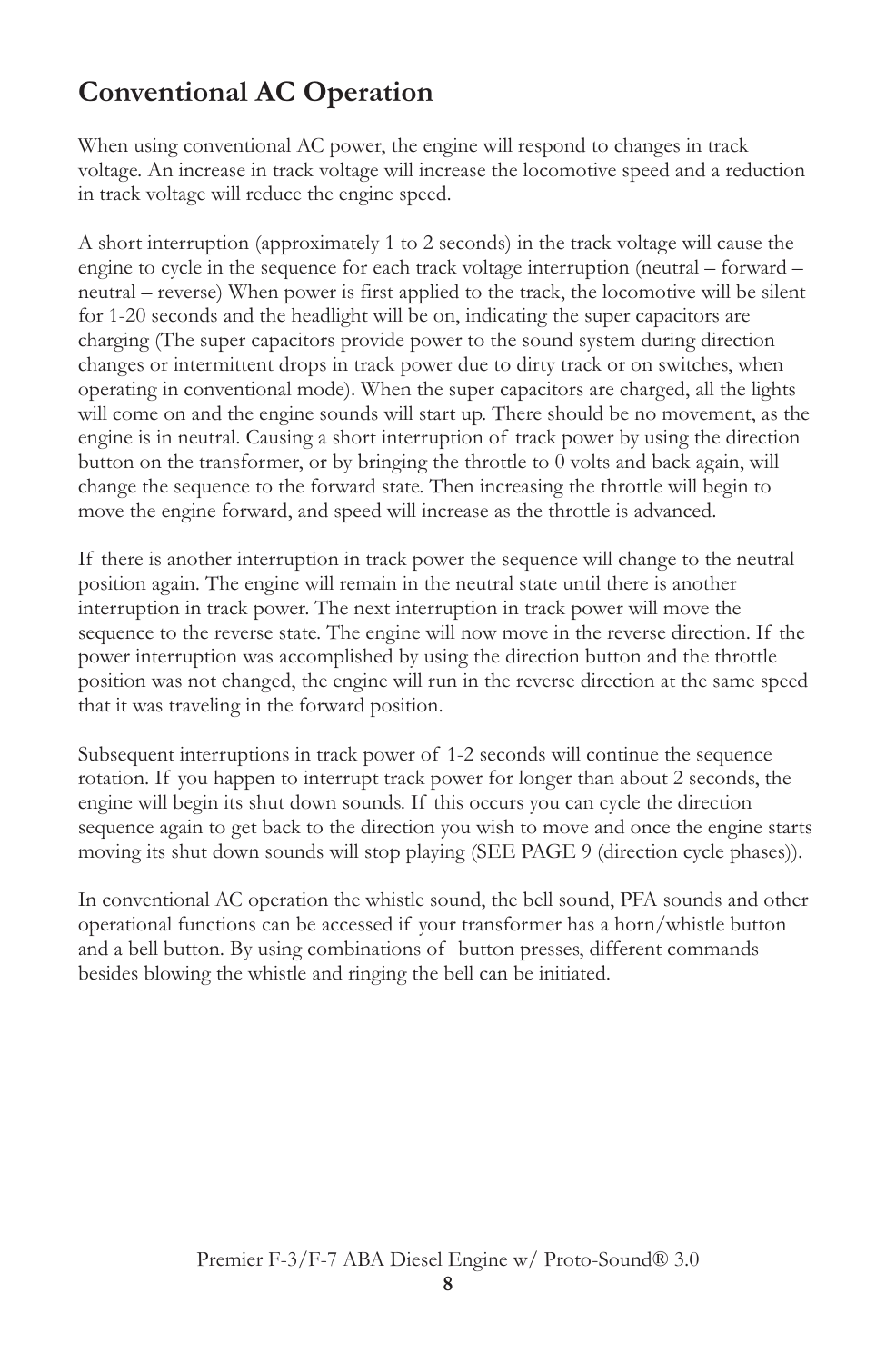# **® Proto-Sound 3.0 Conventional AC Operating Instructions**

### **® Activating Proto-Sound 3.0 Conventional AC Mode Features**

**Throttle** - To increase or decrease track voltage, and therefore train speed, turn the throttle control knob. Turning clockwise will increase voltage and speed, while turning counterclockwise will decrease voltage and speed. The engine will maintain the speed you set after you release the throttle until you turn it again to change the voltage and speed.

**Bell** - To sound the bell, in an engine equipped with a bell firmly press and release the Bell button. To turn the bell off, press and release the Bell button again. The bell will continue to ring from the time you turn it on until you press and release the button again to turn it off.

**Horn/Whistle** - To sound the whistle, firmly press the Horn/Whistle button. The whistle will sound for as long as you continue to depress the button. It will stop when you release the button.

**Direction** - Your train is programmed to start in neutral. The train will always cycle neutral-forward-neutral-reverse with each press and release of the direction button. The engine is programmed to restart in neutral each time the track voltage is turned off for 25 seconds or more.

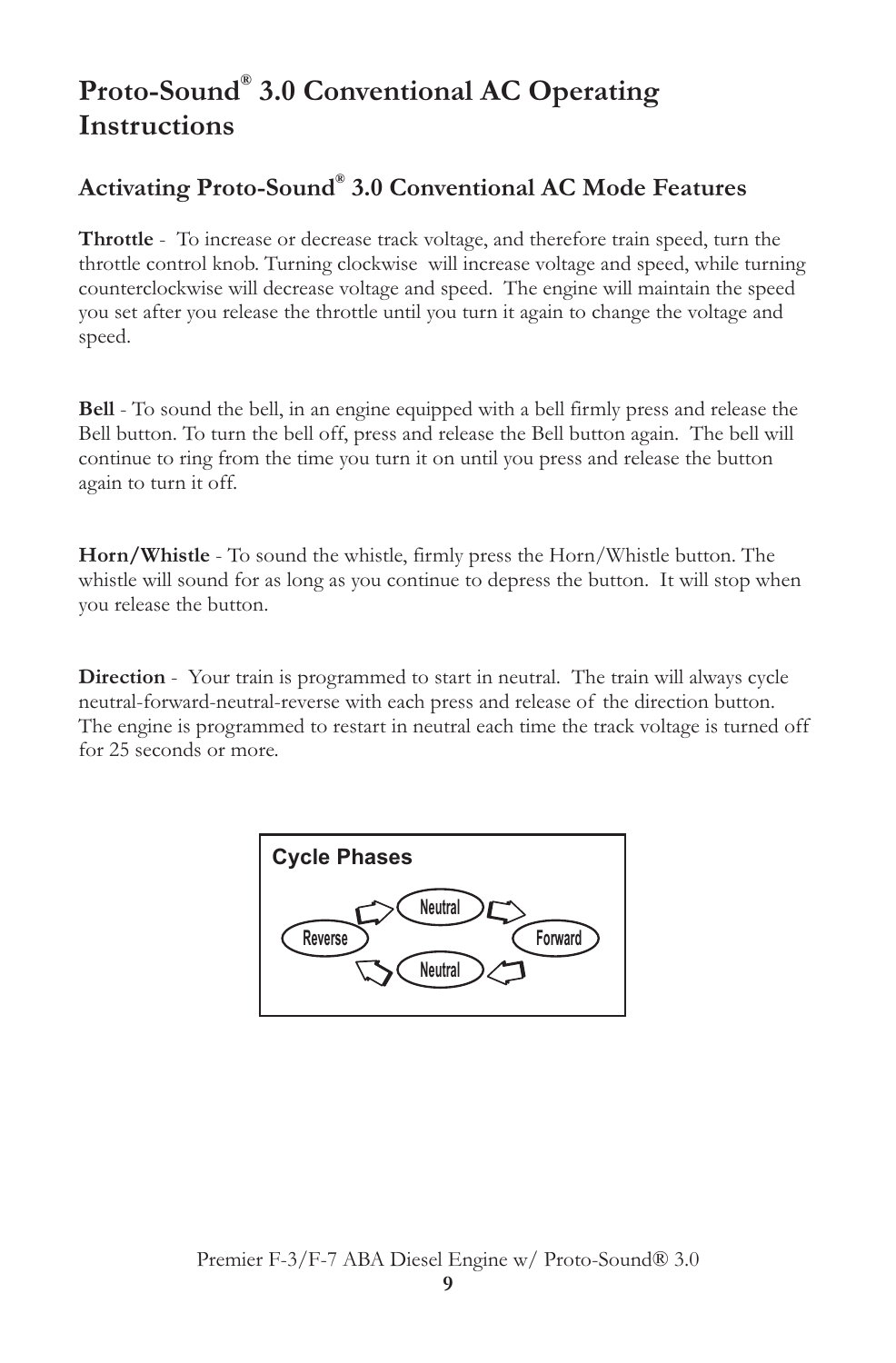#### **Manual Volume Control**

To adjust the volume of all sounds made by this engine, turn the manual volume control (fig. 7) clockwise to increase the volume and counterclockwise to reduce the volume. Turning the manual volume control completely counterclockwise will turn of all of the engine sounds and announcements.



Proto-Sound<sup>®</sup> 3.0 Manual Volume Control

*Figure 7: Manual Volume Control*

Proto-Sound® 3.0 features are activated by sequences of Bell and Horn button pushes described below. Please read the full descriptions of each feature before using it. To use these buttons to activate features rather than to blow the horn or ring the bell, you should tap the buttons very quickly with a ½-second pause between button presses. You may need to practice your timing to make this work smoothly.

|                                 | <b>Timing Chart</b> |         |                    |         |  |  |
|---------------------------------|---------------------|---------|--------------------|---------|--|--|
| Press                           | $\frac{1}{2}$ Sec.  | Press   | $\frac{1}{2}$ Sec. | Press   |  |  |
| Horn                            | Pause               | Bell    | Pause              | Bell    |  |  |
| Short &                         |                     | Short & |                    | Short & |  |  |
| Firm                            | Firm<br>Firm        |         |                    |         |  |  |
| Total Time Lapse: 1 1/2 Seconds |                     |         |                    |         |  |  |

| <b>Feature to Be Activated</b>        | <b>Button Code:</b>                         |
|---------------------------------------|---------------------------------------------|
| Marker Lights*                        | 1 Bell, 1 Horn/Whistles                     |
| PFA (Passenger/Freight Announcements) | 1 Bell, 2 Horn/Whistles                     |
| Fire the Rear Coupler                 | 1 Bell, 3 Horn/Whistles                     |
| Fire the Front Coupler                | 1 Bell, 4 Horn/Whistles                     |
| Speed Control On/Off                  | 1 Horn/Whistle, 2 Bells (from Neutral only) |
| Lock into a Direction                 | 1 Horn/Whistle, 3 Bells                     |
| Ditch Lights $(On/Off)^*$             | 1 Horn/Whistle, 4 Bells                     |
| Reset to Factory Defaults             | 1 Horn/Whistle, 5 Bells (from Neutral only) |

*\*Only applicable to engines equipped with ditch and/or marker lights*

### **Marker Lights (On/Off) (if equipped)**

By default your Marker Lights are set to ON. To toggle the Marker Lights, perform the following sequence on your AC transformer:

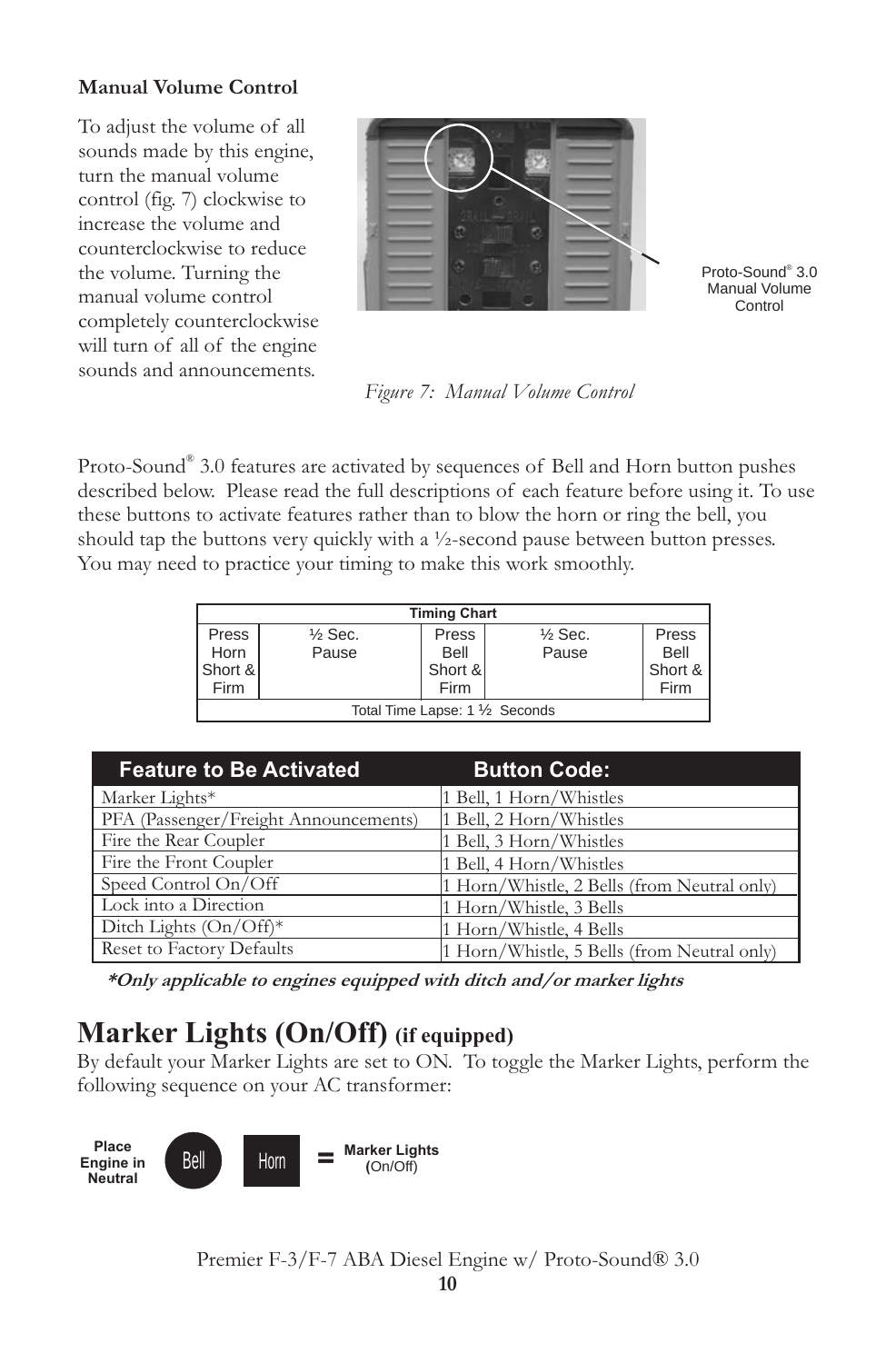### **Passenger/Freight Announcements (PFA)**

Your engine is equipped with a sound package of either passenger station announcements or freight yard sounds that you can play when you pull into a station or a yard. Each sequence described below will play as long as it is left on, randomly generating sounds, but be sure to allow approximately 30 seconds between the button pushes described below to allow the PFA sufficient time to run through each sequence.

•To cue the sound system to play the PFA, quickly but firmly tap the Bell button once followed by 2 quick taps of the Horn button while the engine is moving. Tap the buttons quickly but allow approximately  $\frac{1}{2}$ second between each press.

> • Press the Direction button once to stop the engine. This will trigger the first sequence of PFA. The reverse unit is temporarily disabled so that the train will not move as you use the Direction button to trigger the sounds. Proto-Sound 3.0 has disabled operator control over the Horn and Bell buttons until the full PFA sequence is complete.

•After waiting about 30 seconds for that sequence to run, press the Direction button again to trigger the second sequence of PFA.

•After about 30 seconds, press the Direction button again to trigger the third PFA sequence.

•Again, after allowing about 30 seconds for that sequence to run, press the Direction button one more time to trigger the fourth and final PFA sequence. The PFA will continue and within a few seconds the bell will begin ringing, then the engine will begin moving at the current throttle setting, in the same direction it was traveling when you began the sequence. Once the bell turns off, the operator regains control of the transformer's bell and Horn buttons and can ring the bell or blow the Horn as usual.

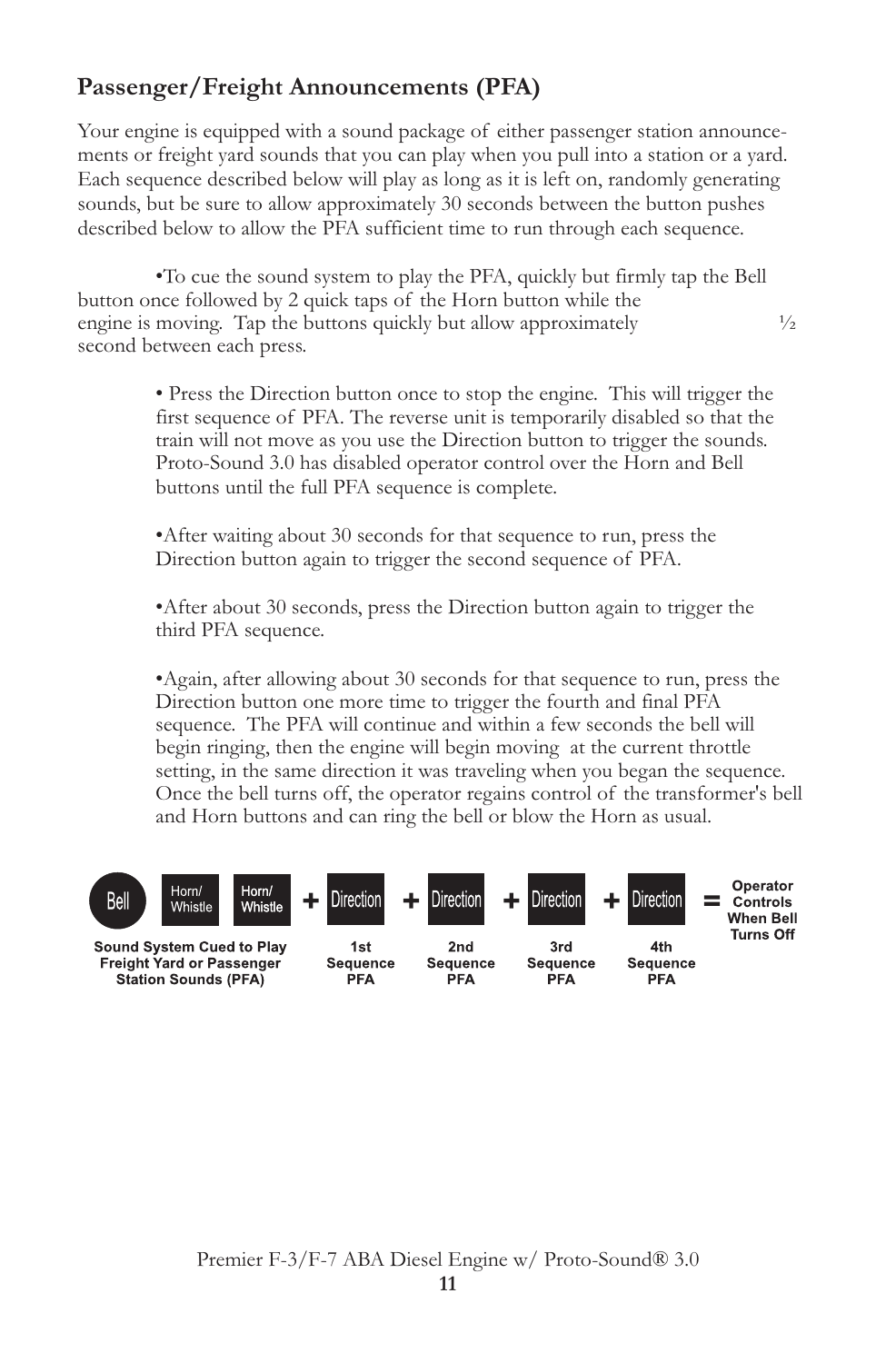### **Tips on Using PFA**

•You can terminate PFA at any time by turning off power to the track for 15 seconds.

•You do not have to be in Forward to use PFA. At the conclusion of the full sequence, the train will pull away from the station or yard in whatever direction you were going when you activated the feature.

•You can use PFA even if you are double-heading with another engine. If the second engine is not equipped with Proto-Sound® 3.0, you must remember not to leave the throttle at a high voltage level once you have stopped the engine to run the PFA. Otherwise, the engine without PFA will begin vibrating on the track as its motors strain to move the train, since they cannot be automatically disabled during the PFA cycle (or if an original Proto-Sound® engine, PFA are triggered differently and that engine's motordisable feature will not be active when you run PFA in Proto-Sound® 3.0).

•PFA can be triggered from Neutral. It will operate the same as if triggered while in motion except that, at the conclusion of the PFA, the engine will depart in the next direction of travel, as opposed to the direction it was traveling before entering Neutral.

# **Proto-Coupler™ Operation**

This locomotive is equipped with one or more coil-wound Proto-Couplers for remote uncoupling action. Because Proto-Couplers are controlled through the Proto-Sound® 3.0 microprocessor, they do not require an uncoupling track section or modification to your layout to function. You can fire a coupler from neutral or while in motion. Use the code shown below (and in the chart on p. 26) to fire the coupler(s).

### **Rear Coupler:**

To fire the rear coupler, quickly tap the Bell button once followed by three quick taps of the Horn button, allowing approximately ½ second to lapse between each quick button press. The sound of the liftbar and air line depletion will play, and the knuckle will be released.



### **Front Coupler:**

To fire the front coupler (if your engine has one), quickly tap the Bell button once followed by four quick taps of the Horn button, allowing approximately  $\frac{1}{2}$  second to lapse between each quick button press. The sound of the liftbar and air line depletion will play, and the knuckle will be released.



# **Speed Control**

M.T.H. engines equipped with Proto-Sound 3.0 have speed control capabilities that allow the engine to maintain a constant speed up and down grades and around curves, much like an automobile cruise control. You can add or drop cars on the run, and the engine will maintain the speed you set.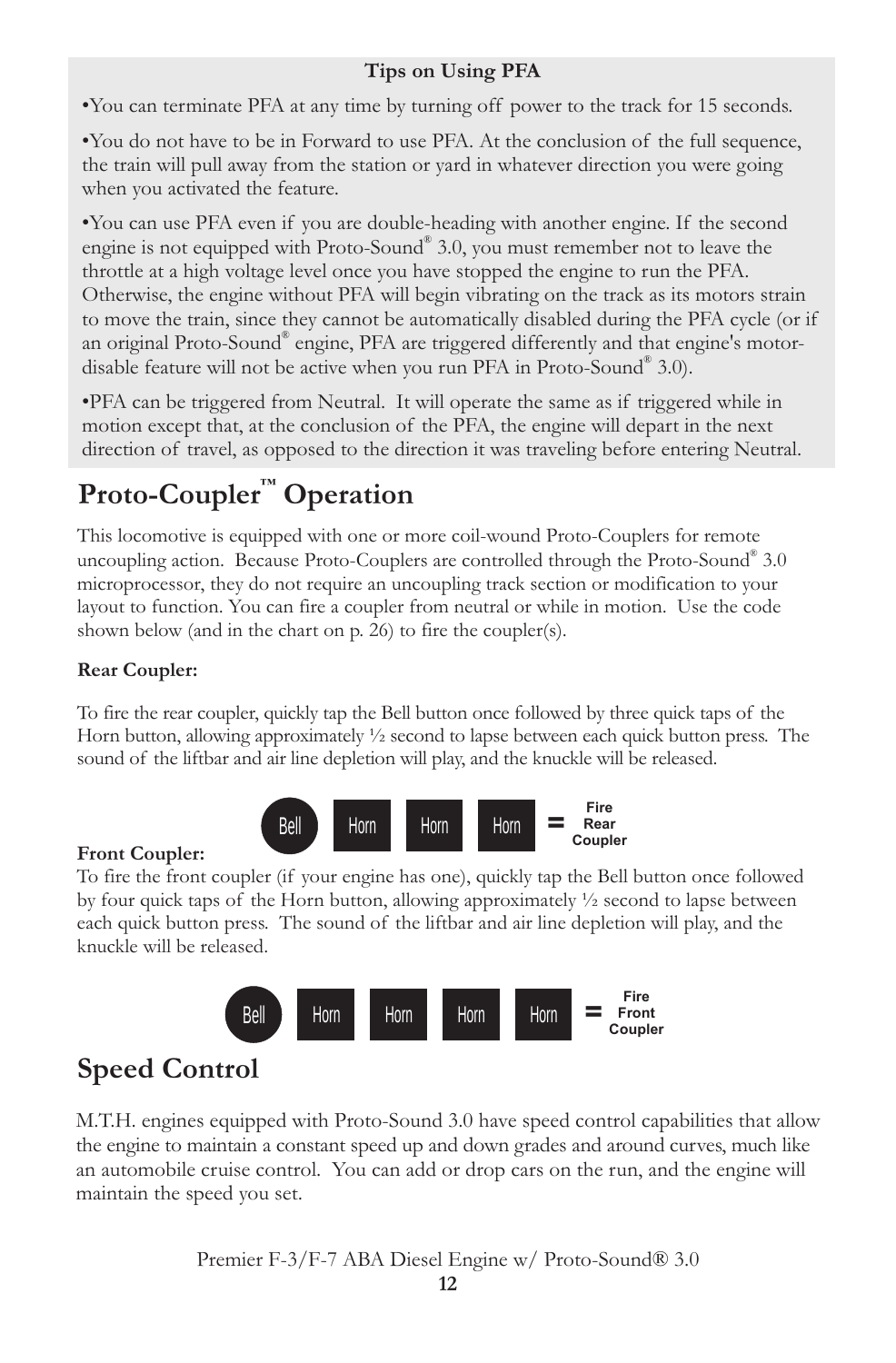While the engine is programmed to start with the speed control feature activated, you can opt to turn it off. This means the engine's speed will fall as it labors up a hill and increase as it travels downward. It is also affected by the addition or releasing of cars while on the run. Because the engine will run more slowly at a given throttle voltage when speed control is on than when it is off, you should adjust the throttle to a lower power level for operation with speed control off to avoid high-speed derailments. When speed control is off, the volume will drop to allow for better low voltage operation.

**To turn speed control on and off**, put the engine in neutral, then quickly tap the transformer's Horn button one time then quickly tap the Bell button two times, allowing approximately ½ second to lapse between each quick button press. Two horn blasts will indicate that the engine has made the change. Repeat the 1 horn, 2 bells code to return it to the other condition. You will want to do this during the initial neutral upon start-up if you ever couple this engine to another engine that is not equipped with speed control to avoid damaging the motors in either engine. Each time you shut down the engine completely, it will automatically turn speed control on.



### **Locking Locomotive Into A Direction**

You can lock your engine into a direction (forward, neutral, or reverse) so that it will not change directions. To do this, put the engine into the direction you want (or into neutral to lock it into neutral), run it at a very slow crawl (as slowly as it will move without halting), and quickly but firmly tap the Horn button once followed by three quick taps of the Bell button, allowing approximately  $\frac{1}{2}$  second to lapse between each quick button press. Two horn blasts will indicate that the engine has made the change. The engine will not change direction (including going into neutral) until you repeat the 1 horn, 3 bells code to return the engine to its normal condition, even if the engine is kept without power for extended periods of time.



### **Ditch Lights (On/Off) (if equipped)**

By Default your Ditch Lights are set to ON. That means they are ON as soon as the engine starts moving in forward. When you sound the horn they will alternately flash and will continue to flash for 5 seconds after the horn button has been released. When you set the Ditch Lights OFF they will stay off regardless of movement or horn sounds. To toggle the Ditch Lights, perform the following sequence on your AC transformer below:



**NOTE** – The Ditch Lights follow Rule 17 lighting. That means when your engine is stopped the ditch lights will go off. Once you start moving again in forward (when the headlight goes from dim to bright) they will come back ON, provided you have them set to ON.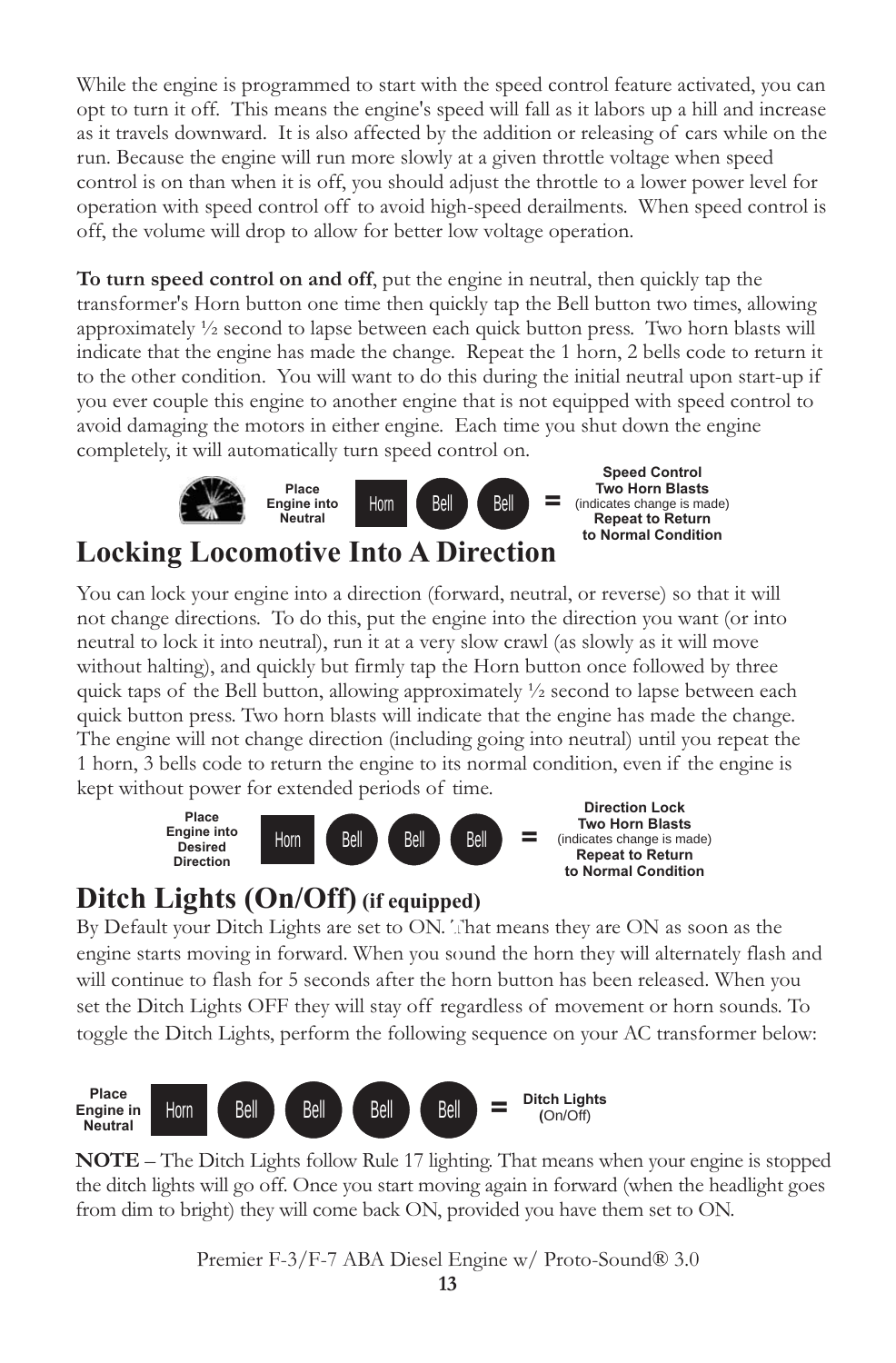# **Reset to Factory Default**

To override the settings you currently have assigned to the engine and reset it to its factory defaults, while in Neutral tap the Horn button quickly once, followed by five quick taps of the Bell button, allowing approximately  $\frac{1}{2}$  second to lapse between each quick button press. Two horn blasts will indicate that the engine has made the change.



### **Automatic Sound Effects**

Certain Proto-Sound® 3.0 sound effects automatically play in programmed conventional mode conditions:

•Squealing Brakes play any time the engine's speed decreases rapidly.

•Cab Chatter plays at random intervals when the engine idles in neutral.

•Engine Start-up and Shut-down sounds play when the engine is initially powered on or is powered off for five seconds or more.

# **Conventional DC Operation**

Your MTH locomotive will operate on conventional DC track voltage also. However, functions such as sounding the horn, ringing the bell and the PFA sounds cannot be initiated in conventional DC. Only the diesel engine sounds, smoke, squealing brakes and idle sounds will function.

Operation of your MTH Proto-Sound® 3.0 engine in conventional DC is very similar to operating a conventional AC engine. As you increase track voltage, engine speed increases.

As the track voltage is decreased, engine speed is decreased. When track voltage polarity is reversed using the polarity or direction switch on the power pack, the engine will run in the opposite direction. The electronics in your MTH Proto-Sound® 3.0 locomotive are designed to slowly change direction without a need to change the throttle, if you so desire.

Just change the polarity switch on your DC power pack and the engine will gradually come to a stop and then automatically begin traveling in the opposite direction. The speed will build up to the same speed that the engine was going in the previous direction. When power is first applied to the locomotive, the engine's sounds will start up when the track voltage reaches about 8 VDC. To get your locomotive moving, after the startup sounds have finished and the locomotive is idling, slowly increase the track voltage until the locomotive is traveling at the desired speed.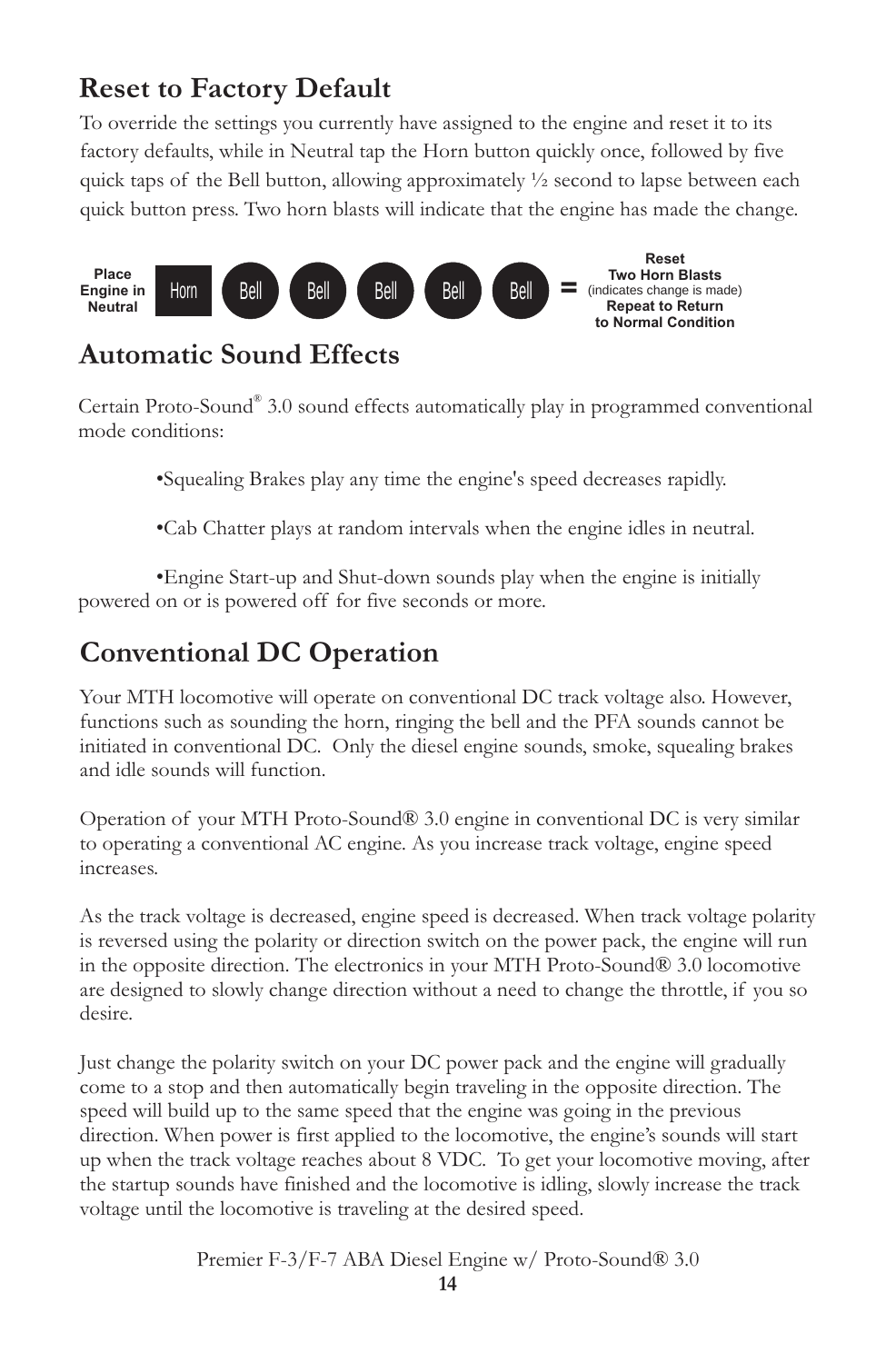**NOTE** – If you apply more than 9.0VDC to the engine at start-up the engine will not move. This is normal. We refer to this as "Anti-Jackrabbit" and this feature prevents your model from taking off at high track voltages. Simply lower the track voltage down below 9.0VDC and then back up to get your engine moving. This applies only when you start up your engine.

## **DCS - Digital Command System**

While the acronyms are close, this is where the similarity ends between DCC and DCS. Yes they are both digital control systems. However, M.T.H. DCS is not DCC. There are several proprietary versions of DCC on the market, but DCS is not one of them. M.T.H.'s DCS System is a proven technology in the O Gauge, One Gauge, and HO Gauge markets. First the power signal in DCS is not the command signal. Next DCS employs a fully functional bi-directional communication scheme opening a vast range of advanced features and yet so simple and intuitive that you can enjoy them. No programming tracks, bits and bytes, or conversion of binary to hexadecimal numbers here. To add an engine in DCS, press "ADD ENGINE". After that, if you want to start your engine just press "START UP" or to turn the smoke unit on or off, just press "SMOKE". No combination of letters or numbers to remember.

Additional details can be found in the DCS manual that accompanies your DCS system or on the MTH Web site, www.mthtrains.com With DCS, you can have a whole fleet of MTH PS 3.0 engines on the rails and they will remain shut down until you command them to start up.

# **DCC - Digital Command Control**

DCC is a popular digital command scheme wherein the track power is also a digital control signal. That is, using a DCC controller, you can communicate with multiple engines and have all of them moving at different speeds and in varying directions on the same track at the same time. The power/command signal remains constant and engines are commanded to perform as desired. Your MTH PS3.0-equipped engine has the ability to decode and respond to these DCC commands. This allows you to mix and match MTH PS3—equipped engines as well as operate them with any other manufacturer's DCC-decoder equipped engine. The best part about your MTH PS3.0 equipped engine is that the decoder is built right in. No need to remove the hood and install speakers or boards. It's all done for you at the factory. Each PS3.0-equipped engine has a full complement of lights, sounds, smoke (if equipped). Just set the model on the rails, apply DCC power and hit F3 on your DCC handheld controller and you're off and running.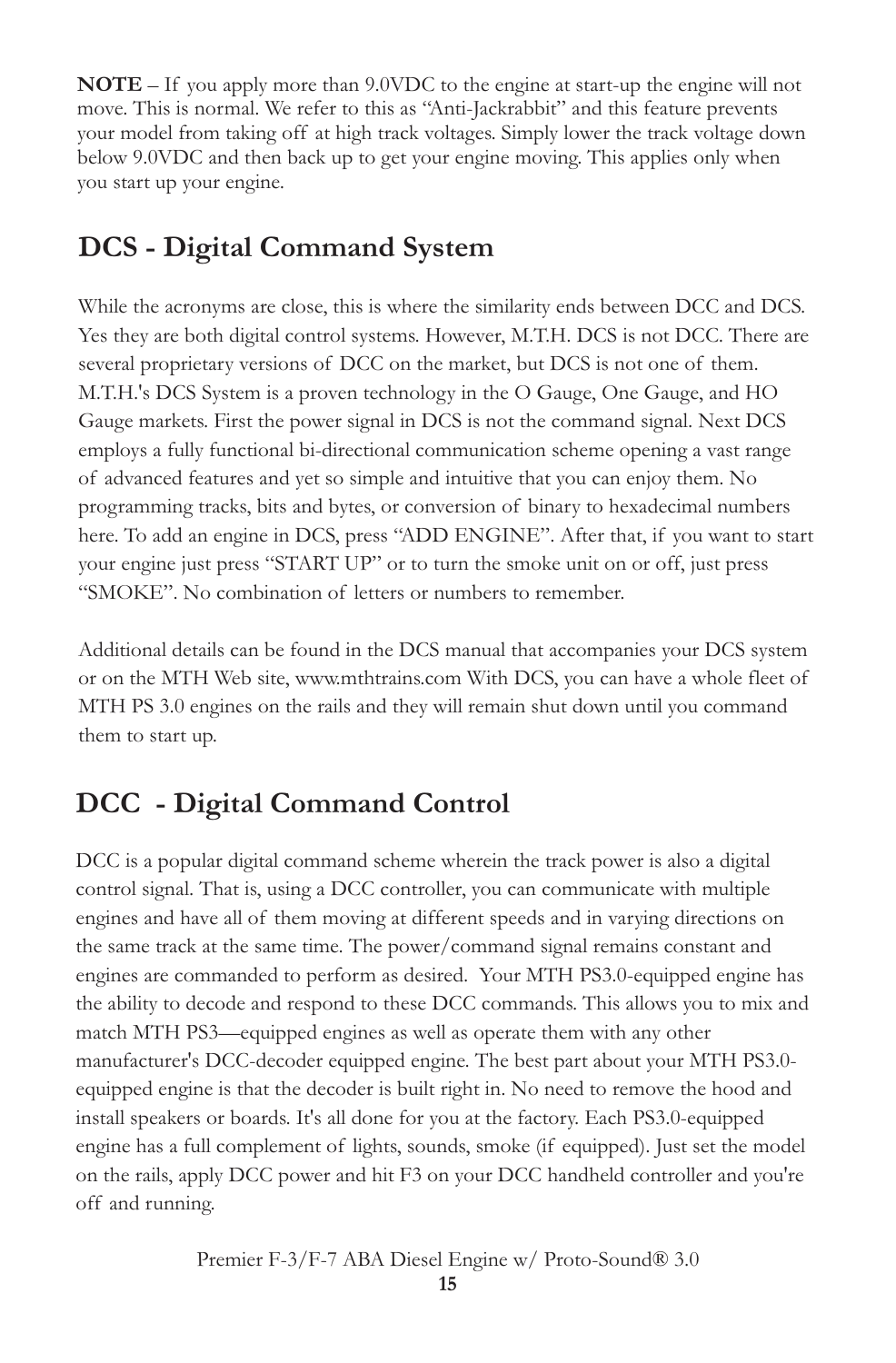### **Basic DCC Operation:**

Your MTH PS3.0-equipped engine takes full advantage of DCC's capabilities. Below are the basic commands you'll want to know to get started running quickly. Please refer to the Advanced DCC Operation section of the manual if you want to dig into the full capability of DCC.

Each engine type may have a slightly different F Function list. This depends upon whether it's steam, diesel, or electric and whether it has smoke or not. Please refer to the table of Default CV Values for your particular engine's F Functions. A note about enabling/disabling F Functions in DCC - Depending upon the DCC system you have you may need to toggle a particular F Function on then off to actually get it to enable. Some DCC systems do this for you automatically and others allow you to set particular F Function buttons to either be set for momentary or toggle. Please refer to your DCC control station manufacturer's manual for more information on how they handle F Function buttons.

**Your MTH PS3.0-equipped engine's default short address is 3. So all you have to do is power up your DCC system and call up Locomotive 3 to begin.**

### **Start-Up/Shut-Down**

### **F3 – Start-Up/Shut-Down**

Pressing this twice (toggle on then off) will start up your engine. When you apply DCC power your MTH PS3.0-equipped engine will remain dark and quiet. Since you likely don't want to run the engine this way, simply press F3 twice to start your engine. The lights, sound and smoke (if equipped) will come on.

**Note** – Advancing the throttle when the locomotive is shut down will cause the locomotive to move and the engine sounds will start up.

To shut your engine down, press the F3 button twice. This will play the shut down sounds and then turn the lights and smoke and sounds off. As long as there is DCC power still on the track the engine can be started up again by pressing the F3 button twice.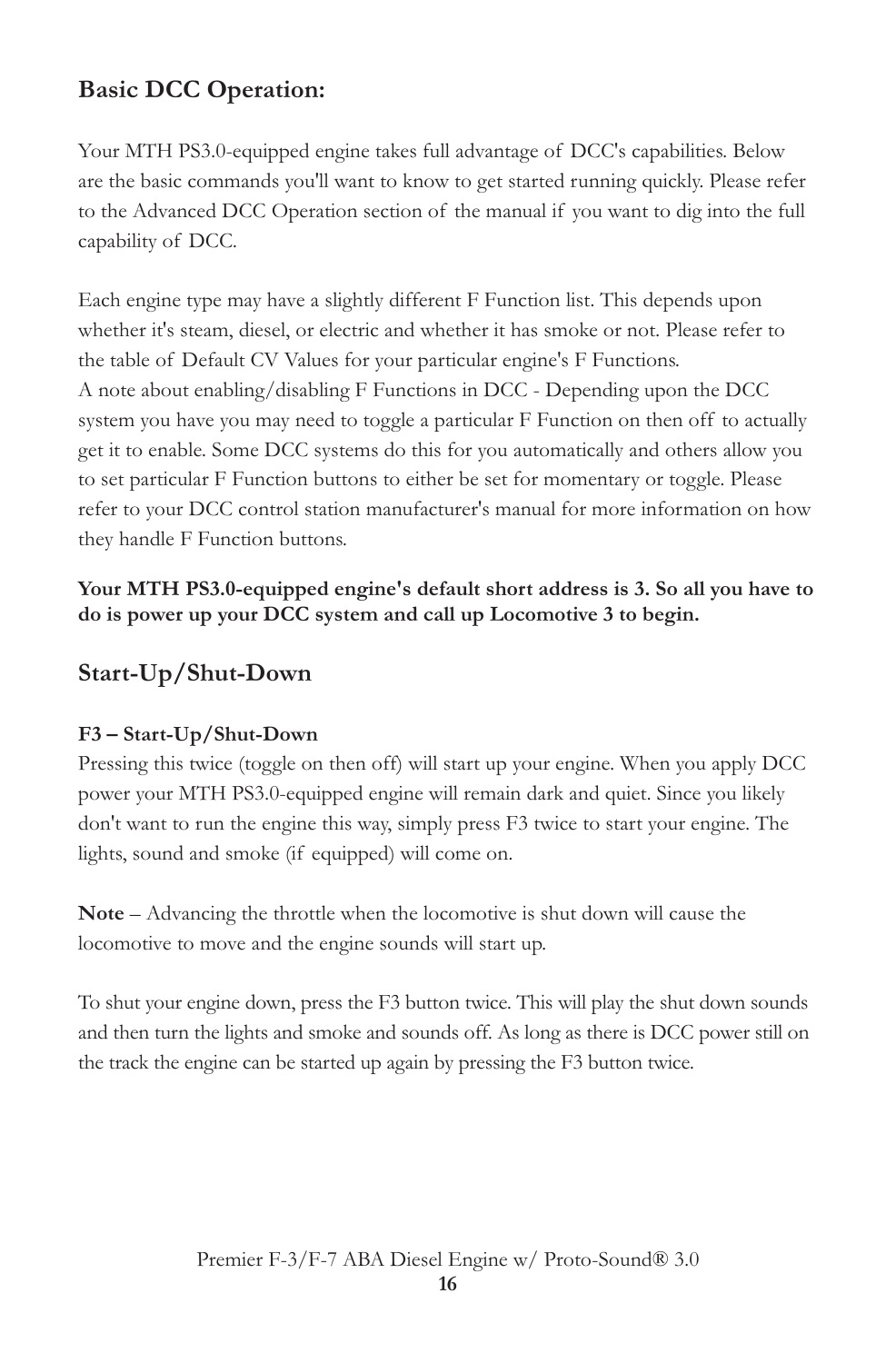### **Bell/Whistle (Horn)**

#### **F1 – Bell.**

To activate the Bell press F1. To deactivate it, hit F1 again

### **F2 – Whistle (Horn)**

To activate the Whistle/Horn, press F2. To shut it off either let off the F2 button or press and release it

### **F4 – PFA.**

PFA in MTH lingo stands for Passenger/Freight Announcements. Your engine is preprogrammed for the appropriate type of sounds based upon the type of service the real-life engine used in daily operation.

There are five sound sequences or segments in the PFA feature. Each segment is advanced by you, the operator.

You hit the F4 button twice on the DCC controller to let the engine know you want it to advance (this toggles the PFA function on then off to clear the remote for the next sequence). In most PFA sequences there is a minimum wait time of about 20-30 seconds before it will advance. So, here is how a typical PFA sequence operates:

- 1. Press the F4 button twice (toggle F4 on then off) to start the PFA sequence on the engine. You'll hear "Now arriving…" for passenger sound sets and cab chatter for freight sound sets. The bell will then begin ringing.
- 2. Slowly reduce the throttle until the train stops at the desired location and speed reaches zero. Press the F4 button twice (toggle F4 on then off) again and the bell will stop ringing. You will hear the engine sounds switch from the cab to the station or yard with all the ambient sounds you'd hear in the real thing.
- 3. Press the F4 button twice (toggle F4 on then off) again to advance the sequence. You'll hear "Now boarding…" for passenger sound sets and freight yard sounds for freight sound sets.
- 4. Press the F4 button twice (toggle F4 on then off) again to advance the sequence. You'll hear "Now departing…" for passenger sound sets and more freight yard sounds for freight sound sets.
- 5. Press the F4 button twice (toggle F4 on then off) the last time to advance the sequence. You'll hear "All aboard…" for passenger sound sets and more freight yard sounds for freight sound sets. The engine sounds will switch over to the cab again. When the bell begins to ring, advance the throttle to move the engine out of the station or yard. The bell will shut off automatically.

### **Lights**

### **F0 – Headlight/Taillight.**

This toggles your headlight/taillight on and off.

### **F5 – Lights.**

This toggles your firebox and cab interior light on and off.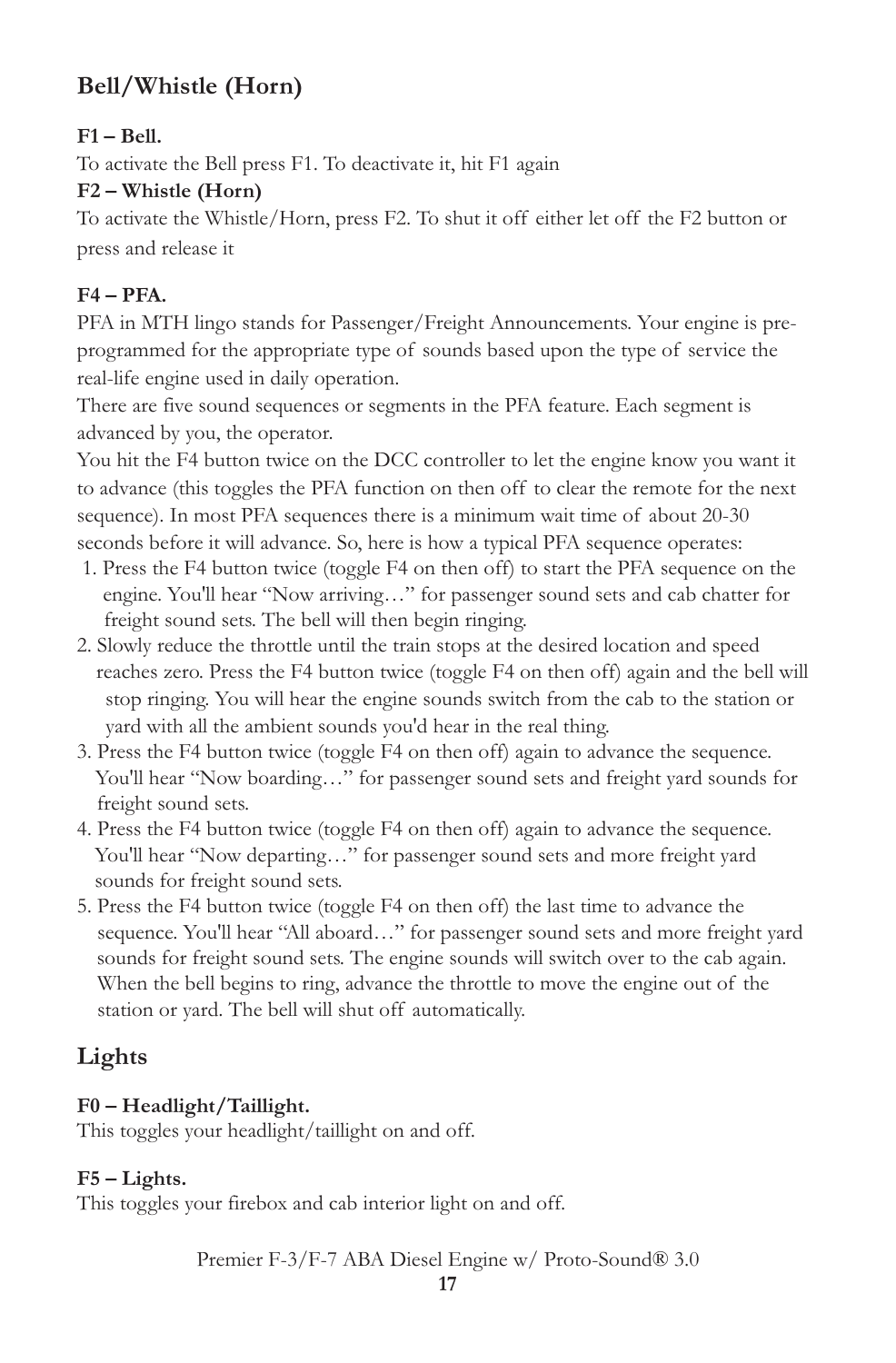### **Master Volume**

#### **F6 – Master Volume**

There are 10 volume levels. Pressing F6 twice (toggling on then off) raises the Master Volume one level. The Master Volume loops. That is, if you go past the 10th level it will loop back around to the 1st or lowest volume level.

### **Couplers**

Your MTH PS3.0-equipped engine comes with remotely controlled Proto-Couplers. They can be fired using your DCC handheld.

#### **F7 – Front Coupler**

Pressing F7 twice (toggling on then off) will fire your Front Coupler

#### **F8 – Rear Coupler**

Pressing F8 twice (toggling on then off) will fire your Rear Coupler

### **Forward/Reverse Signal**

Just like a real engine, you can announce the direction of intended movement using your DCC handheld and F9 and F10.

#### **F9 – Forward Signal**

Pressing F9 twice (toggling on then off) will sound the Forward Signal. This is two whistle/horn blasts

#### **F10 – Reverse Signal**

Pressing F10 twice (toggling on then off) will sound the Reverse Signal. This is three whistle/horn blasts

### **Grade Crossing Signal**

Again, just like a real engine, you can trigger the Grade Crossing Signal on your engine. This is two long, one short, one long whistle/horn blast.

### **F11 – Grade Crossing Signal**

Pressing F11 twice (toggling on then off) will sound your Crossing Signal.

### **Smoke (if Equipped)**

### **F12 – Smoke On/Off**

Enabling F12 will turn the smoke unit on. Disabling F12 will turn your smoke unit off.

### **F13 – Smoke Volume**

There are three smoke volume levels in your MTH PS3.0-equipped engine – Low/Med/High. The default for this is set to High. You can adjust the smoke output (amount of smoke the generator puts out) by pressing the F13 button twice. This sets the level to the next step. For example, if you are currently at the High smoke output level, pressing F13 twice (toggling it on then off) will set the smoke volume to Low. Pressing F13 twice again will set it to Medium and so on.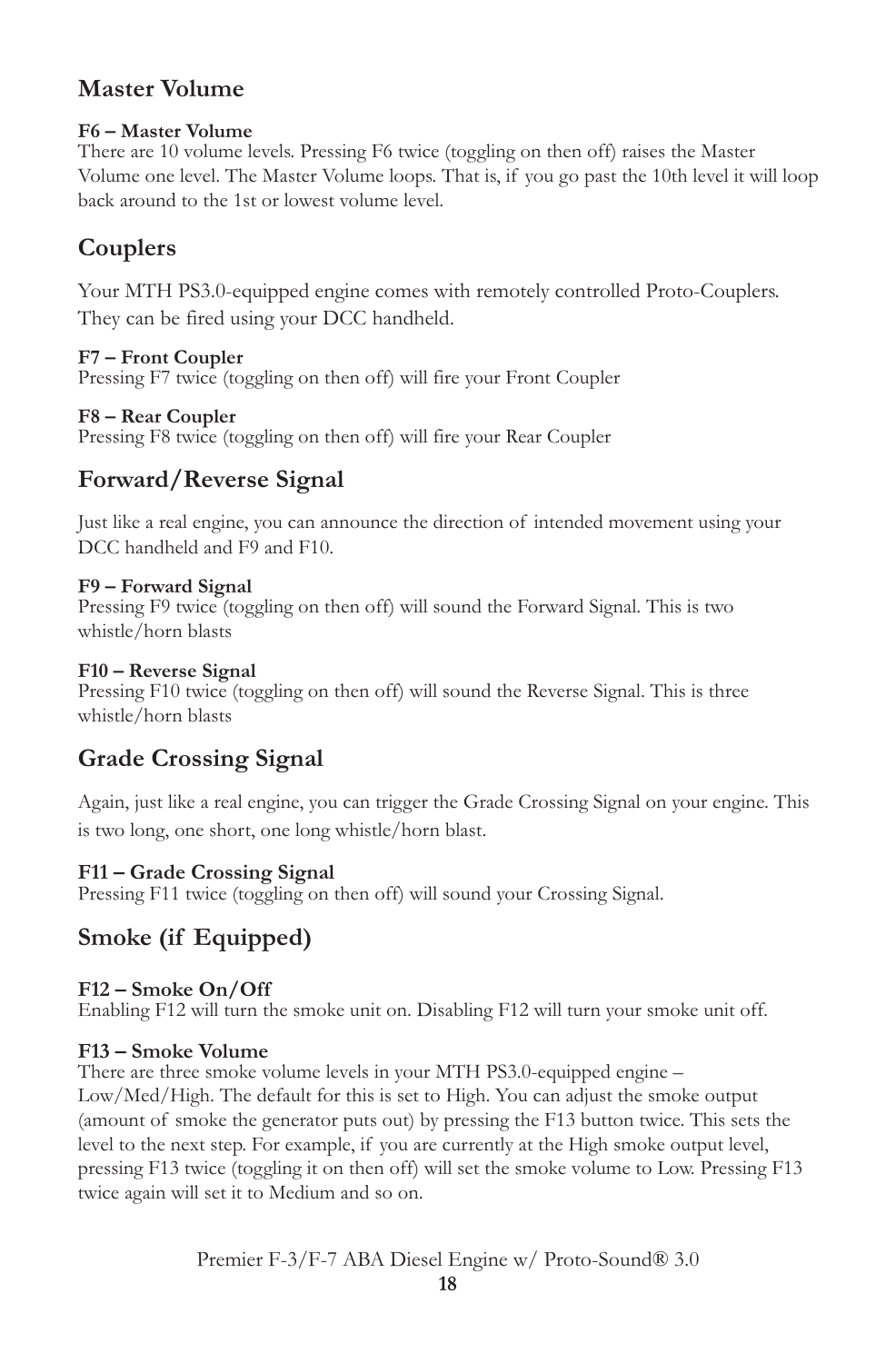### **Engine Sounds**

### **F25 – Engine Sounds**

You can turn the Engine Sounds On/Off by pressing the F25 button. Pressing it once (enabling F25) will cause the Engine Sounds to shut off. The Whistle/Horn and Bell sounds will still be active, however. To turn the engine sounds back on press the F25 button again (disable F25).

### **Additional F Functions**

#### **F14-F16 – Idle Sequence**

Pressing F14, F15, or F16 twice (toggling on then off) will trigger an Idle Sequence if the engine is not moving. These vary from engine to engine and may include things like checking the coal load, checking the water level, using the Alemite grease gun on the drivers, etc. When triggered, these will run through the sequence that varies in duration.

### **NOTE – The engine must be sitting still in order to trigger F17 and F18**

#### **F17 – Extended Start-Up**

If your engine is shut down or you've just applied DCC power pressing F17 twice (toggling it on then off) will start the Extended Start-Up sounds. This is very similar to F3 except you will hear the crew talking back and forth

about getting the engine ready to run.

#### **F18 – Extended Shut-Down.**

If your engine is already up and running you can play

the Extended Shut Down sounds by pressing F18 twice (toggling on then off). The Extended Shut Down is very similar to F3 in that the engine will ultimately shut down, but in the case of Extended Shut Down you will hear the crew talking back and forth about how the engine ran, time schedules, etc.

#### **F19 – Rev Up**

Pressing F19 twice will increase the diesel engine's rev level by one notch. Two more presses of F19 will rev the diesel engine to the second notch and so forth. You can rev the engine up 7 notches from idle. This is useful if you wish to simulate a heavy load behind the train and want to rev the diesel engine up.

#### **F20 – Rev Down**

Pressing F20 twice will decrease the diesel engine's rev level by one notch. Two more presses of F20 will rev the diesel engine down one more notch and so forth. You can rev the engine down to its idle rev level as long as it's sitting still.

### **F21 – One Shot Doppler**

You can set your MTH PS3.0-equipped engine to simulate the actual Doppler Effect sound a real engine makes as it passes you. To do this, press the F21 button once (enable F21) and then listen as the engine makes that pitch shift that mimics the Doppler Effect perfectly. Press the F21 button again (disable F21) to shut off the Doppler Effect. With a little practice in timing and speed you can make this happen right in front of you.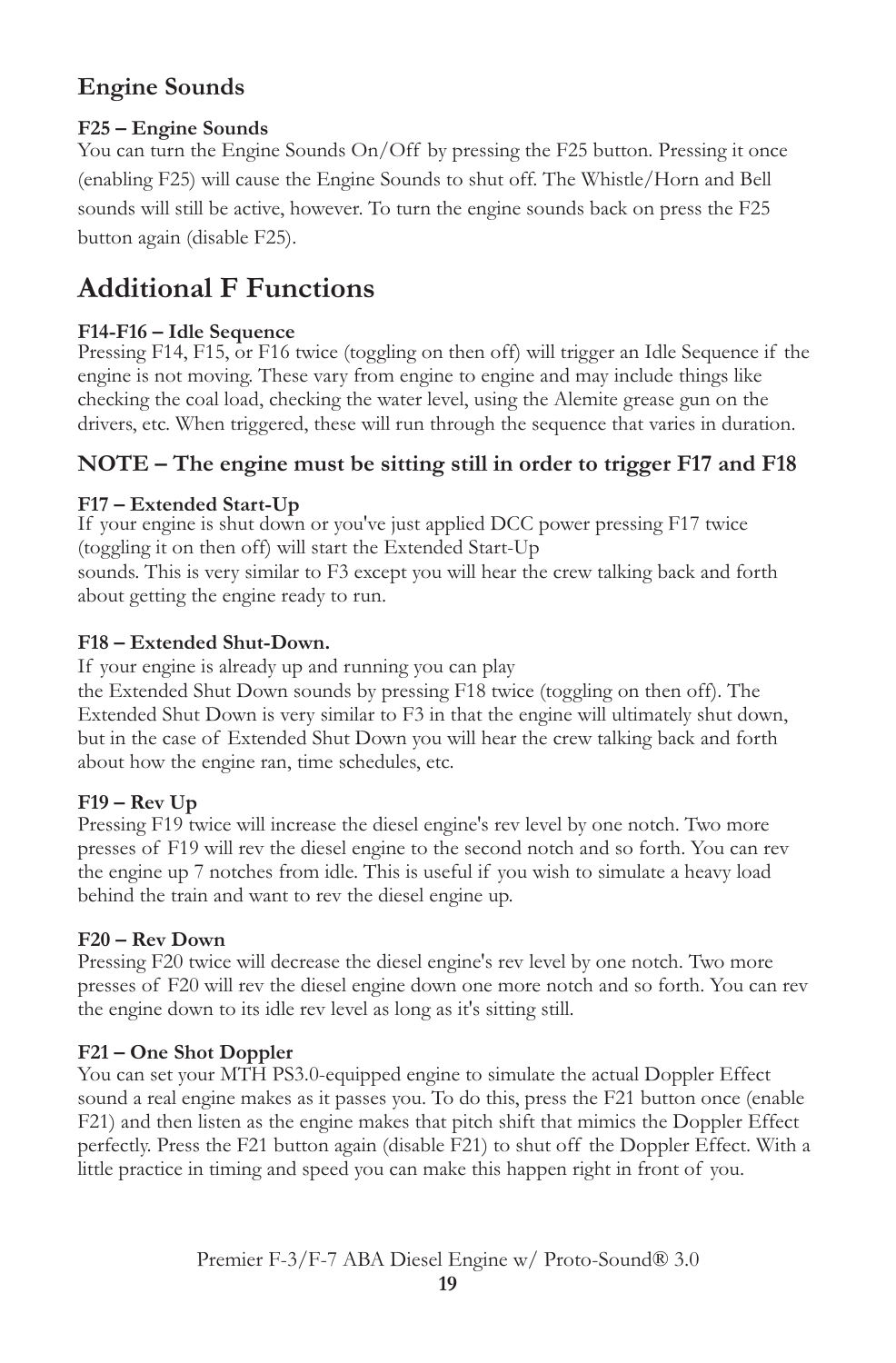#### **F22 – Coupler Slack**

When an engine hooks up and pulls a train it has to take up the coupler slack. You can play this sound by pressing F22 twice (toggling on then off). This feature works two ways – While the engine is sitting still, press F22 twice to enable it. Then, when you move the engine, it will play the Coupler Slack sound.

The second way is to simply force the sound while the engine is moving. To do this, simply press F22 twice (toggling it on then off). The sound will play.

#### **F23 – Coupler Close**

To play the Coupler Close sound press the F23 button twice (toggling it on then off). You can play this sound as you're coupling cars together to add realism.

#### **F24 – Single Whistle/Horn Blast**

To play a Single Horn Blast press the F24 button twice (toggling in on then off). This plays a single, short horn blast.

#### **F26 – Brake Sounds**

Pressing the F26 button (enable F26) will disable the Brake Sounds for your engine. The Brake Sounds occur when you reduce the speed of your engine rapidly. To enable the Brake Sounds press the F26 button (disable F26). Brake Sounds are On by default.

#### **F27 – Cab Chatter**

Cab Chatter occurs when the engine is sitting at idle. There are various times when the crew will talk to each other when the engine is sitting at idle. Pressing the F27 button (enable F27) will disable the Cab Chatter. Pressing the F27 button again (disable F27) will enable Cab Chatter. Cab Chatter is On by default.

#### **F28 – Feature Reset**

Resets Features to defaults.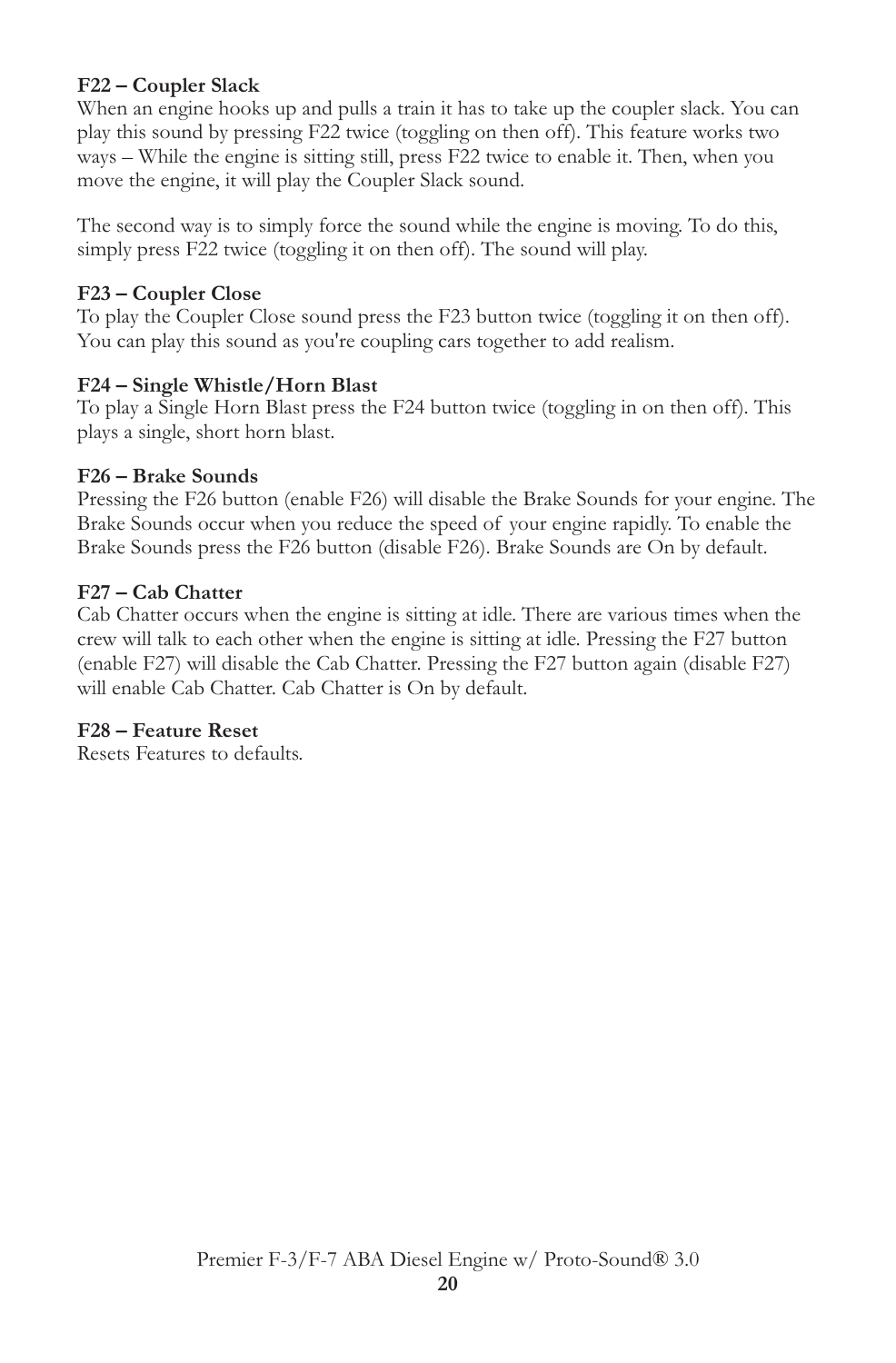# **Function Chart**

#### F0 F1 F2 F3 F4 F5 F6 F7 F8 F9 F10 F11 F12 F13 F14 F15 F16 F17 F18 F19  $F20$ F21 F22 F23 F24 F25 F26 F27 **Headlight** Bell **Horn** Start-Up/Shut Down **PFA Lights** Master Volume Front Coupler Rear Coupler Forward Signal Reverse Signal Grade Crossing Smoke On/Off Smoke Volume Idle Sequence 3 Idle Sequence 2 Idle Sequence 1 Extended Start-Up Extended Shut Down Rev Up Rev Down One Shot Doppler Coupler Slack Coupler Close Single Horn Blast Engine Sounds Brake Sounds On/Off Cab Chatter On/Off **Function Description**

F28 Feature Reset

### **\*Refer to pages 25, 26 & 27 for CV Data and Function ID**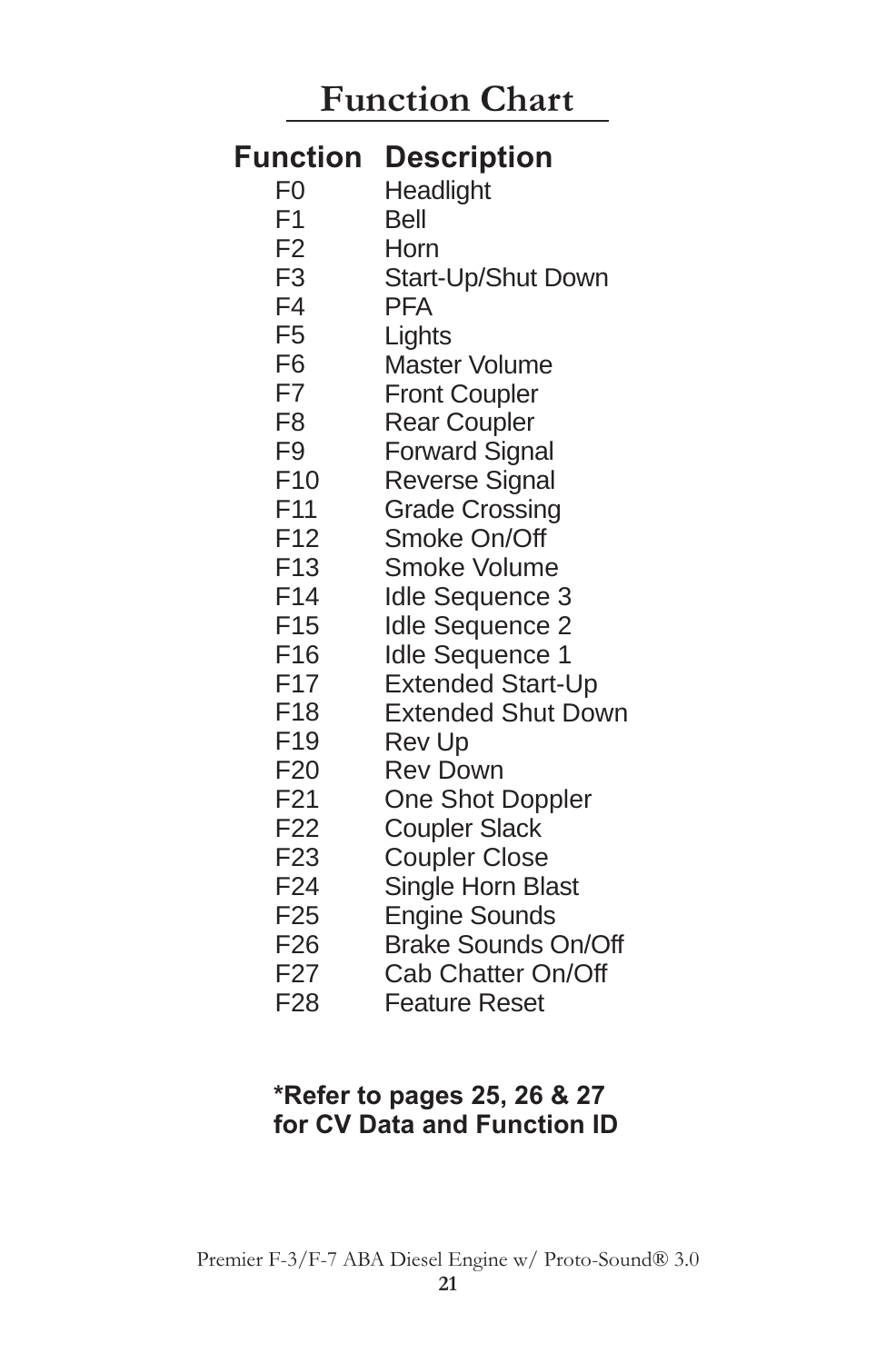### **CV29**

CV29 is the basic decoder setup CV that is used by all DCC decoder manufactures. So, if you are familiar with CV29 from other manufacturer's decoders MTH's is no different. The most important part of CV29 is the ability to switch between long and short addressing. By default, CV29 on your MTH PS3.0-equipped engine is set to 2.

### **Long and Short Addressing**

Like most DCC Decoders, your MTH PS3.0-equipped engine can be programmed with both Long and Short Address. Short addresses are those from 1-127 and Long addresses are those from 128-9999. You can program the engine address either with Programming on the Main (PoM) or using a Programming Track. Since it's easiest, in most cases, to PoM the instructions will show you how to do it this way. By default, your MTH PS3.0-equipped engine comes programmed with both a long and short DCC address. The default Short address is always 3. **The default Long address will be 3333.** 

To change your engine's Short Address using PoM:

- 1. Call up the engine's current address on your DCC handheld
- 2. Enter Programming on the Main on your DCC handheld
- 3. Enter the new address you want Remember you can only use address 1-127 for Short Addressing
- 4. Once you hit Enter the engine will give you a two whistle/horn blast response
- 5. Call up the engine on its new address and away you go. Alternatively, depending upon the type of DCC system you have, you can enter PoM and then write the new address in the Address Menu. This only works for short addressing. For example, on an MRC Prodigy Advance2 system, you would:
- 1. Call up the engine's current address on your DCC handheld
- 2. Hit the PROG button twice to enter PoM mode
- 3. Hit Enter twice so the LCD displays "Adr"
- 4. Type in the new Short Address (1-127) that you want and hit Enter
- 5. The engine will give you a two whistle/horn blast response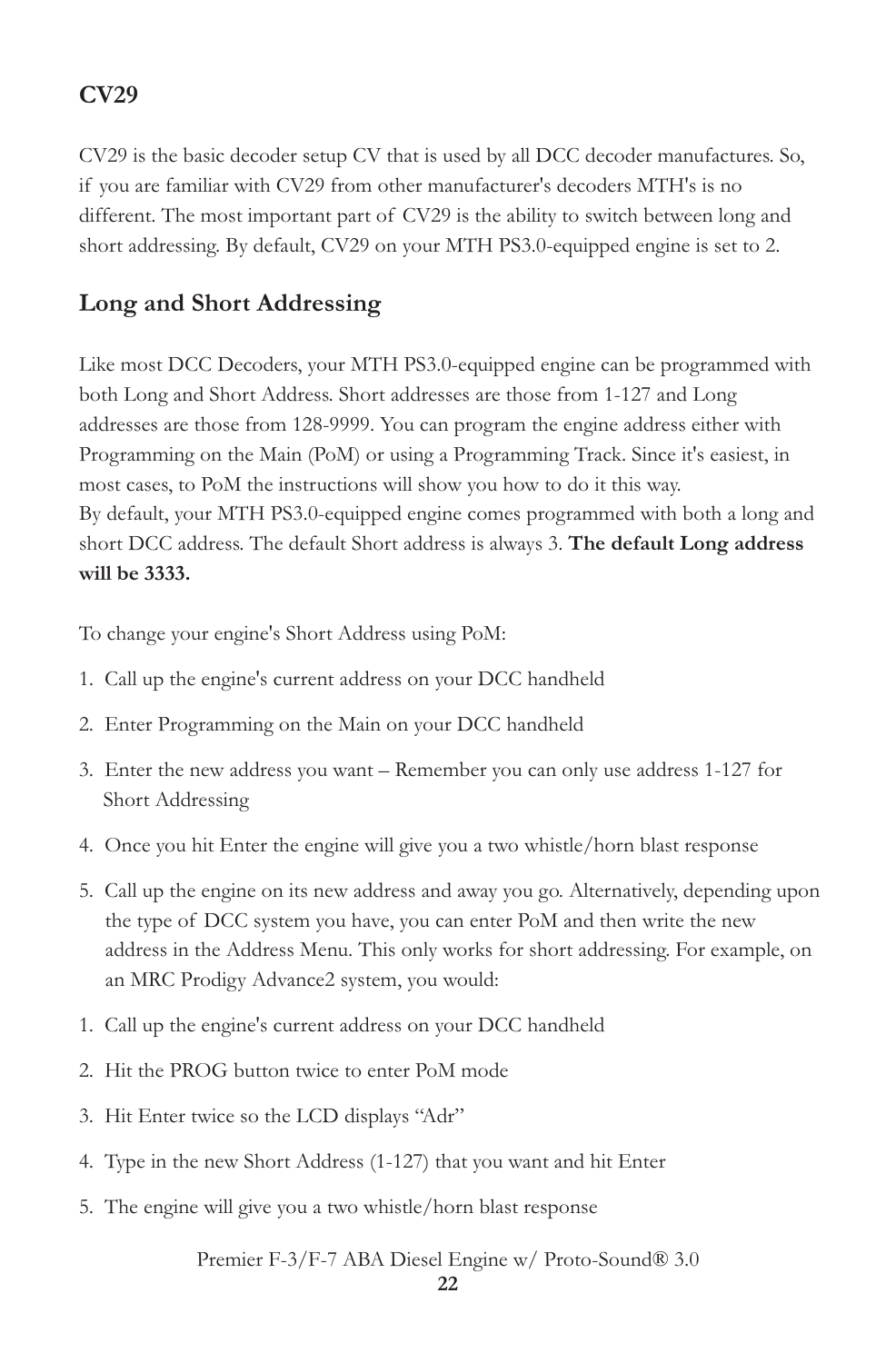### **To change your engine's Long Address using PoM:**

- 1. Call up the current engine's address on your DCC handheld
- 2. Enter Programming on the Main on your DCC handheld
- 3. In this step you have to tell the MTH engine that you want it to start looking at long addresses. You do this in CV29:
	- a. Bring up the CV menu on your DCC handheld
	- b. Enter "29" to edit CV29
	- c. Enter "38" to change the value of CV29 and hit Enter
	- d. The engine will give you a two whistle/horn blast response
- 4. In the following steps you will now need to write values to CV17 and CV18 to tell the engine what the long address should be

### **Feature/Factory Resetting**

If all else fails and you aren't sure of something, never fear. You can always get your engine back to a known state by either performing a Feature or Factory Reset.

There are a couple of ways to reset your MTH PS3.0-equipped engine: Factory Resets – Clears everything – takes engine to just like it was when you got it brand new

- Send a decimal 08 to CV 8 to reset everything entirely back to factory default
- l Send a decimal 192 to reset everything except user speed tables

Feature Resets – There are a couple of Feature Resets that you can use

- Press F28 twice (toggling on then off). This resets the smoke, volume and lights back to their defaults
- l Send a decimal 64 for a Feature Reset. This resets volumes, smoke and light settings.
- Send a decimal 128 to reset only address values back to factory default
	- $\bullet$  This is the same as writing 55 to CV55 to engine address 55

**Note:** The engine address has to be something other than address 55

#### **Lost or Unknown Engine Address and the 55-55-55 Address Reset**

In some cases you may not remember or have somehow lost the engine address. Following the above Feature or Factory Resets will allow you to recover an engine. The limitation to this is that for most resets you must know the engine address. If you are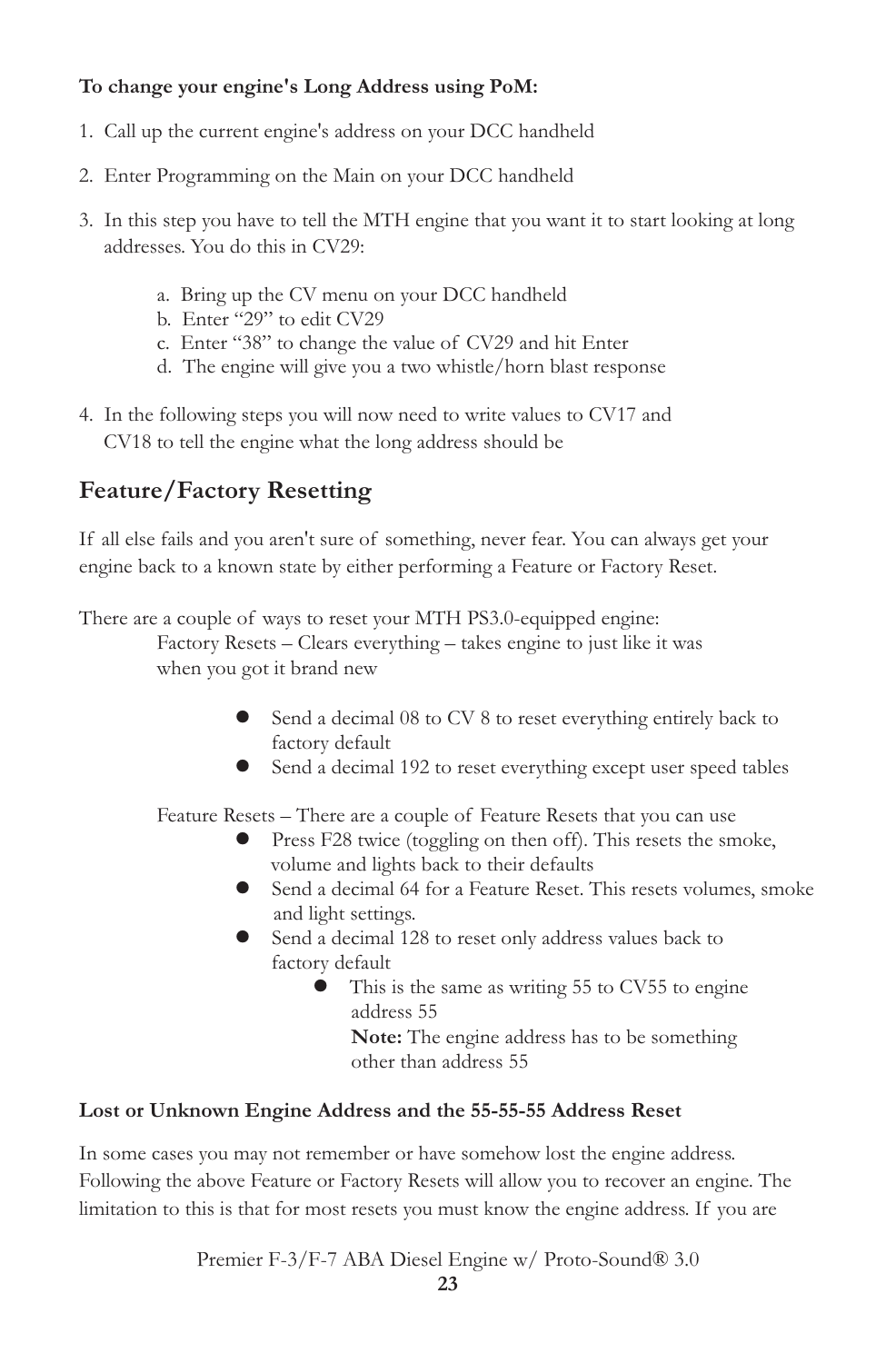unsure of the engine address you can apply the 55-55-55 reset (send a value of 55 to CV55 to engine address 55). In order for this to work correctly the engine's address must NOT be 55. The engine will need to be sitting at some address other than 55.

Below is the method (55-55-55 Reset) you can employ to return an engine to its factory default short address of 3 (it will also set the engine's long address back to its default – usually 3333 or the cab number on some models) if you're unsure of the engine's current address:

- Check first to see if the engine happens to be sitting at address 55. Call up engine 55 on your DCC handheld and hit F3 to start the engine up. If it starts up then you can change the address to whatever you want using CV1 (short address) or CV17 and CV18 (long address)
- l If the engine doesn't start up at address 55 then you can use the 55-55-55 reset. To perform this follow the instructions below:
	- Ensure the DCC system is powered up and power is on the rails
	- l Call up engine address 55. NOTE you are NOT changing the engine's address to 55 you are just telling the DCC system to start talking to engine address 55. You will want to make sure that no other MTH engines are on the rails or any other manufacturer's engines with an address of 55 are on the rails. MTH engines will listen for commands coming to engine address 55 when the 55-55-55 reset is enabled even though they are not programmed as address 55
	- l Enter PoM mode on your DCC handheld and write a value of 55 to CV55. Again, even though your MTH engine is NOT on address 55 it will still listen for this reset command
	- l Call up address 3 on your DCC handheld and hit F3. The engine should now start-up

If you have performed the 55-55-55 reset and the engine still doesn't respond then place the engine on the programming track output of your DCC system and program a value of 3 to CV1. This will set the engine's short address to 3. However, as long as the engine is NOT programmed as address 55 then the 55-55-55 reset will always set the engine's long and short addresses back to their factory defaults. It will also set the engine's addressing back to short (if you happened to have CV29 set to long addressing)

The 55-55-55 Reset can be confusing at first but the main point to note is that you are NOT setting the engine's address to 55 to perform the reset, you are just calling up engine address 55 on your DCC handheld and sending a value of 55 to CV55. Again, MTH engine's will listen to the 55-55-55 reset command even though the engine's address isn't actually 55 (and it can't be for the 55-55-55 reset to work).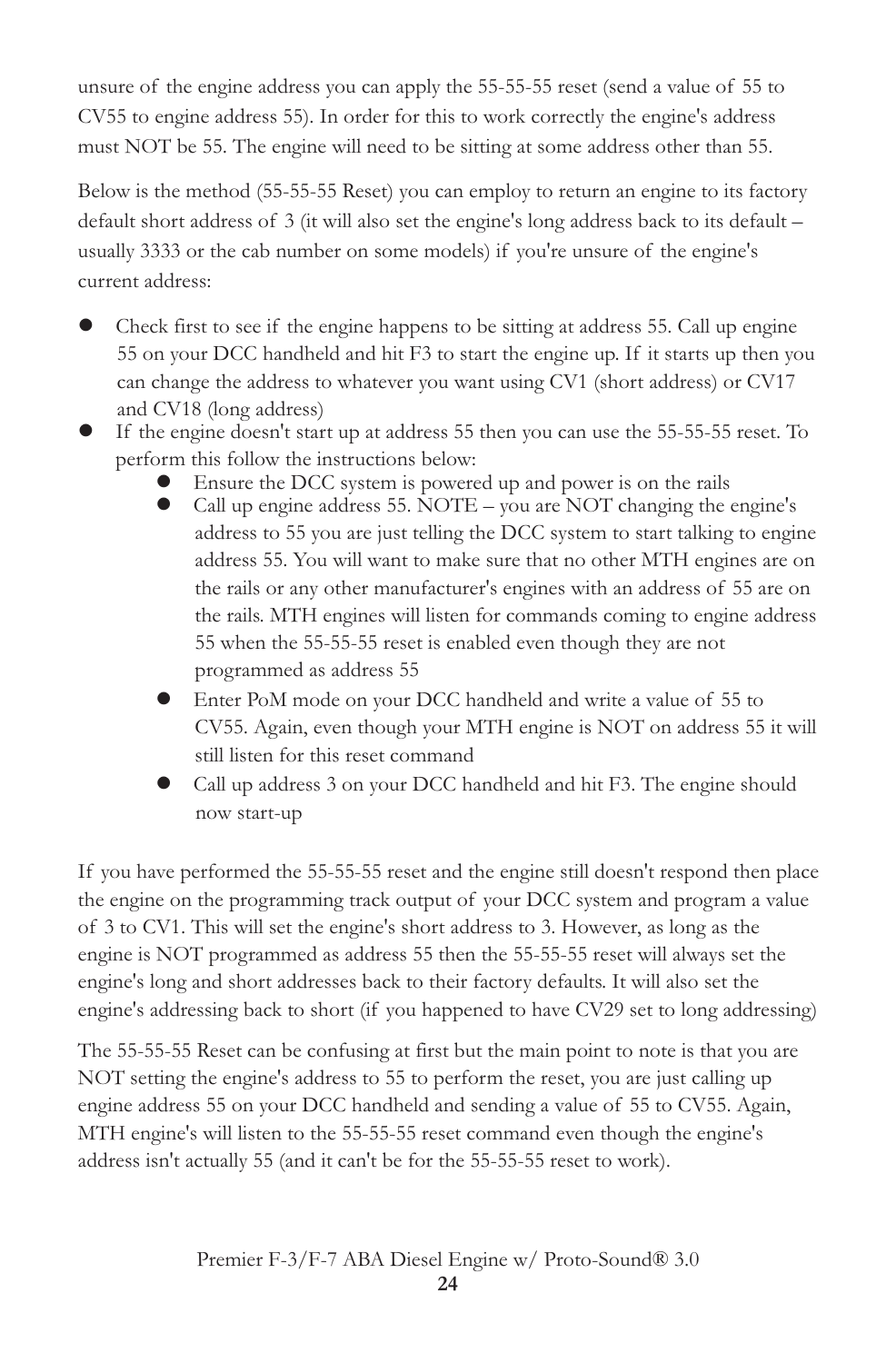# **MTH PS3.0 Expanded DCC Functionality**

# **Advanced DCC Operation:**

This section of the manual provides more in-depth detail on how to set up and configure your MTH PS3.0-equipped engine using the NMRA-standard CV's as well as the manufacturer-specific CV's. It also explains some of the other F Functions not covered in the Basic DCC Operation section.

# **Configuration Variables (CV)**

Configuration Variables used on MTH PS3.0-equppied engines.

| CV1                        | Short Address: 1-127 are the valid addresses                                         |
|----------------------------|--------------------------------------------------------------------------------------|
| CV2                        | Start Voltage (CV52, bit0 must = 1. This will enable PWM Mode)                       |
| CV3                        | Acceleration Rate (CV52, bit0 must = 1. This will enable PWM Mode)                   |
| $\overline{\text{CV4}}$    | Deceleration Rate (CV52, bit0 must = 1. This will enable PWM Mode)                   |
| CV5                        | Max Voltage ( $CV52$ , bit0 must = 1. This will enable PWM Mode)                     |
| CV8                        | $MFG$ ID. $MTH = 27$ . Also used for various resets.                                 |
| CV17                       | High Byte of Extended Address                                                        |
| CV18                       | Low Byte of Extended Address                                                         |
| CV <sub>19</sub>           | Consist Address (bit 7=1 on an engine will tell the engine it's reversed             |
|                            | in a consist)                                                                        |
| CV21                       | Defines active Function F1-F8 for the active consist                                 |
| CV22                       | Defines active functions for FL and F9-F12 for the active consist                    |
|                            | (bit 0=1 will tell an engine that you want it's FL control to operate under          |
|                            | the consist address $-$ bit1-0/bit2=1 will configure the FL control for a            |
|                            | reversed engine in a consist)                                                        |
| CV23                       | <b>Consist Acceleration Rate</b>                                                     |
| CV24                       | <b>Consist Deceleration Adjustment</b>                                               |
| CV25                       | Speed Table Select                                                                   |
| $\overline{\text{CV29}}$   | Decoder Configuration                                                                |
| $\overline{\text{CV52}}$   | MTH PWM Mode Configuration                                                           |
| CV53                       | MTH Acceleration (1/8 *sMPH/s). For example - a Value of 8 written                   |
|                            | would give you 1sMPH/s acceleration                                                  |
| CV54                       | MTH Deceleration Rate (1/8*sMPH/s)                                                   |
| CV55                       | Factory Address Reset Alternate method. Send a value of 55 to CV55 on address 55 and |
|                            | the model will go back to the Factory Default Address.                               |
|                            | Note: The engine address has to be something other than address 55 (see pg. 22)      |
| CV63                       | MTH Consist Acceleration Rate (1/8*sMPH/s)                                           |
| CV64                       | MTH Consist Deceleration Rate (1/8*sMPH/s)                                           |
| <b>CV66</b>                | Forward Trim(CV52, bit0 must = 1. This will enable PWM Mode)                         |
| CV67-                      | Speed Table Selection (CV29 bit 4 must be set to 1 then CV25 must be                 |
| CV94                       | set to $0$ or 1)                                                                     |
| CV95                       | Reverse Trim (CV52, bit0 must = 1. This will enable PWM Mode)                        |
| $\overline{\text{CV}}$ 105 | User ID $#1$ – General Purpose use for customer                                      |
| <b>CV106</b>               | User ID #2 - General Purpose use for customer                                        |
| CV115-                     | MTH Function Assignments - See table of supported CV's and manual                    |
| <b>CV170</b>               | section on how to re-arrange them for further information                            |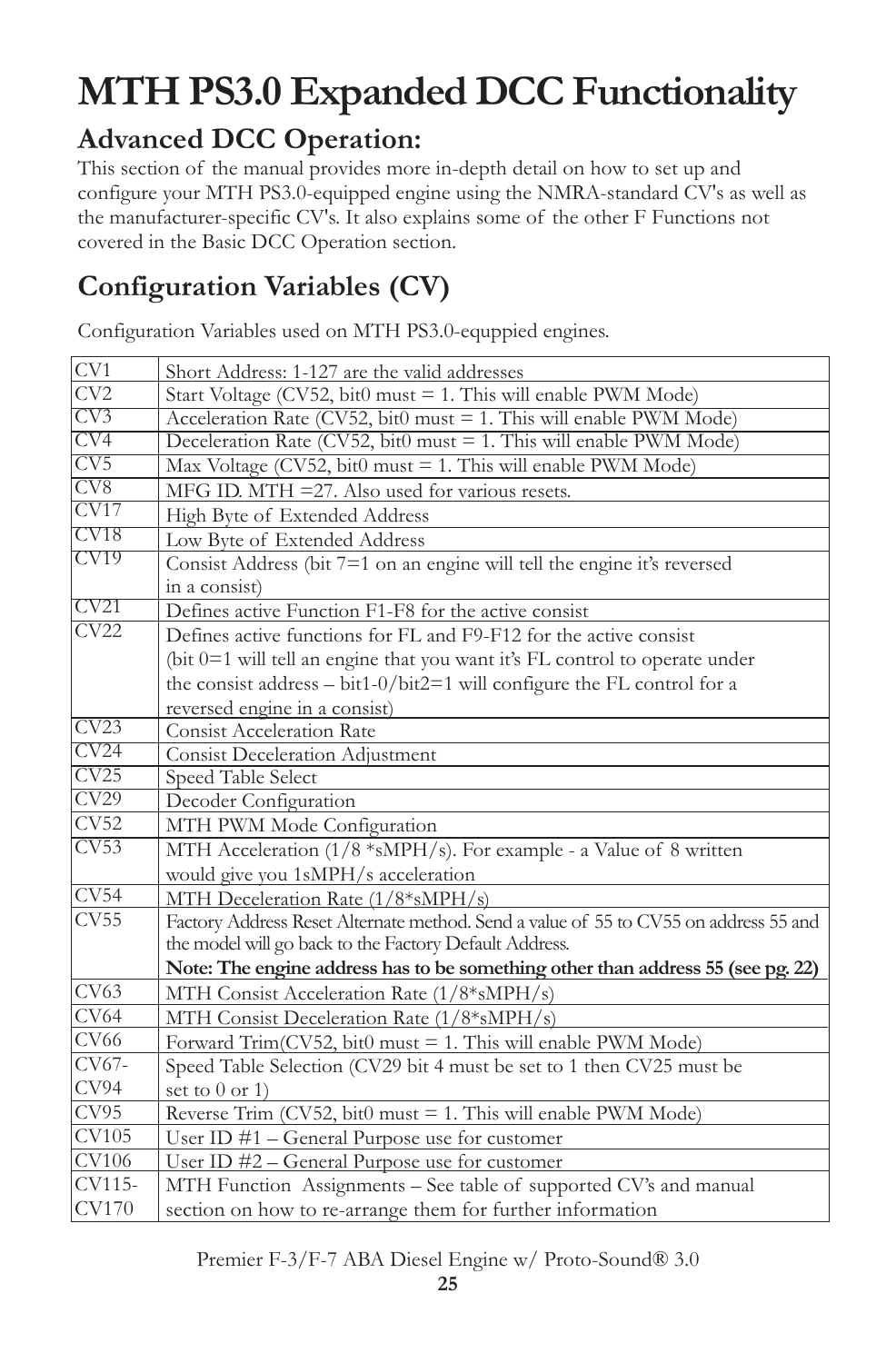Below is the table of Factory Default MTH supported DCC CV's. This table is specific to the engine in the title of this manual:

| Function Default Value |             |                |                                                                |                        | Function       |                                                     |                        |
|------------------------|-------------|----------------|----------------------------------------------------------------|------------------------|----------------|-----------------------------------------------------|------------------------|
| Key                    | Decimal Hex |                | <b>Description</b>                                             | $\mathbf{C}\mathbf{V}$ | Key            | Description                                         | $\mathbf{C}\mathbf{V}$ |
| ä,                     | 3           | 03             | <b>Short Address</b>                                           | 1                      | $\overline{c}$ | Horn High Byte                                      | 117                    |
|                        | 16          | 10             | Start Voltage (Cv52 bit 0 must =1)                             | 12                     | 2              | Horn Low Byte                                       | 118                    |
|                        | 0           | 0              | <b>Accel Adjustment</b>                                        | 3                      | 3              | Start-Up/Shut Down High Byte                        | 119                    |
|                        | 0           | 0              | Decel Adjustment                                               | 4                      | 3              | Start-Up/Shut Down Low Byte                         | 120                    |
|                        | 0           | 0              | Max Voltage ( $Cv52$ bit 0 must =1)                            | 5                      | 4              | PFA High Byte                                       | 121                    |
|                        | 0           | 0              | <b>NMRA Mfg Version</b>                                        | 7                      | 4              | <b>PFA Low Byte</b>                                 | 122                    |
|                        | 0           | 0              | NMRA Mfg ID                                                    | 8                      | 5              | Lights High Byte                                    | 123                    |
|                        | 192         | CO             | <b>Extended Address High Byte</b>                              | 17                     | 5              | Lights Low Byte                                     | 124                    |
|                        | 0           | 00             | <b>Extended Address Low Byte</b>                               | 18                     | 6              | Master Volume High Byte                             | 125                    |
|                        | 0           | 00             | <b>Consist Address</b>                                         | 19                     | 6              | Master Volume Low Byte                              | 126                    |
|                        | 0           | 00             | <b>Consist Functions F1-F8</b>                                 | 21                     | 7              | Front Coupler High Byte                             | 127                    |
|                        | 0           | 00             | <b>Consist Functions F9-F12</b>                                | 22                     | 7              | Front Coupler Low Byte                              | 128                    |
|                        | 0           | 00             | <b>Consist Acceleration Adjustment</b>                         | 23                     | 8              | Rear Coupler High Byte                              | 129                    |
|                        | 0<br>0      | $00 \,$<br>00  | <b>Consist Deceleration Adjustment</b>                         | 24<br>25               | 8              | Rear Coupler Low Byte                               | 130                    |
|                        | 2           | 02             | <b>Speed Table Select</b>                                      | 29                     | 9<br>9         | Forward Signal High Byte                            | 131<br>132             |
|                        | 0           | 00             | Decoder Configuration<br>MTH PWM Motor Configuration           | 52                     | 10             | Forward Signal Low Byte<br>Reverse Signal High Byte | 133                    |
|                        | 128         | 80             | <b>MTH Acceleration Rate</b>                                   | 53                     | 10             | Reverse Signal Low Byte                             | 134                    |
|                        | 64          | 40             | <b>MTH Deceleration Rate</b>                                   | 54                     | 11             | Grade Crossing High Byte                            | 135                    |
|                        | 0           | 00             | <b>MTH Consist Acceleration Rate</b>                           | 63                     | 11             | Grade Crossing Low Byte                             | 136                    |
|                        | 0           | $00 \,$        | <b>MTH Consist Deceleration Rate</b>                           | 64                     | 12             | Smoke On/Off High Byte                              | 137                    |
|                        | 0           | $00 \,$        | <b>Forward Trim</b>                                            | 66                     | 12             | Smoke On/Off Low Byte                               | 138                    |
|                        | 0           | 0              | Alternate Speed Curve Step 1                                   | 67                     | 13             | Smoke Volume High Byte                              | 139                    |
|                        | 9           | 9              | Alternate Speed Curve Step 2                                   | 68                     | 13             | Smoke Volume Low Byte                               | 140                    |
|                        | 19          | 13             | Alternate Speed Curve Step 3                                   | 69                     | 14             | Idle Sequence 3 High Byte                           | 141                    |
|                        | 28          | 1C             | Alternate Speed Curve Step 4                                   | 70                     | 14             | Idle Sequence 3 Low Byte                            | 142                    |
|                        | 38          | 26             | Alternate Speed Curve Step 5                                   | 71                     | 15             | Idle Sequence 2 High Byte                           | 143                    |
|                        | 47          | 2F             | Alternate Speed Curve Step 6                                   | 72                     | 15             | Idle Sequence 2 Low Byte                            | 144                    |
|                        | 57          | 39             | Alternate Speed Curve Step 7                                   | 73                     | 16             | Idle Sequence 1 High Byte                           | 145                    |
|                        | 66          | 42             | Alternate Speed Curve Step 8                                   | 74                     | 16             | Idle Sequence 1 Low Byte                            | 146                    |
|                        | 76          | 4C             | Alternate Speed Curve Step 9                                   | 75                     | 17             | Extended Start-Up High Byte                         | 147                    |
|                        | 85          | 55             | Alternate Speed Curve Step 10                                  | 76                     | 17             | Extended Start-Up Low Byte                          | 148                    |
|                        | 94          | 60             | Alternate Speed Curve Step 11                                  | 77                     | 18             | <b>Extended Shut Down High Byte</b>                 | 149                    |
|                        | 104         | 68             | Alternate Speed Curve Step 12                                  | 78<br>79               | 18             | <b>Extended Shut Down Low Byte</b>                  | 150                    |
|                        | 113<br>123  | 71<br>7B       | Alternate Speed Curve Step 13<br>Alternate Speed Curve Step 14 | 80                     | 19<br>19       | Rev Up High Byte<br>Rev Up Low Byte                 | 151<br>152             |
|                        | 132         | 84             | Alternate Speed Curve Step 15                                  | 81                     | 20             | Rev Down High Byte                                  | 153                    |
|                        | 142         | 8E             | Alternate Speed Curve Step 16                                  | 82                     | 20             | Rev Down Low Byte                                   | 154                    |
|                        | 151         | 97             | Alternate Speed Curve Step 17                                  | 83                     | 21             | One Shot Doppler High Byte                          | 155                    |
|                        | 161         | A1             | Alternate Speed Curve Step 18                                  | 84                     | 21             | One Shot Doppler Low Byte                           | 156                    |
|                        | 170         | AA             | Alternate Speed Curve Step 19                                  | 85                     | 22             | Coupler Slack High Byte                             | 157                    |
|                        | 179         | B <sub>3</sub> | Alternate Speed Curve Step 20                                  | 86                     | 22             | Coupler Slack Low Byte                              | 158                    |
|                        | 189         | BD.            | Alternate Speed Curve Step 21                                  | 87                     | 23             | Coupler Close High Byte                             | 159                    |
|                        | 198         | C6             | Alternate Speed Curve Step 22                                  | 88                     | 23             | Coupler Close Low Byte                              | 160                    |
|                        | 208         | D0             | Alternate Speed Curve Step 23                                  | 89                     | 24             | Single Horn Blast High Byte                         | 161                    |
|                        | 217         | D9             | Alternate Speed Curve Step 24                                  | 90                     | 24             | Single Horn Blast Low Byte                          | 162                    |
|                        | 227         | E <sub>3</sub> | Alternate Speed Curve Step 25                                  | 91                     | 25             | <b>Engine Sounds High Byte</b>                      | 163                    |
|                        | 236         | EC             | Alternate Speed Curve Step 26                                  | 92                     | 25             | <b>Engine Sounds Low Byte</b>                       | 164                    |
|                        | 246         | F6             | Alternate Speed Curve Step 27                                  | 93                     | 26             | Brake Sounds On/Off High Byte                       | 165                    |
|                        | 255         | FF             | Alternate Speed Curve Step 28                                  | 94                     | 26             | Brake Sounds On/Off Low Byte                        | 166                    |
|                        | 0           | 0              | Reverse Trim                                                   | 95                     | 27             | Cab Chatter On/Off High Byte                        | 167                    |
|                        |             |                | User ID #1                                                     | 105                    | 27             | Cab Chatter On/Off Low Byte                         | 168                    |
| 1                      |             |                | User ID #2                                                     | 106<br>115             | 28<br>28       | Feature Reset High Byte                             | 169<br>170             |
| 1                      |             |                | Function - Bell High Byte<br>Function - Bell Low Byte          | 116                    |                | <b>Feature Reset Low Byte</b>                       |                        |

## **Factory Default Values for MTH PS3.0 DCC Configuration Variables (CV's)**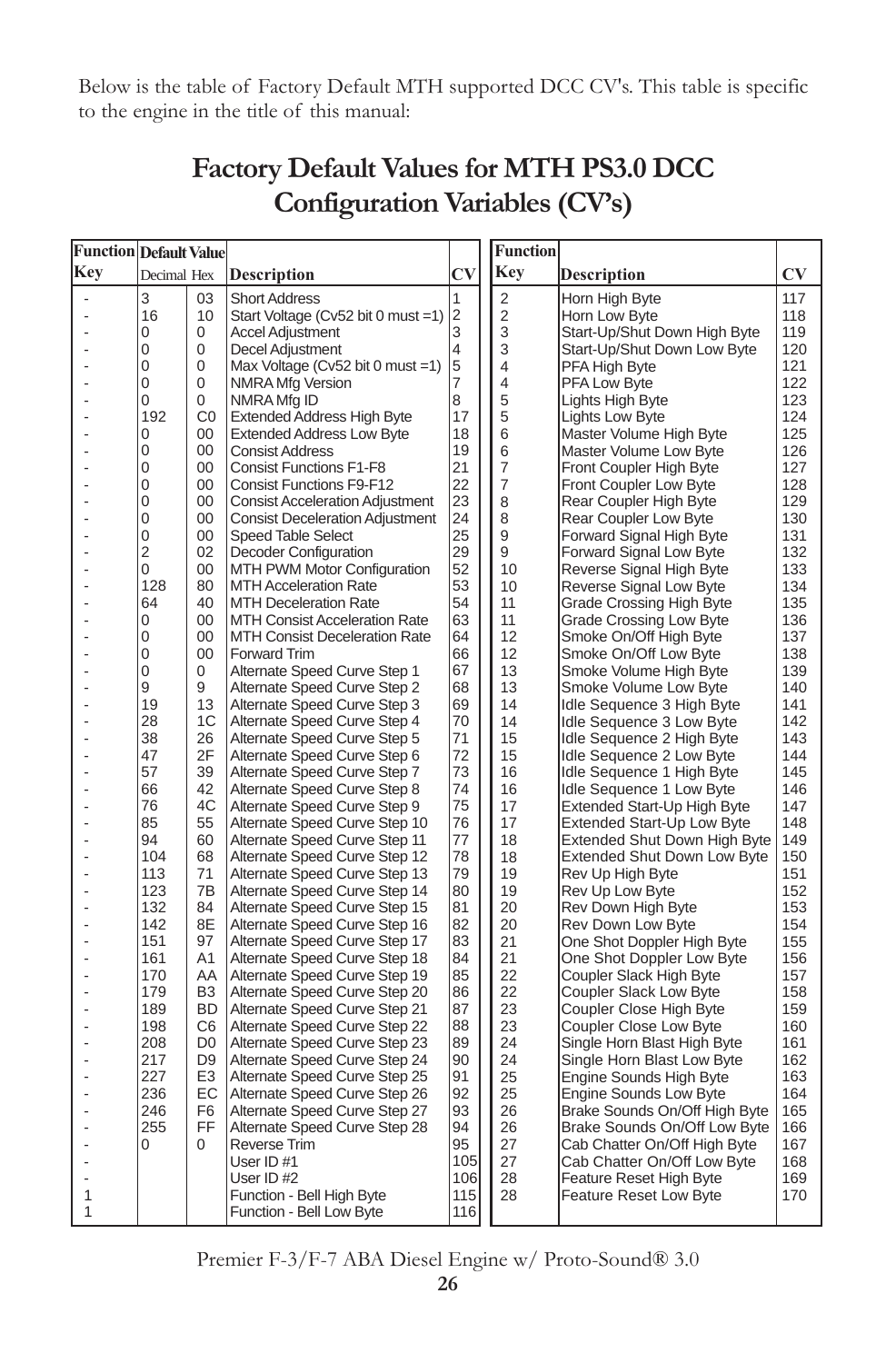User-Settable F-Function List

This feature allows you to take the 28 F-Functions that currently reside in each MTH Proto-Sound 3.0-equipped O-Gauge Engine and change the location of that function. For example: F4 is currently PFA and you'd like that placed down to F28 which is Feature Reset. The below instructions explain how you can do this.

**Note** – When you set a particular F-Function to a numeric location you are overwriting that existing number's function. Further, you are leaving the location where the previous function was moved from empty, which means that F-Function no longer has any function associated with it

In order to move the F-Functions around you will need to refer to the below table.

**Note** – The Function Identification number IS NOT the F Function number you'd use on your DCC handheld. It is used internally in the engine:

|                           | <b>FUNCTION</b>       | <b>OTHER</b>              | <b>FUNCTION</b>       |
|---------------------------|-----------------------|---------------------------|-----------------------|
| <b>SOUNDS</b>             | <b>IDENTIFICATION</b> | <b>FUNCTIONS</b>          | <b>IDENTIFICATION</b> |
| <b>Bell</b>               | 1                     | <b>Feature Reset</b>      | 29                    |
| <b>Brake Sounds</b>       | 2                     | Front Coupler             | 30                    |
| Cab Chatter               | 3                     | Front Pantograph          |                       |
| Clickety Clack            | 4                     | Up/Down                   | 31                    |
| Coupler Close             | 5                     | Pantograph                |                       |
| Coupler Slack             | 6                     | Auto/Manual               | 32                    |
| Drift Chuff               | 7                     | Rear Coupler              | 33                    |
| Engine Sounds             | 8                     | Rear Pantograph           |                       |
| Forward Signal            | 9                     | Up/Down                   | 34                    |
| Grade Crossing Signal     | 10                    | Rev Down                  | 35                    |
| Horn                      | 11                    | Rev Up                    | 36                    |
| Idle Sequence 1           | 12                    | Smoke On/Off              | 37                    |
| Idle Sequence 2           | 13                    | Smoke Volume              | 38                    |
| Idle Sequence 3           | 14                    |                           |                       |
| Idle Sequence 4           | 15                    | <b>MOTOROLA MODE</b>      |                       |
| Labor Chuff               | 16                    | Disable Momentum          | 40                    |
| Master Volume             | 17                    | Half-Speed (Motorola)     | 41                    |
| Short Horn                | 18                    | Switch-Half-Speed/        |                       |
| One Shot Doppler          | 19                    | Momentum Disable          | 42                    |
| Reverse Signal            | 20                    |                           |                       |
|                           |                       | <b>LIGHTS</b>             |                       |
| <b>SCRIPTS</b>            |                       | Lights                    | 39                    |
| <b>Extended Shut Down</b> | 21                    | Marker (Train/No Train)   | 43                    |
| Extended Start Up         | 22                    | Beacon                    |                       |
| <b>PFA</b>                | 23                    | (Alt Lighting/Country)    | 44                    |
| Start Up/Shut Down        | 24                    |                           |                       |
| Train Wreck               | 25                    | <b>ELECTRIC SMOKE</b>     |                       |
| Trolley Manual Mode       | 26                    | Electric Boiler Start-Up  | 45                    |
| Trolley Learn Mode        | 27                    | Electric Pressure Release | 46                    |
| Trolley Auto Mode         | 28                    |                           |                       |
|                           |                       |                           |                       |

## **Function Identification Chart**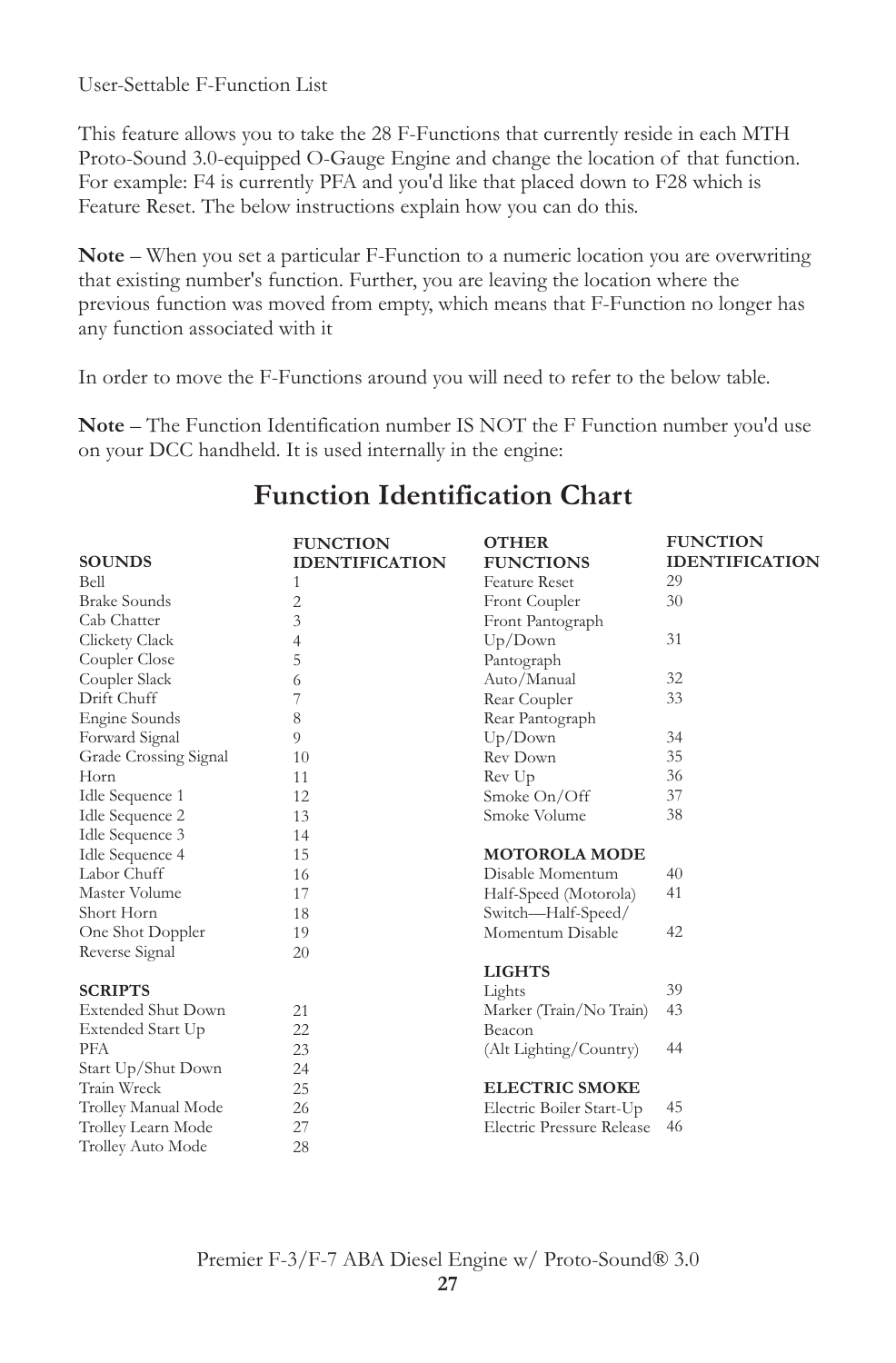The above list includes ALL F functions that an MTH PS3 engine could have. You are free to change any of the above listed items to any F function position, 1-28. For example, if you your engine came from the factory without a smoke unit but you added one at a later date you could swap out any of the F functions, 1-28, for the Smoke On/Off and the Smoke Volume.

So, using the example above of moving F4 to F28 here are the steps:

- 1. Refer the MTH Supported CV table to see what CV the destination Function is assigned to. In doing so, you are looking only for the Low Byte CV location. In this case it's CV170
- 2. Using your DCC system, bring up CV programming for CV170
- 3. Now tell the engine which F-Function you want to write at CV170. So, looking at the Function ID table above you can see that PFA is a value of 23
- 4. Using your DCC system, enter a value of 23 for CV170 and hit Enter. You have just re-assigned the PFA sound to F28 on your DCC controller. The engine will give you a two horn blast indication. Note – You've also left an empty location where PFA used to be (F4)
- 5. Now you can fill that location with whichever CV you'd like. For this example we are just going to move the Feature Reset up to F4 (we're just swapping F4 and F28)
- 6. Since F4's Low Byte is CV122 then bring up CV programming for CV122
- 7. Now tell the engine which F-Function you want to write at CV122. So, looking at the Function ID table above you can see that Feature Reset is a value of 29
- 8. Using your DCC system, enter a value of 29 for CV122 and hit Enter. Your engine will give you a two horn blast indication

### **Custom Speed Tables**

Below is a table that shows the value to write to CV25 to achieve the desired speed curve. For example, if you would like to use speed curve 18 then:

- 1. Write a value of 1 to CV52 to enable PWM Mode
- 2. Write a value of 1 to bit 4 of CV29
- 3. Write a value of 18 to CV25. Your engine will now use the speed curve #18 below
- 4. If you want to create your own speed table using CV's 67-94 then write a value of 0 or 1 to CV25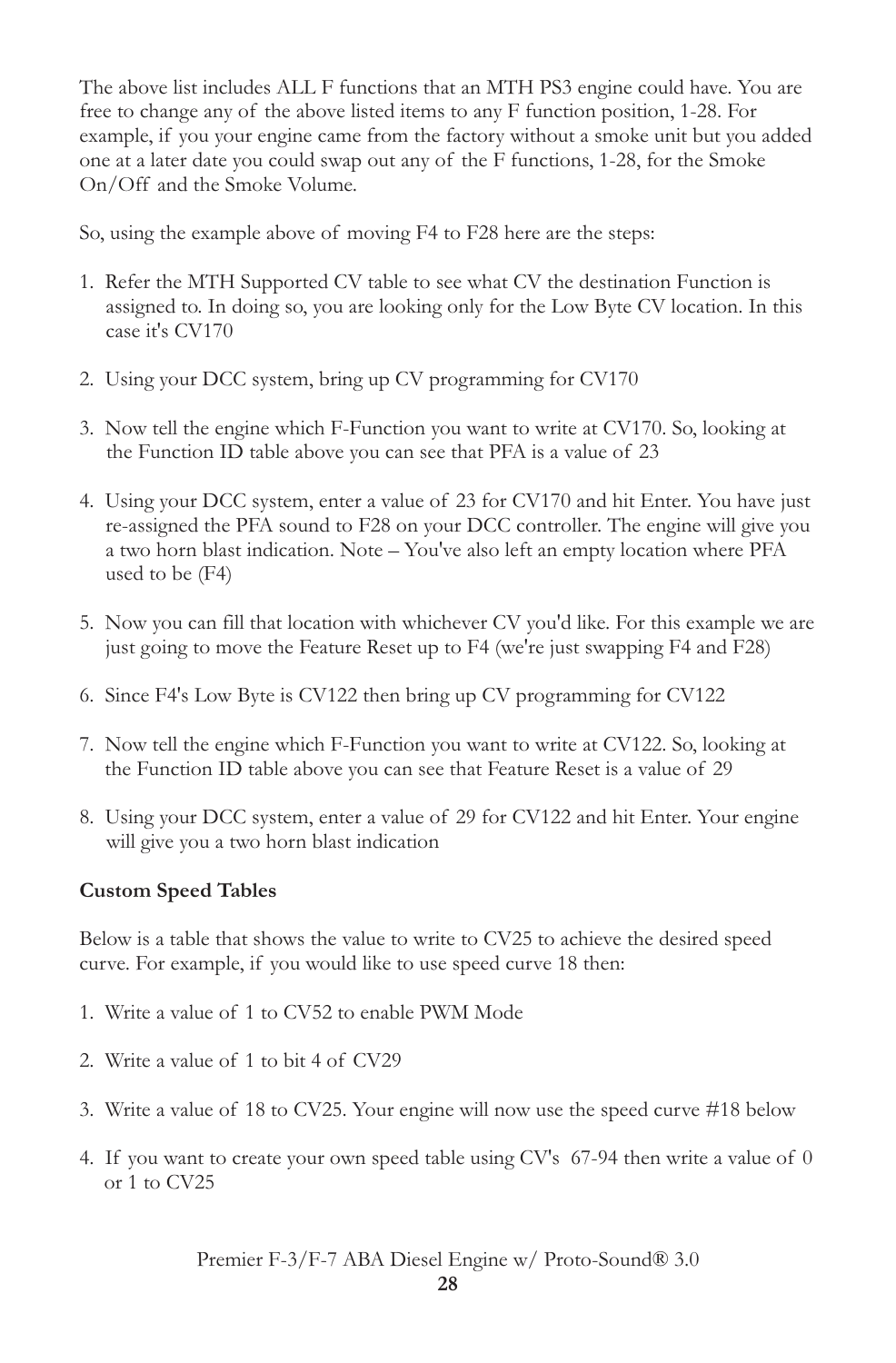

## **Advanced Consisting**

Advanced Consisting follows the NMRA standards. Any values assigned to CV's 21-24 are ignored once the consist is removed (CV19 set to 0).

Setting the MSB (Bit 7) of CV19 tells the engine that it is facing reverse in the consist

Setting CV21 and CV22 determine which F Functions the consist responds to

See diagram below for example



Normal Forward Direction of Travel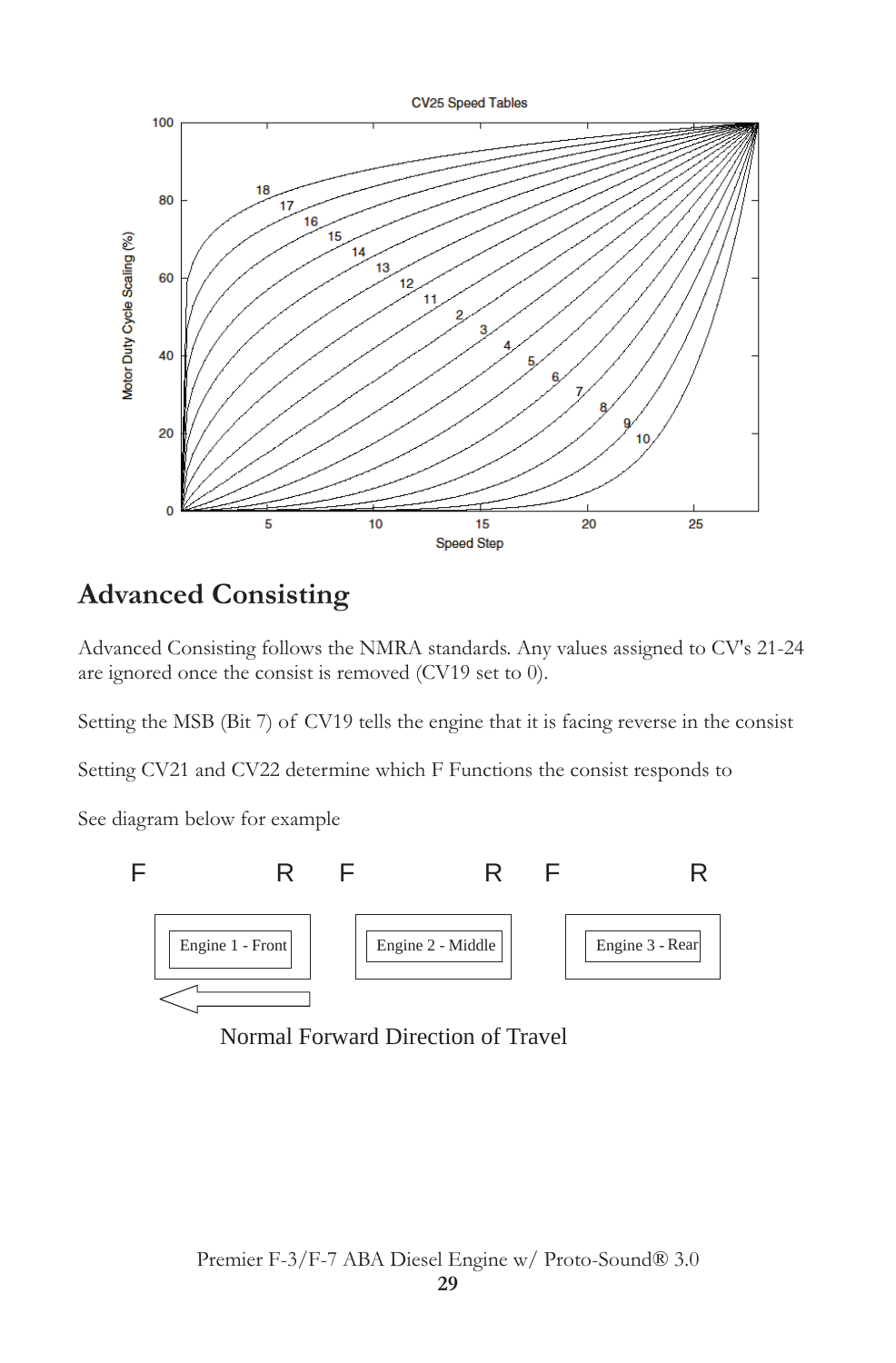#### **To set this consists up so that:**

The Headlight is ON in the Front engine when going Forward, OFF when the consist is in Reverse

The Reverse light and headlight is OFF in the Rear engine when the consist is going Forward, headlight is ON, reverse light is OFF when the consist is in Reverse The Middle engine has no lights in either direction

#### **Perform the following:**

- 1. Build the consist using your DCC system per the DCC system's manufacturer's instructions. In many newer systems you have the ability to tell the system which engine is reversed. Remember the consist address you told the DCC system to be built at as you'll need to come back to that address to actually run the consist. The instructions assume only CV19 gets the consists address and nothing more
- 2. Call up the Front engine on your DCC handheld; address 1 in this example
- 3. Select CV22 and write a value of 1. This tells the engine that it's a forward facing engine and that you want F0 to control the FL function at the consist address. The engine will give you two horn blasts to announce that it received the CV change
- 4. Ensure F0 is deactivated at the Front engine's address. Most systems have a light bulb icon to indicate whether F0 is active or not. Ensure that it is OFF
- 5. Call up the Rear engine on your DCC handheld; address 3 in this example
- 6. Set CV19 to  $128 +$  the value of your consist address

-So, if your consist address is 4 you would add 128+4=132. You would write 132 to CV19. This tells the Rear engine that it's reversed in the consist. You will get two horn blasts to announce that it received the CV change. Some DCC systems may already do this for you but the instructions assume your system does not. If you are in doubt then go ahead and follow step 5 as it will

do no harm

- 7. Set CV22 to a value of 2 to the Rear engine's address to tell the Rear engine that you want to control its FL control with the F0 button at the consist address. The engine will give you two horn blasts to announce that it received the CV change
- 8. Ensure F0 is deactivated at the Rear engine's address. Most systems have a light bulb icon to indicate whether F0 is active or not. Ensure that it is OFF
- 9. Call up the Middle engine on your DCC handheld; address 2 in this example
- 10. Ensure F5 and F0 are toggled OFF. You may have to toggle F5 on/off a couple times to get the lights in sync with the DCC command station. This will depend upon your DCC system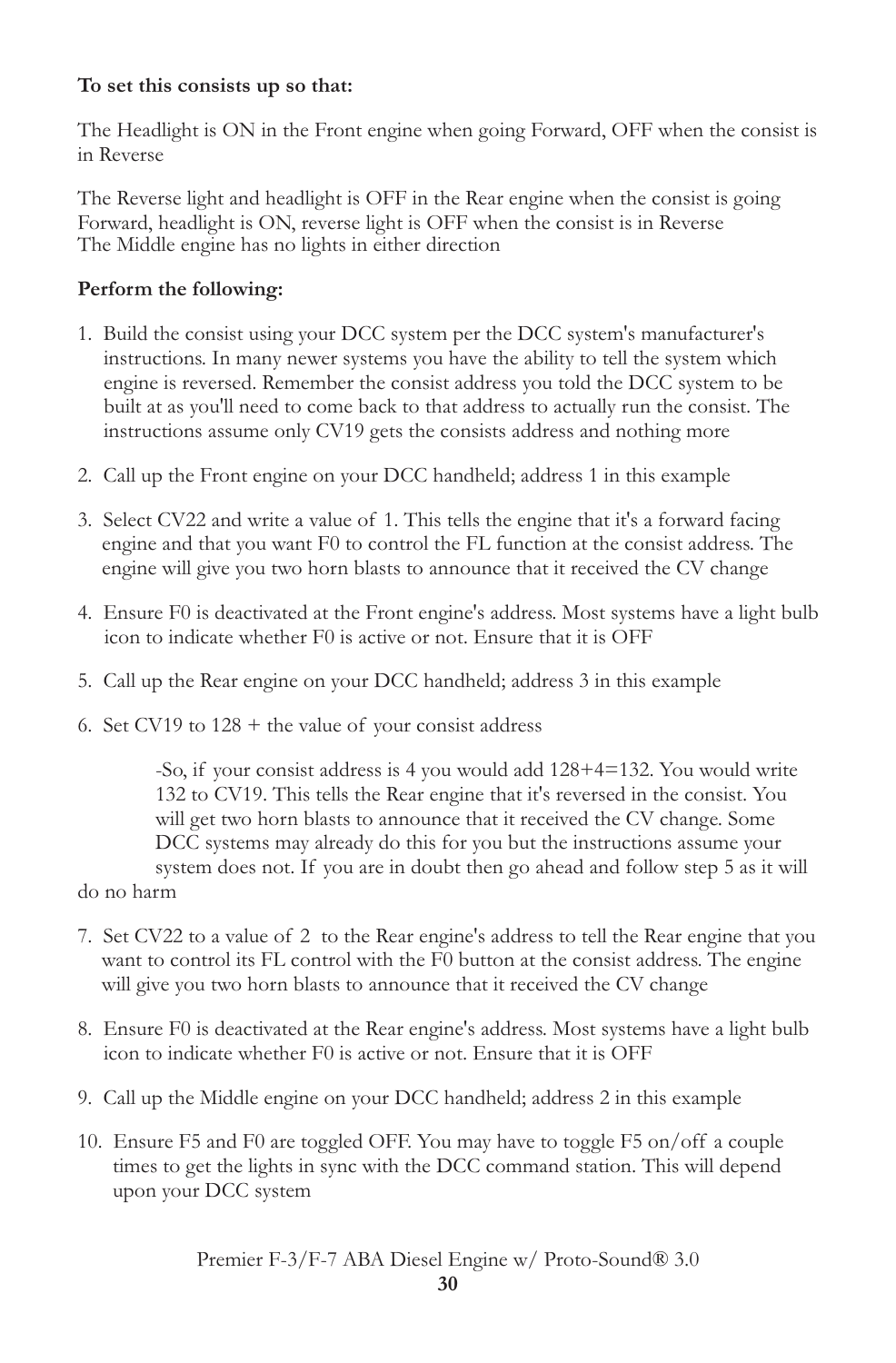- 11. Call up the consist address (address 4 in this example)
- 12. Press the F0 button to ensure the FL is toggled on. Most systems have a light bulb icon to indicate whether F0 is active or not. Ensure that it is ON

**NOTE** – The convenient thing about setting up the consist as described above is that it allows you flexibility in the orientation of an engine in a consist; particularly the head and tail engines where the FL control is integral. For example, if you wanted to flip the Rear engine around and make it face forward in the consist all you'd have to do is go into the Rear engine's address (address 3 in the example) and clear bit 7 of CV19. In other words, just write the consist's address to CV19. The FL control will automatically understand what you've done so there is no need to go in and change CV22.

Below is a table that outlines which bits correspond to what F Functions F0, F9-F12 are used in a consist:

| <b>Bit</b><br>(Decimal<br>Value) | 7 (128)<br>Not<br>Used | 6(64)<br><b>Not</b><br>Used | 5(32)           | 4(16)           | 3(8)            | 2(4)           | 1(2)          | 0(1)                                        |
|----------------------------------|------------------------|-----------------------------|-----------------|-----------------|-----------------|----------------|---------------|---------------------------------------------|
| <b>Function</b>                  | Not<br>Used            | Not<br>Used                 | F <sub>12</sub> | F <sub>11</sub> | F <sub>10</sub> | F <sub>9</sub> | F0<br>(Engine | F0.<br>(Engine<br>Facing Rev)   Facing Fwd) |

### **Setting Up CV21 for a Consist**

CV21 allows you to set which F Functions you want the consist address to control. For example, you will likely want all of your MTH consist engines to respond to Start-Up/Shut Down (F3). Also, you'll likely want at your Front engine to respond to the Bell and Horn commands (F1 and F2, respectively) and the Front Coupler (F7 on most MTH models). Likewise, you'll want your Rear engine to respond to the Rear Coupler command (F8 on most MTH models).

Please refer to the table below to see which bits have what decimal value and which F Function they correspond to.

### **To do this:**

- 1. Call up the Front engine on your DCC system
- 2. To set the Front engine to respond to the Bell (F1), Horn (F2), Start-Up/Shut Down (F3) and Front Coupler (F7) you will want to write a value of 71 to CV21. This is setting bits 0, 1, 2, and 6 ON.
	- a. CV21's bits are shown in the table below the decimal value is shown in parenthesis:

| Bit<br>(Decimal<br>Value) | 7(128)         | 6(64) | 5(32)          | 4(16)          | 3(8) | 2(4)           | 1(2)           | 0(1) |
|---------------------------|----------------|-------|----------------|----------------|------|----------------|----------------|------|
| Function                  | F <sub>8</sub> | F7    | F <sub>6</sub> | F <sub>5</sub> | F4   | F <sub>3</sub> | F <sub>2</sub> | F1   |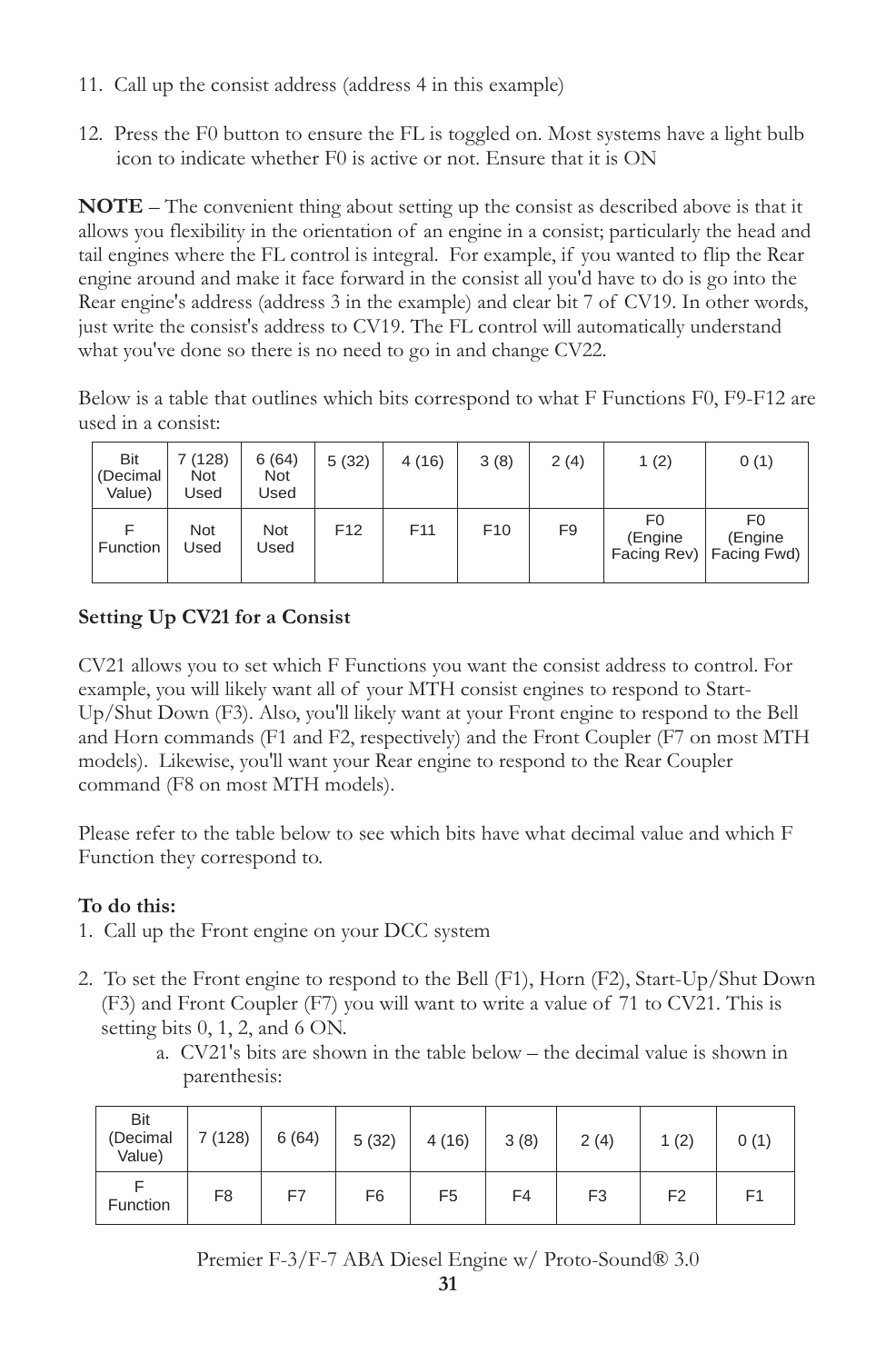**NOTE** - CV21 is ONLY used when you have some value other than 0 written to CV19. If  $CV19 = 0$  then the values of  $CV21$ ,  $CV22$ ,  $CV23$ , and  $CV24$  are not used

- 1. Call up your Middle engine (address 2 in the example)
- 2. Since you want to have the Middle engine respond to F3 only then write a value of 4  $(CV21, \text{bit } 2 = ON)$
- 3. Call up your Rear engine (address 3 in the example)
- 4. Since you want to have the Rear engine respond to the Start-Up/Shut Down (F3) and Rear Coupler (F8) functions you want to write a value of 132 to CV21

Your engines are now set up according to the example above.

You will note that there is no F0 in CV21. This is because that function (FL) is controlled by CV22. Please refer to the Advanced Consisting section for more information regarding CV22.

# **Programming Track**

Your MTH PS3.0-equipped engine can function on Programming Track outputs from DCC systems. Because each DCC system manufacturer's output capabilities on the Programming Track differ it is recommended that you use a DCC Programming Track Booster to perform functions on the programming track. Simply put – try to program or read back the address of an MTH engine on a programming track. If you can read/write the address then you won't need a Programming Track Booster. If your DCC system can't read/write then you will likely need a Programming Track booster. There are a few different manufacturers of these boosters. Your local dealer can provide you with more information on these boosters. MTH has used the DCC Specialties Power Pax with some success.

**NOTE** – An alternative to writing on a Programming Track is to simply Program on the Main (PoM). MTH engines support PoM to write any CV on the main. However, read back is not supported on the main. Check with your DCC system's manufacturer to see about any limitations they may have to PoM.

| Example Value (bit 7 -> bit 0) 11011001 |          |          |           |          |          |           |           |        |
|-----------------------------------------|----------|----------|-----------|----------|----------|-----------|-----------|--------|
| <b>Bit</b><br>(Decimal<br>Value)        | 7 (128)  | 6(64)    | 5(32)     | 4(16)    | 3(8)     | 2(4)      | 1(2)      | 0(1)   |
| <b>Binary</b><br>Example                | $1$ (on) | $1$ (on) | $0$ (off) | $1$ (on) | $1$ (on) | $0$ (off) | $0$ (off) | 1 (on) |
| Decimal<br>Value                        | 128      | 64       | $\Omega$  | 16       | 8        | 0         | $\Omega$  |        |

### DCC Bit Value Decoder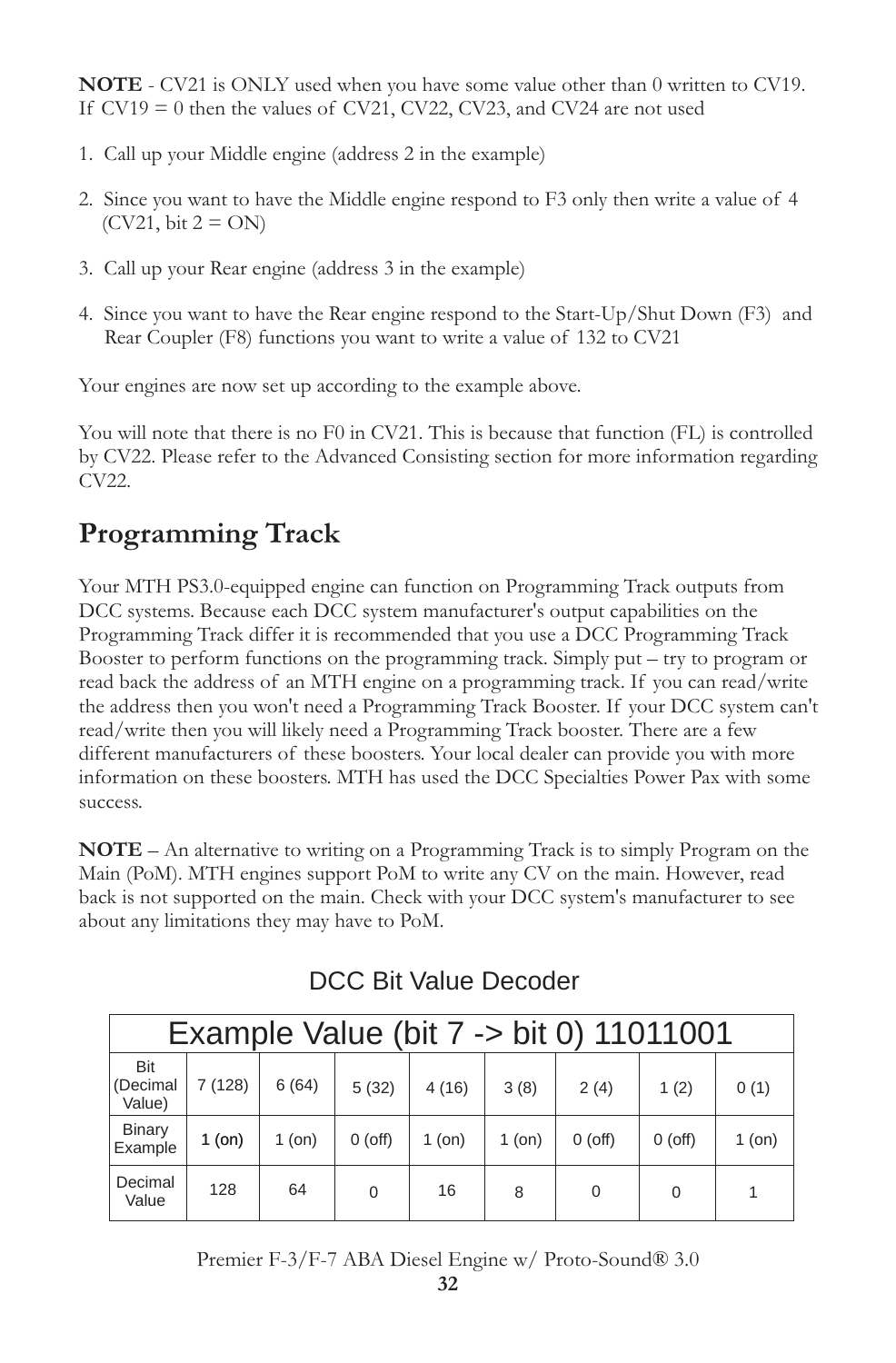So, in the above example you simply add up the values in the "Decimal Value" row –  $128+64+0+16+8+0+0+1 = 217$ . You would write 217 to the CV you were altering.

The above applies to any CV. Also, if you have a CV that already has a value assigned that you do not want to alter but need to make additions to it, for example CV29, you would simply add the additional bits you enabled to the existing value to obtain the new CV value.

For example, if you had a consist address (CV19) set to 5 and you wanted to alter this to show an engine reversed in the consist you would need to set bit 7 (decimal value = 128) for the engine you want to reverse. To do this - take 128 (the new bit you want to set)  $+ 5$  (the existing bit that you do not want to alter) = 133. You would then write a value of 133 to CV19.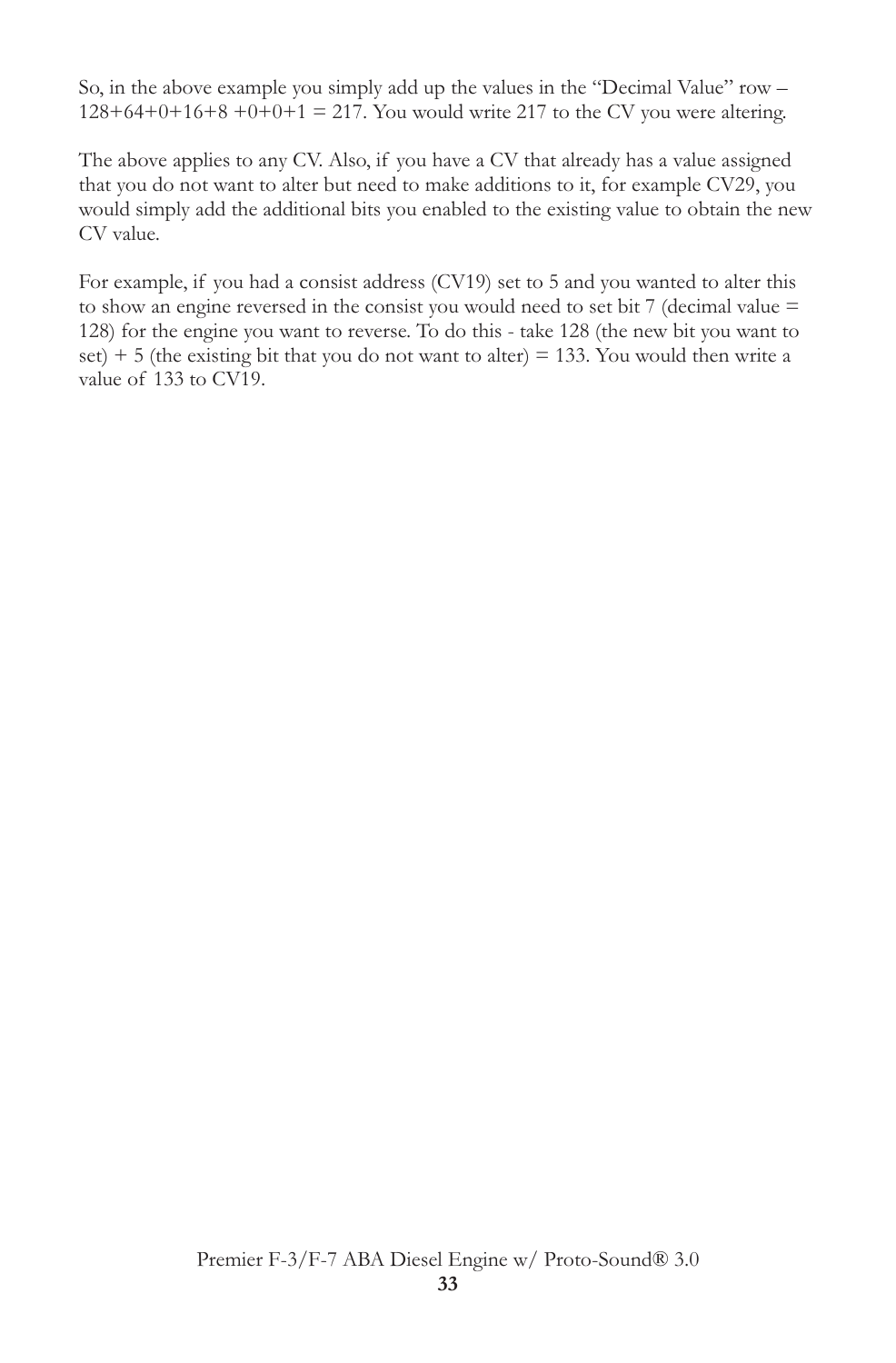# **Maintenance Lubricating and Greasing Instructions**

The engine should be well oiled and greased in order to run properly.

Regularly lubricate all axles and pickup rollers to prevent squeaking. Use light household oil, such as that found in M.T.H.'s maintenance kit. Do not over oil. Use only a drop or two on each pivot point.



*Figure 8: Lubrication Points on the Locomotive*

Lubricate All Wheel Axles (L)

DO NOT OVER OIL



*Figure 9: Body Mount Screws*

- 1. To access the gear box, remove the cab from the chassis by unscrewing the body mount screws as seen in photo below and lifting the cab from the chassis.
- 2. Once the cab is removed, remove the trucks by unscrewing the black Phillips motor mount screw located on the underside of the drive trucks (see above).
- 3. Once the motor mount screw has been removed, pull the motor away from the truck block and lightly coat the motor worm gear and bronze drive gear (in the truck block) with grease.
- 4. Reassemble the truck and motor, being careful not to pinch any wires between the truck block and motor mount.
- 5. After repeating the procedure for the other motor, reassemble the chassis and body, being careful that the wire harnesses are not caught between the chassis and body, and reinstall the body mount screws.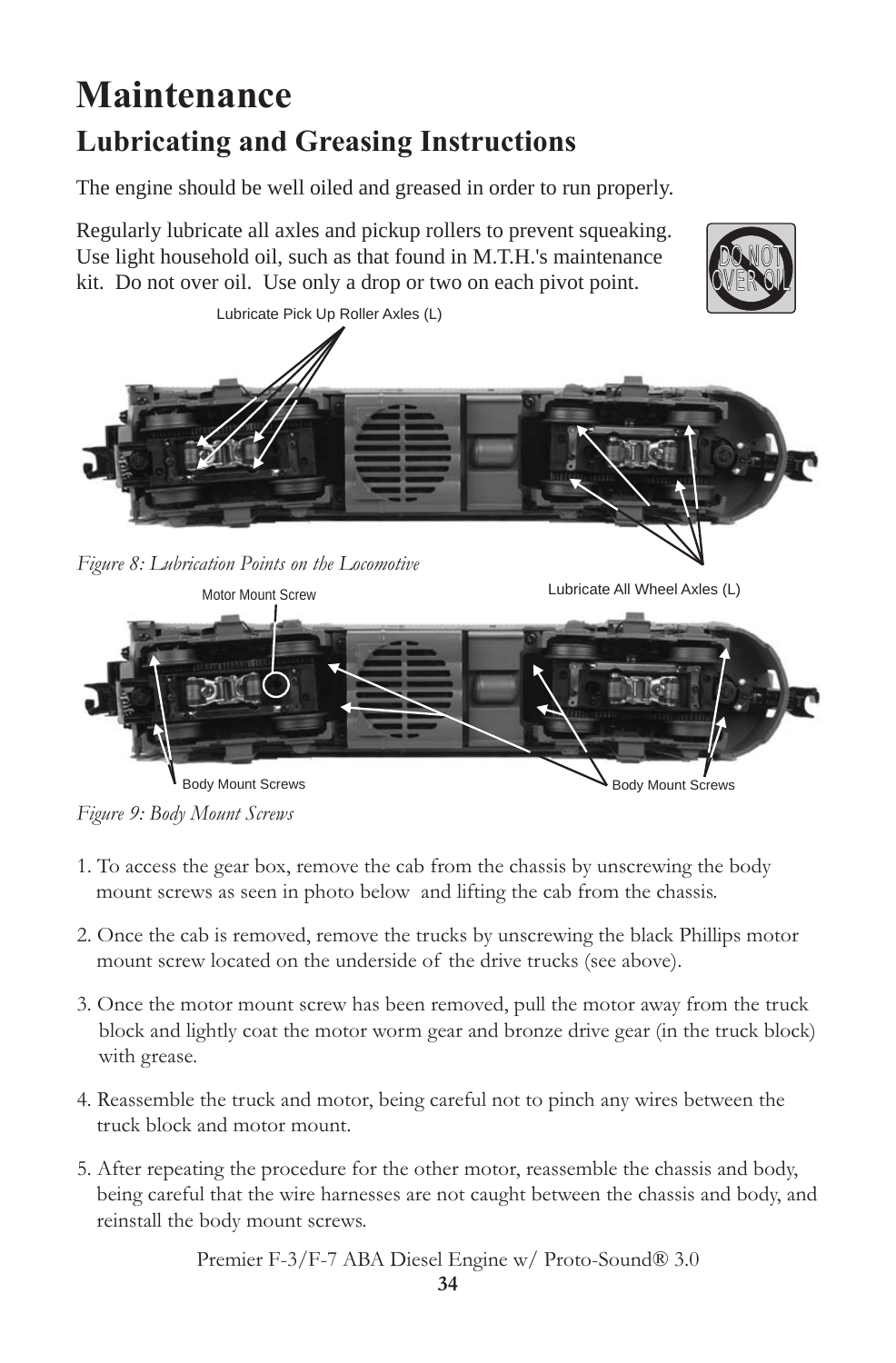It is recommended to lubricate the outside truck block idler and drive gears with grease. Use the diagram shown below as a guide and add grease to the points marked.



*Figure 12: Greasing the Idler Gears*

Grease Idler Gear (G)

### **Cleaning The Wheels, Tires, and Track**

Periodically check the locomotive wheels and pickups for dirt and buildup, which can cause poor electrical contact and traction and prematurely wear out the neoprene traction tires. Wheels and tires can be cleaned using denatured (not rubbing) alcohol applied with a cotton swab.

To clean the track, use RailKing Track Cleaning Fluid found in Maintenance Kit (30-50051) or denatured (not rubbing) alcohol and a clean rag. Unplug the transformer and wipe the rails of the track, turning the rag frequently to ensure that you are using clean cloth on the rails. Thereafter, keep an eye on the track and clean it when it gets dirty to ensure good electrical contact and to lengthen the life of the tires.





Maintenance Kit (30-50051)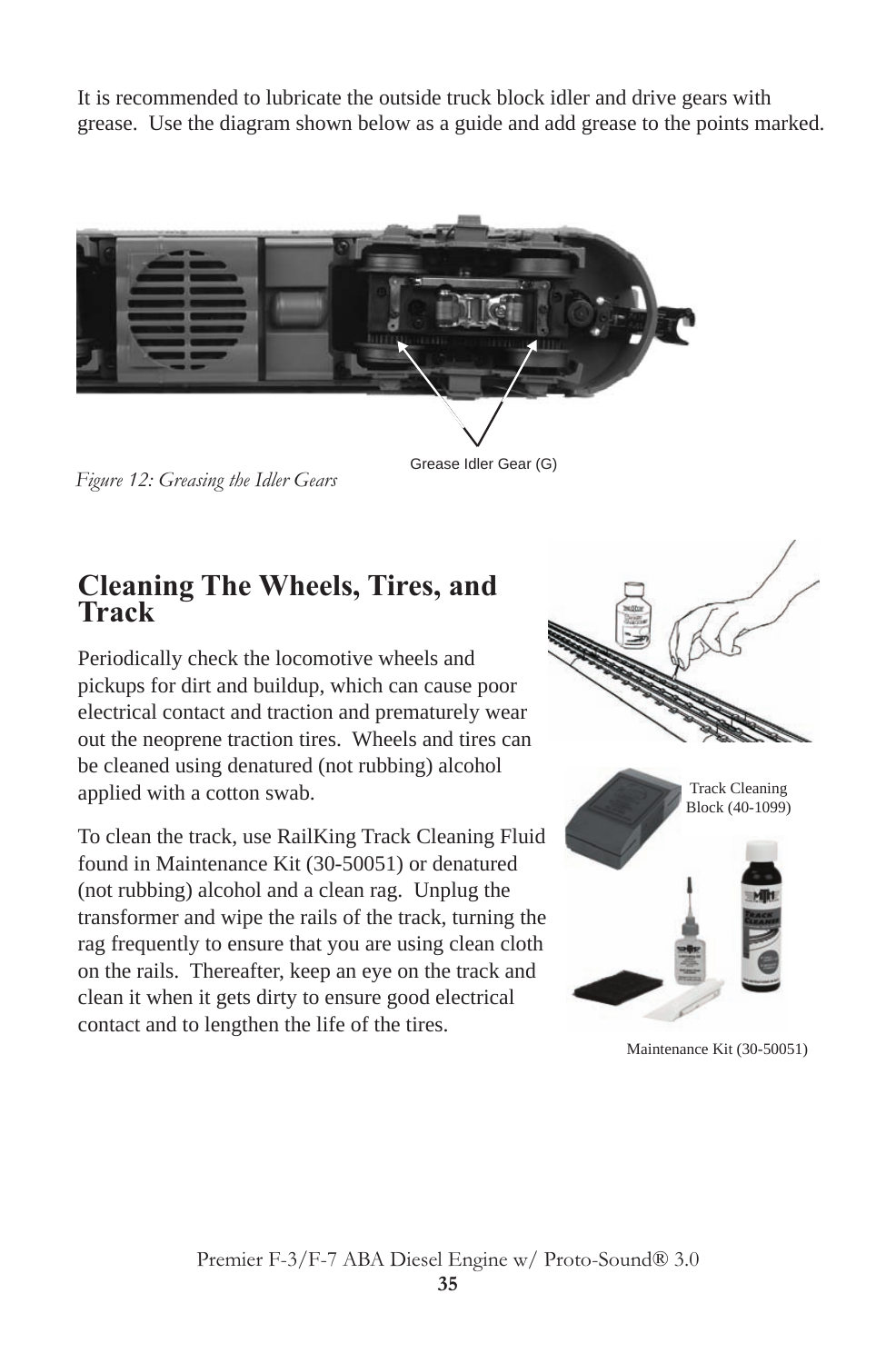# **Traction Tire Replacement Instructions**

Your locomotive is equipped with two neoprene rubber traction tires on each powered truck block. While these tires are extremely durable, you may need to replace them at some point. Please use the following instructions to replace the traction tires.

- 1. Turn your engine upside down.
- 2. Remove the two Phillips screws that attach each truck side to the truck block.
- 3. Make sure the old tire has been completely removed from the groove in the drive wheel, using a razor blade or small flathead screwdriver to pry away any remains.
- 4. Slip the new tire onto the wheel. You may find it useful to use two small flathead screwdrivers to stretch the tire over the wheel.
- 5. If you twist the tire while stretching it over the wheel, you will need to remove and reinstall the tire. Otherwise your engine will wobble while operating.
- 6. Make sure the tire is fully seated inside the groove. Use a razor blade to trim away any excess tire that doesn't seat itself inside the groove properly.
- 7. Reassemble in reverse order.

One set of replacement tires is packaged with the model. Additional tires are available directly from the M.T.H. Parts Department (Order online: www.mthtrains.com, e-mail: parts@mth-railking.com,Fax: 410-423-0009, Phone: 410-381- 2580, Mail: 7020 Columbia Gateway Drive, Columbia MD 21046-1532, ).



*Figure 13: Truckside Screws*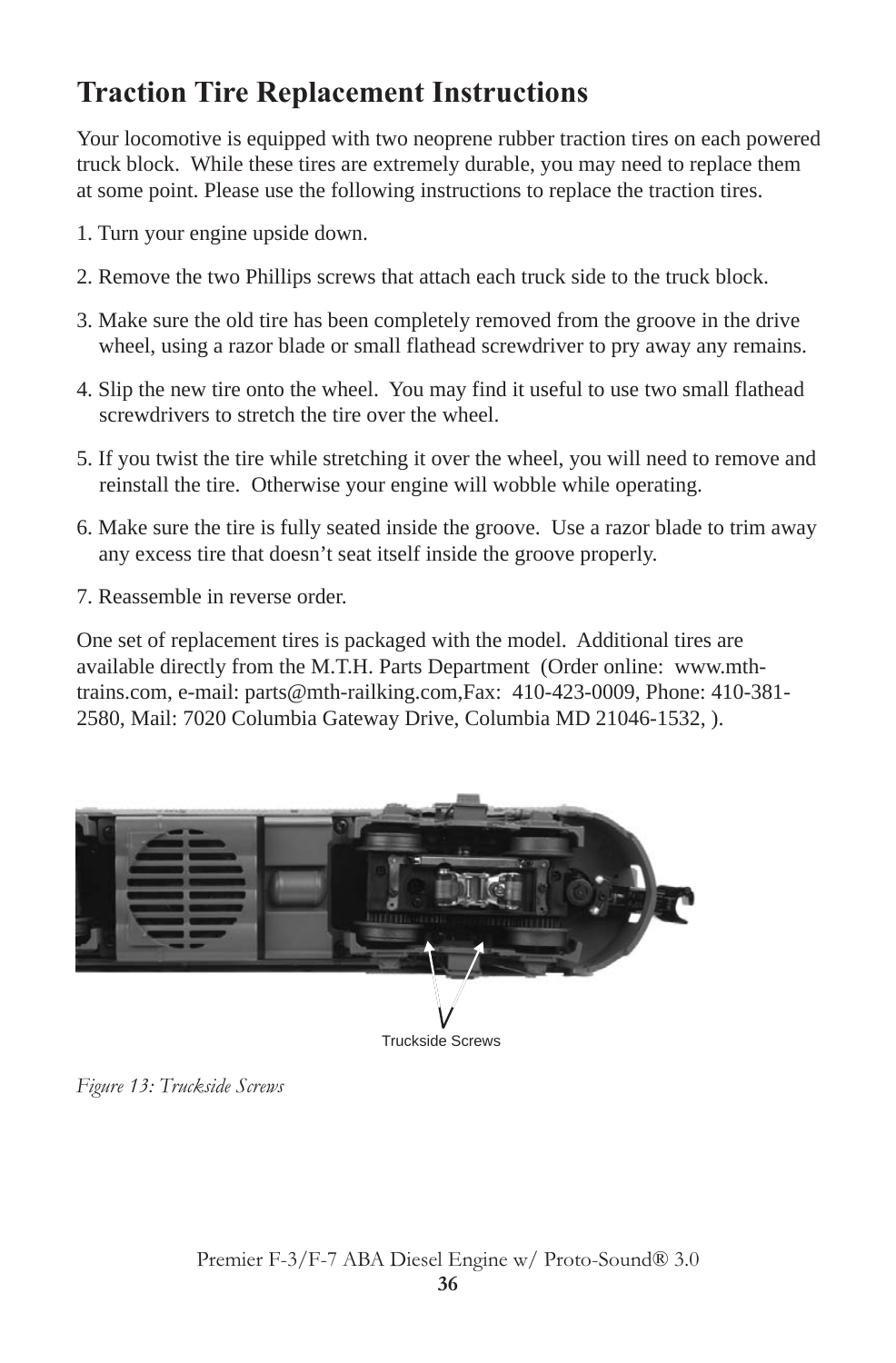# **ProtoSmoke™ Unit Operation**

This diesel locomotive contains a smoke unit that outputs smoke through the exhaust stack of the engine. The smoke unit is essentially a small heating element and wick that soaks up and then heats a mineral oil-based fluid that emits a harmless smoke. The smoke is then forced out of the stack by a small electric fan. With a few easy maintenance steps, you should enjoy trouble-free smoke unit operation for years.

- When preparing to run this engine, add 15-20 drops of smoke fluid through the smokestack. We recommend M.T.H. ProtoSmoke fluid (a small pipette of ProtoSmoke fluid is included). Do not overfill the unit or the fluid may leak out and coat the interior engine components.
- If you choose not to add the fluid (or have already added the fluid but choose to run smoke-free), turn off the smoke unit control (Fig. 3) by turning to full Counter Clockwise Position). **Failure either to add fluid to the unit or to turn it off may damage the smoke unit heating element and/or wicking material.**



*Fig. 13: Adding Fluid* The smoke unit control potentiometer is located at the rear end of the Lead A unit



*Smoke Unit Cover*



- When the smoke output while running the engine begins to diminish, add another 10-15 drops of smoke fluid or turn the smoke unit off.
- When storing the unit for long periods of time, you may want to add about 15 drops of fluid to prevent the wick from drying out.
- After removing the engine from storage, add another 25 drops of fluid, letting the wickdiminish, add another 10-15 drops of smoke fluid or turn the smoke unit off.
- When storing the unit for long periods of time, you may want to add about 15 drops of fluid to prevent the wick from drying out.
- After removing the engine from storage, add another 25 drops of fluid, letting the wick soak up the fluid for 15 minutes prior to operation.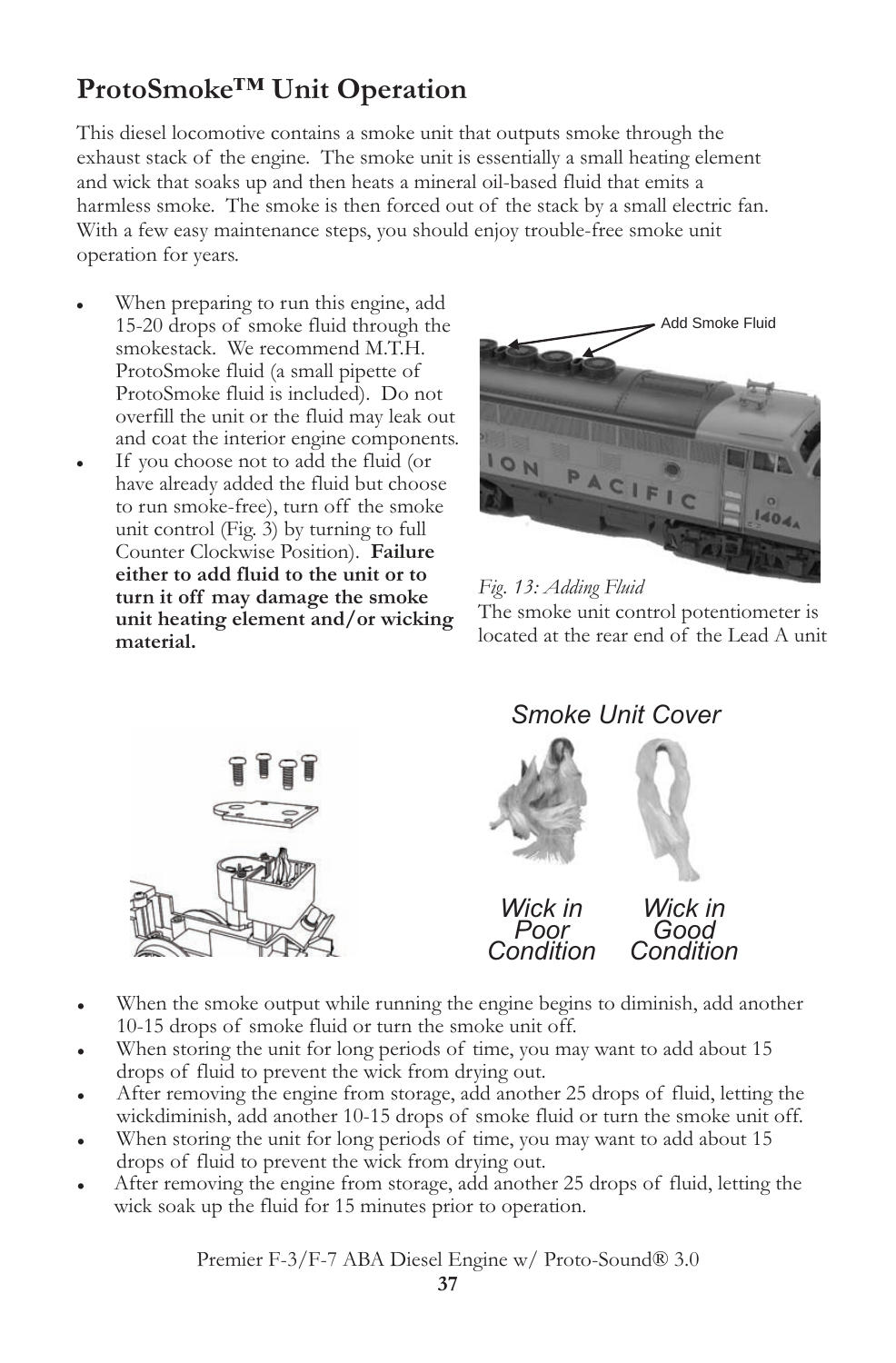If you experience poor or no smoke output when the smoke unit is on and has fluid, check the wick to see if it has become hard, blackened, and unabsorbent around the heating element. Remove the body as shown on page 34. Remove the smoke unit inspection cover from the locomotive's body. After removing the chassis and inspection cover screws, lift the inspection plate away and inspect the wick. If it is darkly discolored and hard, it should be replaced. When priming new wick add 40 drops.

### **ProtoSmoke™ Fluid**

ProtoSmoke is the recommended fluid for M.T.H. products and can be used in other manufacturers products as well. Choose from 12 different scents: Christmas, Coal, Diesel, Wood Burning, Coffee, Eggs & Bacon, Vanilla, Candy Cane, Barbeque, Pipe Smoke, Cinnamon Roll, and Apple Pie





# **Headlight Replacement Instructions**

The PS 3.0 headlights and other associated lights are small LEDs that require a lot less power and generate a lot less heat than incandescent bulbs, resulting in extremely long life compared to the incandescent bulbs. The LEDs are not user serviceable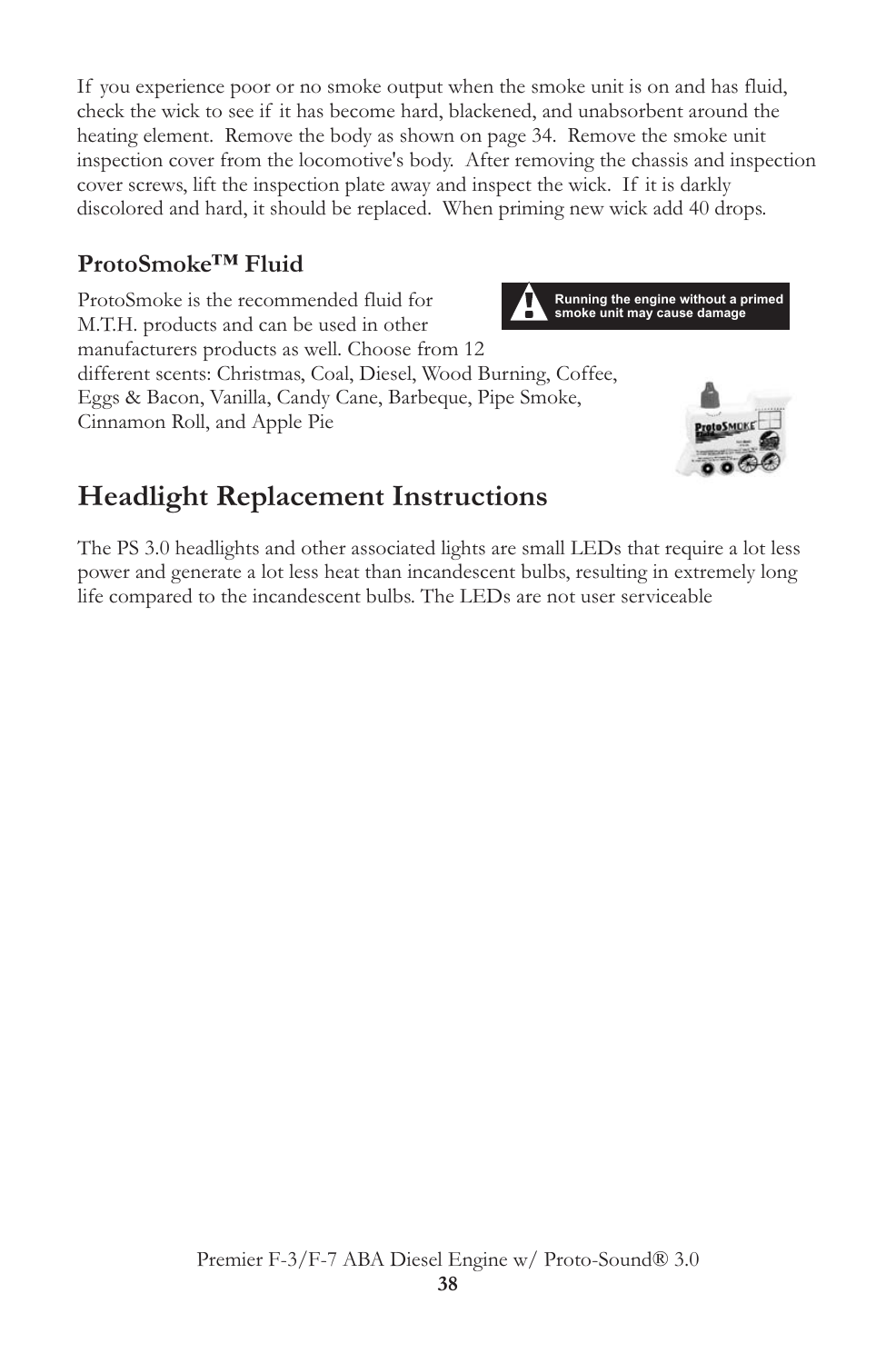# **Troubleshooting Proto-Sound® 3.0 Problems**

Although Proto-Sound® 3.0 has been designed and engineered for ease of use, you may have some questions during initial operation. The following table should answer most questions. If your problem cannot be resolved with this table, contact M.T.H. for assistance (telephone: 410-381-2580; fax: 410-423-0009; service@mth-railking.com, 7020 Columbia Gateway Drive, Columbia MD 21046-1532).

| <b>Starting Up</b>                                                          | <b>Solution</b>                                                                                                                                                                                                                                            |
|-----------------------------------------------------------------------------|------------------------------------------------------------------------------------------------------------------------------------------------------------------------------------------------------------------------------------------------------------|
| Only my headlight comes on, nothing<br>else.                                | This is normal behavior. The super capacitors<br>are charging and this will take between 1-20<br>seconds. (see page 6 for more details)                                                                                                                    |
| When I first turn the power on, the<br>engine will not begin to run.        | This is normal behavior. To prevent accidental<br>high-speed start-ups, Proto-Sound® 3.0 is<br>programmed to start up in neutral anytime<br>track power has been turned off for several<br>seconds. See the "Basic Operation" section<br>for more details. |
| The engine will not start after I press the<br>Direction button.            | You may not be sending enough power to the<br>track to power the engine. Rotate throttle<br>clockwise to increase track power.                                                                                                                             |
|                                                                             |                                                                                                                                                                                                                                                            |
| Horn                                                                        | <b>Solution</b>                                                                                                                                                                                                                                            |
| I can't get the horn to blow when I press<br>the Horn button.               | You may be pressing the button too quickly.<br>Try pressing the Horn button more slowly,<br>taking approximately one full second to fully<br>depress the button.                                                                                           |
| <b>Bell</b>                                                                 | <b>Solution</b>                                                                                                                                                                                                                                            |
| I can't get the bell to ring when I press<br>the bell button.               | You may be pressing the button too quickly.<br>Try pressing the bell button more slowly,<br>taking approximately one full second to fully<br>depress the button.                                                                                           |
| Coupler                                                                     | <b>Solution</b>                                                                                                                                                                                                                                            |
| When I try to fire the coupler, PFA starts.                                 | You are waiting too long between Horn button<br>presses. See the timing instructions located<br>at the beginning of the "Proto-Sound® 3.0<br>Operating Instructions" section.                                                                              |
| The Proto-Coupler <sup>™</sup> won't let the engine<br>uncouple on the fly. | Try lubricating the coupler knuckle and rivet<br>with a dry graphite lubricant.                                                                                                                                                                            |
| The coupler does not fire or stay<br>coupled.                               | The coupler needs to be cleaned. Wipe with<br>denatured alcohol (not rubbing alcohol) and<br>let dry.                                                                                                                                                      |
| <b>Cab Chatter</b>                                                          | <b>Solution</b>                                                                                                                                                                                                                                            |
| Sometimes the Cab Chatter sounds<br>don't play.                             | Cab Chatter plays only in neutral at random<br>intervals.                                                                                                                                                                                                  |

### **Conventional AC**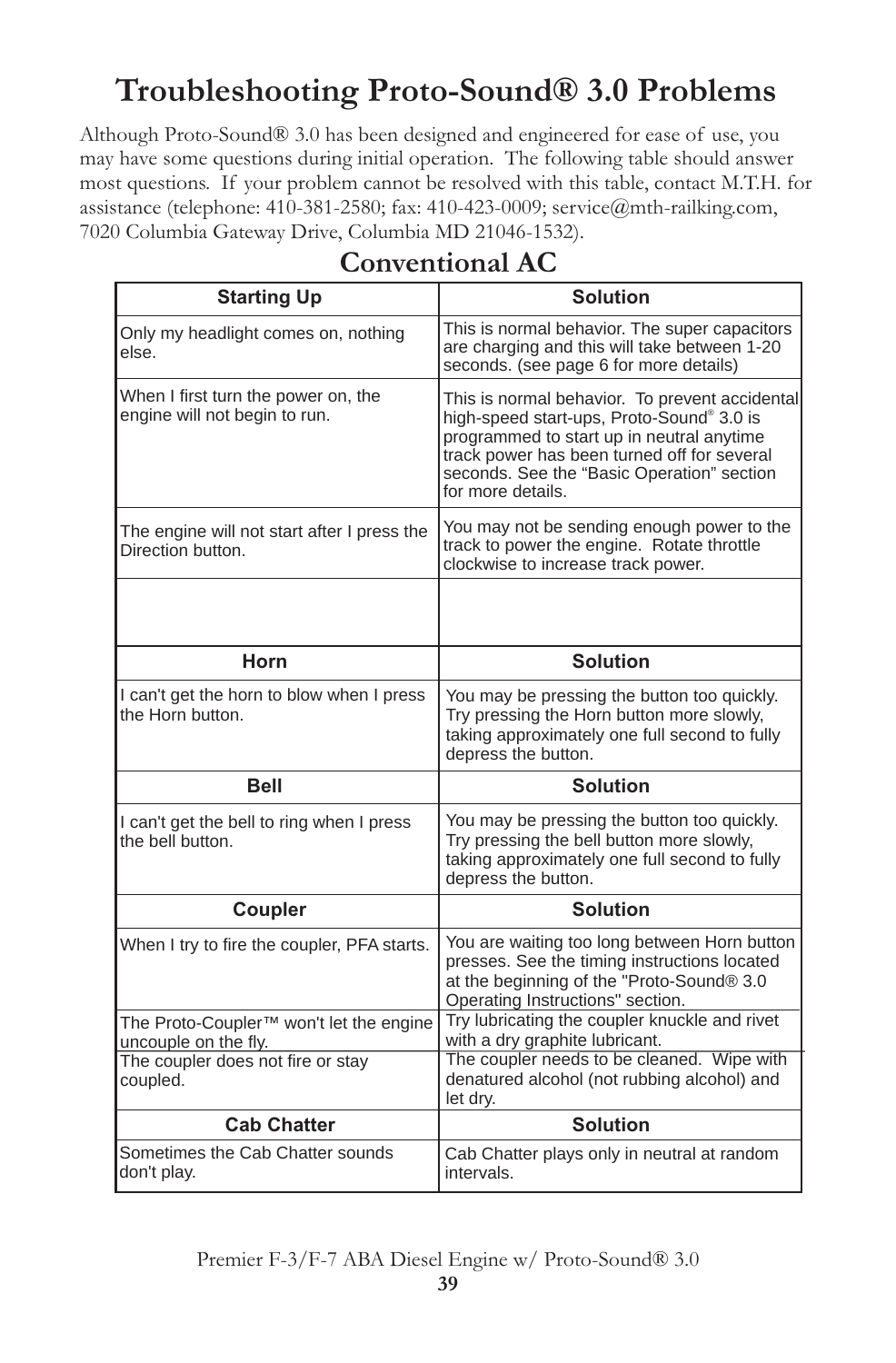| Lock-out                                                                                                                                                                                          | <b>Solution</b>                                                                                                                                                                                                                                           |
|---------------------------------------------------------------------------------------------------------------------------------------------------------------------------------------------------|-----------------------------------------------------------------------------------------------------------------------------------------------------------------------------------------------------------------------------------------------------------|
| I can't get the engine to run after I power<br>up the transformer. It sits still with the<br>diesel and compressor sounds running.<br>The engine won't lock into forward,<br>neutral, or reverse. | The engine maybe locked into the neutral<br>position. Follow the procedure in the "Lock"<br>into a Direction" section to unlock the<br>engine's direction. Engine speed must be<br>below 10 scale mph (approx. 10 volts or less<br>in conventional mode). |
| <b>Volume</b>                                                                                                                                                                                     | <b>Solution</b>                                                                                                                                                                                                                                           |
| The sounds seem distorted, especially<br>when the Horn or bell is activated.                                                                                                                      | Proto-Sound® 3.0 volume is set too high.<br>Turn the volume control knob on the bottom<br>of the chassis counter-clockwise to reduce<br>the volume.                                                                                                       |
| No Sound                                                                                                                                                                                          | Volume is set too low, adjust volume control<br>knob on the bottom of the chassis clockwise<br>to increase the volume or check connector to<br>speaker.                                                                                                   |
| <b>PFA</b>                                                                                                                                                                                        | <b>Solution</b>                                                                                                                                                                                                                                           |
| Once in PFA, the engine doesn't go into<br>reverse.                                                                                                                                               | So that PFA effects can be as realistic as<br>possible, Proto-Sound® 3.0 disables the<br>reversing unit whenever PFA is enabled.<br>This way the engine remains still at its stop<br>as the operator cycles through the PFA<br>sequences.                 |
| When the PFA enters its last sequence<br>the bell automatically comes on                                                                                                                          | PFA is programmed to start ringing the bell<br>at that point. After approximately 12<br>seconds, it will automatically turn off.                                                                                                                          |
| When PFA is enabled, pressing the<br>whistle and hell has no effect                                                                                                                               | Because PFA must control various effects in<br>each sequence, Proto-Sound® 3.0 takes<br>control of these sound effects until you exit<br><b>PFA</b>                                                                                                       |
| I push the direction button but the next<br>sound clip in the sequence does not<br>play or the engine does not come out of<br>PFA after fourth press of the direction<br>button.                  | Each PFA clip must play for aprox. 30<br>seconds before PFA will advance to the next<br>step in the PFA cycle. Wait at least 30<br>seconds in each PFA sound clip before<br>pressing the direction button.                                                |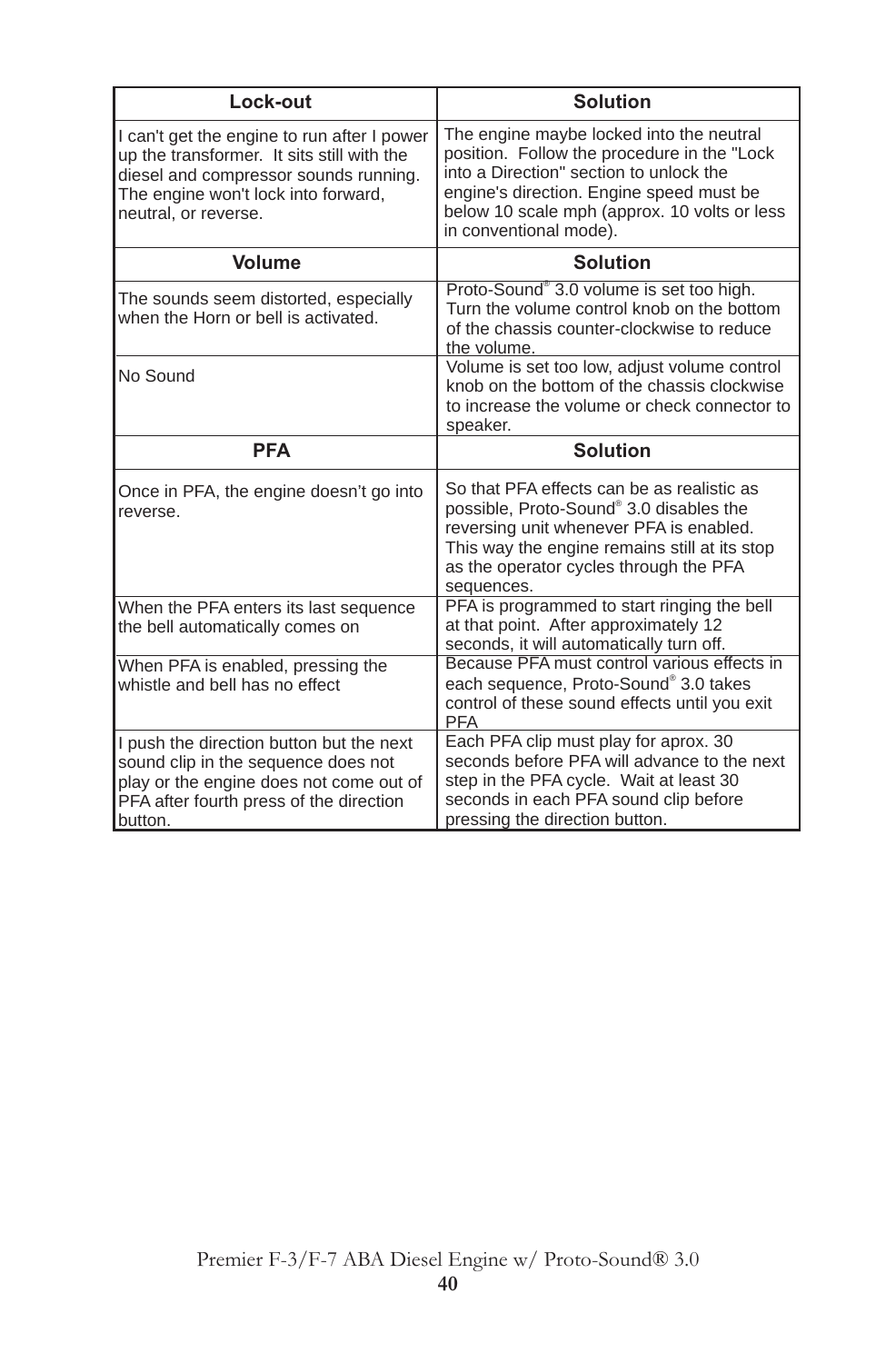## **Conventional DC**

| Start-up                                                                                              | <b>Solution</b>                                                                                                                                                                                                                                                     |
|-------------------------------------------------------------------------------------------------------|---------------------------------------------------------------------------------------------------------------------------------------------------------------------------------------------------------------------------------------------------------------------|
| When I apply power to the track my<br>engine doesn't do anything. No lights,<br>no sound, no nothing. | Check to see if that section of track has power<br>Use a voltmeter or a lit passenger car.                                                                                                                                                                          |
|                                                                                                       | Slide the engine a couple of feet in either<br>direction, you may have a bad track section                                                                                                                                                                          |
|                                                                                                       | Have you got that section electrically isolated<br>with a toggle switch or other device?                                                                                                                                                                            |
| <b>Sound</b>                                                                                          | <b>Solution</b>                                                                                                                                                                                                                                                     |
| I have no sound from my engine, but<br>my lights are on and it moves just fine.                       | Check the volume pot on your tender. Full CW<br>$=$ Max volume                                                                                                                                                                                                      |
| There's a crackling sound from my<br>engine                                                           | Check to see if a screw or some other material<br>hasn't lodged itself in the underside of the<br>chassis or tender                                                                                                                                                 |
|                                                                                                       | Make sure smoke volume pot is turned full CW                                                                                                                                                                                                                        |
| <b>Smoke</b>                                                                                          | <b>Solution</b>                                                                                                                                                                                                                                                     |
| My engine isn't smoking at all                                                                        | Make sure smoke volume pot is turned full CW                                                                                                                                                                                                                        |
|                                                                                                       | If you just filled it with smoke fluid sometimes<br>the fluid can make a seal in the stack. Blow<br>down the stack to clear the air bubble                                                                                                                          |
|                                                                                                       | Check the Tender/Boiler drawbar connection.<br>You've got to have them locked together                                                                                                                                                                              |
| My engine's smoke output is low                                                                       | If you've been running your engine in DCS or<br>DCC mode the smoke may have gotten set to<br>Low or Med. With the engine running in DCS or<br>DCC set the smoke back to High. It'll remember<br>what you last set it as when you run it again in<br>Conventional DC |
|                                                                                                       | Check for an obstruction in the smoke stack                                                                                                                                                                                                                         |
|                                                                                                       | Add 10-12 drops of smoke fluid                                                                                                                                                                                                                                      |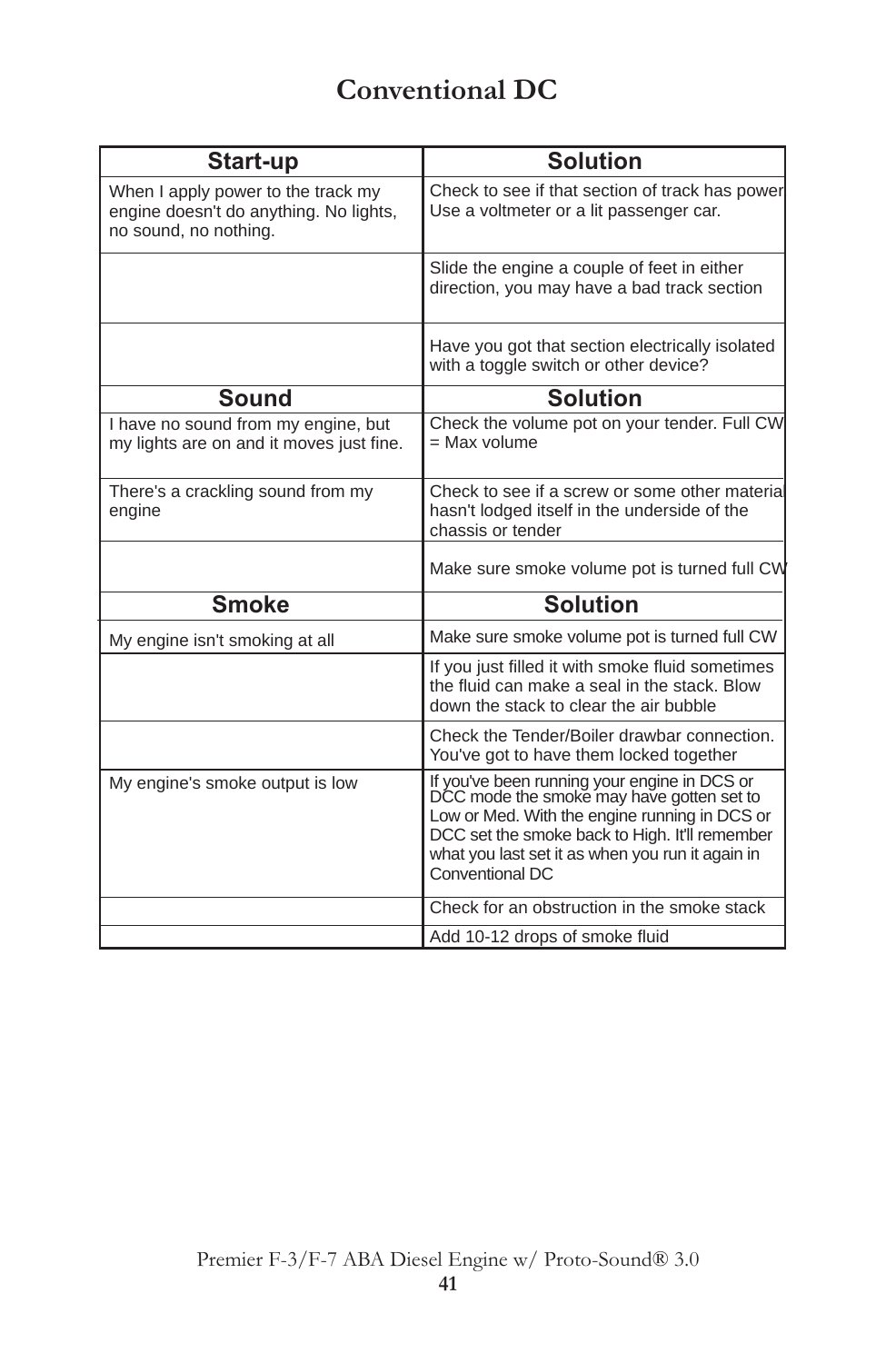| Lights                                                                                         | <b>Solution</b>                                                                                                                                                                                                                                    |
|------------------------------------------------------------------------------------------------|----------------------------------------------------------------------------------------------------------------------------------------------------------------------------------------------------------------------------------------------------|
| One of my lights is out.                                                                       | Most likely you had been running the engine<br>in DCC or DCS mode and toggled that light<br>off. Put it back into one of those modes and<br>turn that light back on. The engine will<br>remember that when you run it again in<br>Conventional DC. |
| None of my lights are on.                                                                      | Could be the same reason as "One of my<br>lights is out"                                                                                                                                                                                           |
|                                                                                                | Is the engine getting power? Check to see if<br>there if voltage on the track or move the<br>engine a few feet in either direction.                                                                                                                |
| <b>Motion</b>                                                                                  | <b>Solution</b>                                                                                                                                                                                                                                    |
| When I apply power to the track my<br>engine starts up (lights and sound) but it<br>won't move | Lower the track voltage then raise it again.<br>The engine should start moving. If you apply<br>greater than 9VDC quickly the engine will just<br>sit there. Lowering it below 9VDC then raising<br>it will get the engine moving.                 |
| My engine hesitates at slow speeds.                                                            | An engine may do this right out of the box if it<br>has not been lubricated. Follow the lubrication<br>instructions. Now go ahead and run it.                                                                                                      |
|                                                                                                | New engines even after they are lubricated<br>may take a little bit to get everything run in. Be<br>a little patient and let it run for a bit. It should<br>clear up shortly after lubricating and running.                                        |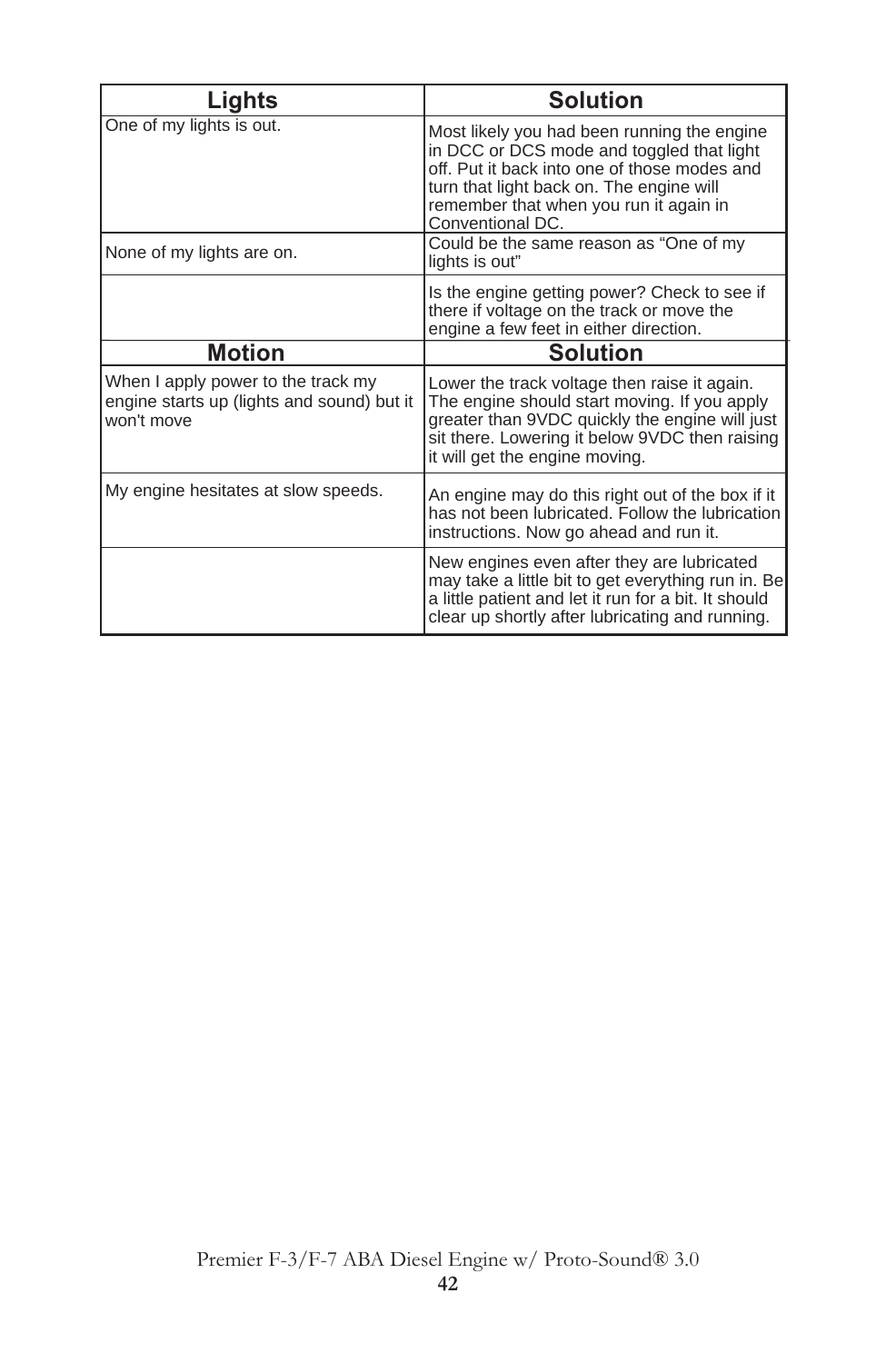| Start-up                                                                                                             | <b>Solution</b>                                                                                                                                                                                                                                                                                                                                                                                                               |
|----------------------------------------------------------------------------------------------------------------------|-------------------------------------------------------------------------------------------------------------------------------------------------------------------------------------------------------------------------------------------------------------------------------------------------------------------------------------------------------------------------------------------------------------------------------|
| When I apply power to the track my<br>engine doesn't do anything. No lights, no<br>sound.                            | Did you press F3 yet? F3 on your DCC<br>handheld will start your engine up.                                                                                                                                                                                                                                                                                                                                                   |
|                                                                                                                      | Check to see if that section of track has<br>power. Use a voltmeter or a lit passenger car,<br>not your tongue.                                                                                                                                                                                                                                                                                                               |
|                                                                                                                      | Slide the engine a couple of feet in either<br>direction, you may have a bad track section.                                                                                                                                                                                                                                                                                                                                   |
|                                                                                                                      | Have you got that section electrically isolated<br>with a toggle switch or other device?                                                                                                                                                                                                                                                                                                                                      |
| Sound                                                                                                                | <b>Solution</b>                                                                                                                                                                                                                                                                                                                                                                                                               |
| I have no sound on my engine, but my<br>lights are on and it moves just fine.                                        | You may have it turned off. Repeatedly press<br>F6 to cycle through the volume levels (there<br>are 9 levels, 0-max).                                                                                                                                                                                                                                                                                                         |
| There's a crackling sound from my<br>engine                                                                          | Check to see if a screw or some other<br>material hasn't lodged itself in the underside<br>of the engine.                                                                                                                                                                                                                                                                                                                     |
| When I run Doppler I can hear the<br>Doppler shift but then the engine sounds<br>fade out and I can't get them back. | This is normal. You will need to press the F21<br>button again to turn Doppler off. Your engine<br>sounds will now return to normal.                                                                                                                                                                                                                                                                                          |
| <b>Smoke</b>                                                                                                         | <b>Solution</b>                                                                                                                                                                                                                                                                                                                                                                                                               |
| My engine isn't smoking at all.                                                                                      | Make sure you've got the smoke switch ON. It<br>must be ON for the smoke to operate in DCC<br>Mode.                                                                                                                                                                                                                                                                                                                           |
|                                                                                                                      | Press F12 on your DCC handheld. This will<br>activate the smoke.                                                                                                                                                                                                                                                                                                                                                              |
|                                                                                                                      | If you just filled it with the smoke fluid<br>sometimes the fluid can make a seal in the<br>stack blow down the stack to clear the air<br>bubble.                                                                                                                                                                                                                                                                             |
| My engine barely smokes.                                                                                             | You may have set the smoke to Low. F13 will<br>vary the smoke levels. Or, if you were running<br>it in DCS mode you may have toggled it there<br>(if you don't have F13 on your DCC handheld<br>you will have to put it back into DCS mode<br>and change it from there), or follow the<br>instructions starting on pg. 27 to move the<br>smoke volume into an $\overrightarrow{F}$ Function that exists<br>on your controller |
|                                                                                                                      |                                                                                                                                                                                                                                                                                                                                                                                                                               |
|                                                                                                                      | Check for an obstruction in the smoke<br>stack<br>Add 10-12 drops of smoke fluid                                                                                                                                                                                                                                                                                                                                              |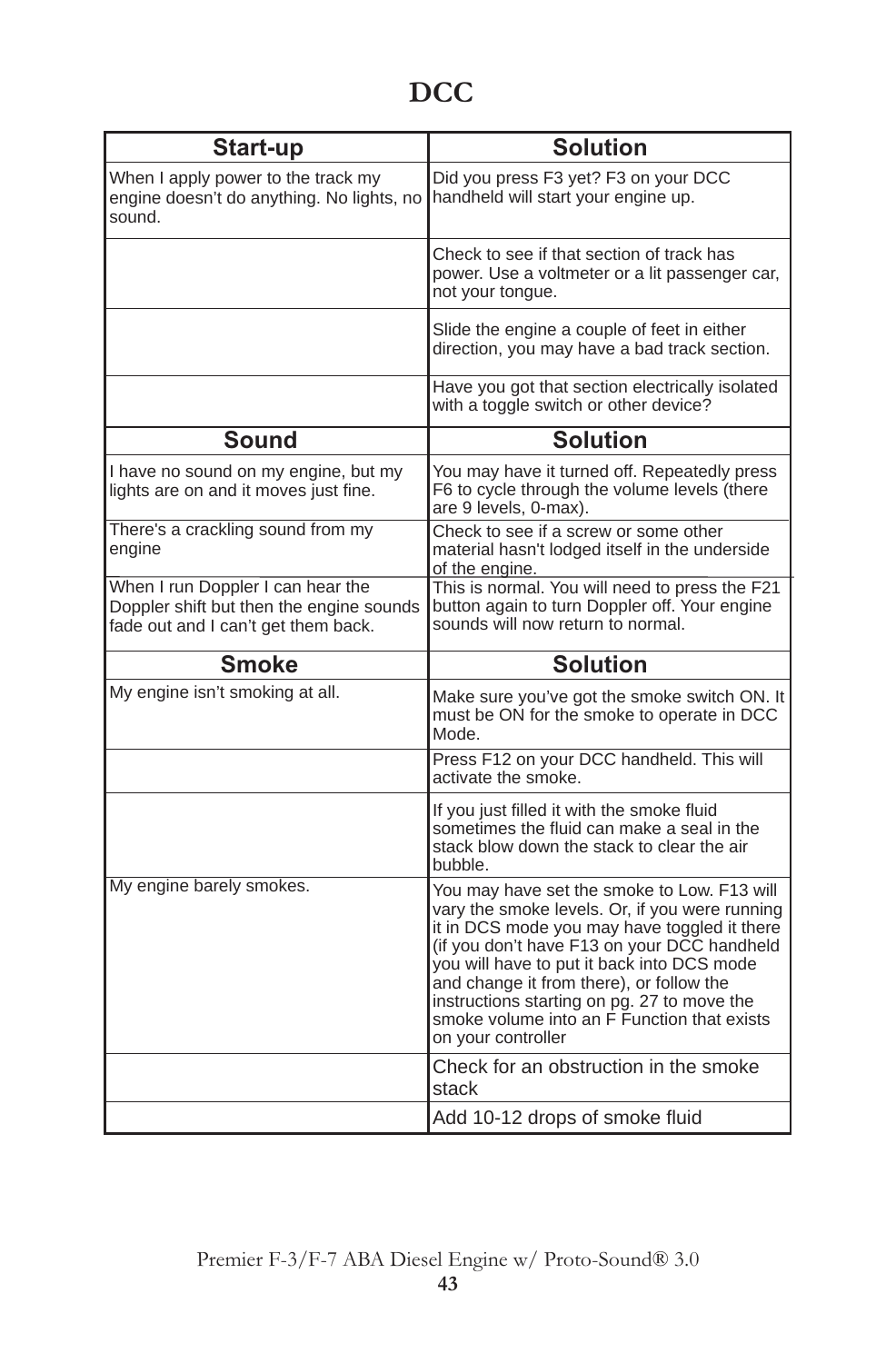| Lights                                                                                           | <b>Solution</b>                                                                                                                                                                                                                        |
|--------------------------------------------------------------------------------------------------|----------------------------------------------------------------------------------------------------------------------------------------------------------------------------------------------------------------------------------------|
| One of my lights is out.                                                                         | Check your F keys. F0 is the headlight (also<br>controls the Back-up light) and F5 will toggle<br>the Cab light and firebox light.                                                                                                     |
| None of my lights are on.                                                                        | Could be the same reason as "One of my<br>lights is out"                                                                                                                                                                               |
|                                                                                                  | Is the engine getting power? Check to see if<br>there is voltage on the track or move the<br>engine a few feet in either direction.                                                                                                    |
| <b>Motion</b>                                                                                    | <b>Solution</b>                                                                                                                                                                                                                        |
| When I apply power and hit F3, my<br>engine powers up but it won't move.                         | This is normal, dial up the speed on your DCC<br>controller to make your engine move.                                                                                                                                                  |
| My engine hesitates at slow speeds.                                                              | An engine may do this right out of the box if it<br>has not been lubricated. Follow the lubrication<br>instructions. Now go ahead and run it.                                                                                          |
|                                                                                                  | New engines even after they are lubricated<br>may take a little bit to get everything run in. Be<br>a little patient and let it run for a bit. It should<br>clear up shortly after lubricating and running.                            |
| <b>PFA</b>                                                                                       | <b>Solution</b>                                                                                                                                                                                                                        |
| I hit F4 to start the PFA but the engine<br>just keeps ringing its bell, that's all it'll<br>do. | Bring the engine speed to 0. You will now hear<br>the station arrival sounds (pretty cool, huh?).<br>Pressing F4 will cycle through the PFA<br>sequence (check out the PFA section of the<br>manual for more)                          |
| Why does my engine run away all by<br>itself after the PFA is over?                              | This is normal. The engine will leave the<br>station at the same speed it entered (when<br>you hit F4 the first time). You can not control<br>the speed of your engine while it's leaving the<br>station until the bell stops ringing. |
| <b>Shut Down</b>                                                                                 | <b>Solution</b>                                                                                                                                                                                                                        |
| Okay, I give up. What do I have to do to<br>shut it down?                                        | Well, you can either remove power from<br>the track or press F3 again.                                                                                                                                                                 |
| <b>Lost or Unknown Address</b>                                                                   | <b>Solution</b>                                                                                                                                                                                                                        |
| I can't call up my engine on the address<br>I believe it to be set at                            | Perform the 55-55-55 Reset instructions<br>on page 23                                                                                                                                                                                  |
|                                                                                                  | If you are trying to talk to an engine on its<br>short address you may have set CV29 to<br>activate long addressing. Try to get a hold of<br>the engine on its last known long address                                                 |
|                                                                                                  | Place the engine on the Programming Track<br>output on your DCC system and write a value<br>of 3 to CV1                                                                                                                                |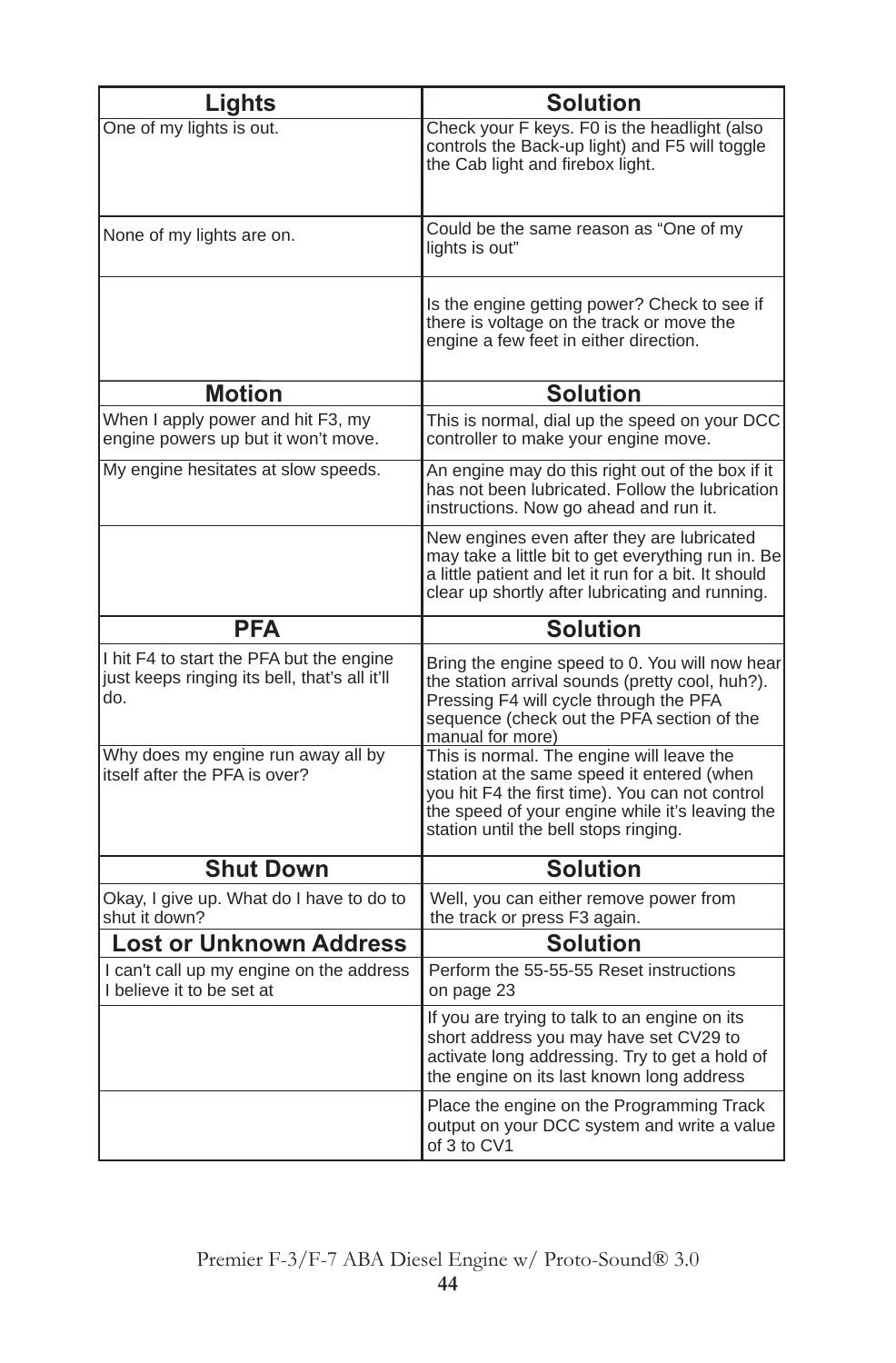# **DCS (Remember, it's NOT DCC)**

| Start-up                                                                                                            | <b>Solution</b>                                                                                                                                                                                                                                                        |
|---------------------------------------------------------------------------------------------------------------------|------------------------------------------------------------------------------------------------------------------------------------------------------------------------------------------------------------------------------------------------------------------------|
| When I apply power to the track my<br>engine doesn't do anything. No lights, no<br>sound, no nothing.               | This is normal. You have to hit the Start-Up<br>button.                                                                                                                                                                                                                |
|                                                                                                                     | Check to see if that section of track has<br>power. Use a voltmeter or a lit passenger car,<br>not your tongue.                                                                                                                                                        |
|                                                                                                                     | Slide the engine a couple of feet in either<br>direction, you may have a bad track section<br>Have you got that section electrically isolated<br>with a toggle switch or other device?                                                                                 |
| I get an error when I hit Start-Up                                                                                  | Have you recently changed the engine<br>address?                                                                                                                                                                                                                       |
|                                                                                                                     | Check if there is power on that section of<br>track the engine is sitting on (there has to be<br>power for the signal to get to the engine and<br>for the engine to be able to hear it)                                                                                |
| DCS is polarity sensitive when powered<br>by a DC power supply.                                                     | Check the polarity of the DC power supply<br>connected to the Fixed 1 or Fixed 2 Inputs.<br>Shut down power, reverse the inputs and<br>repower DCS. Hitting the startup button on<br>the DCS remote should start up the engine.                                        |
|                                                                                                                     | If you have two engines on the track they<br>both may have the same address. Take one<br>of them off the rails and try it again                                                                                                                                        |
| <b>Sound</b>                                                                                                        | <b>Solution</b>                                                                                                                                                                                                                                                        |
| When I press the Whistle Button on my<br>DCS remote or DCS commander the<br>whistle doesn't blow                    | Check if the playable whistle is active. On the<br>DCS Commander there will be two dashes on<br>the right side of the LCD if it's active. Press<br>"A1" twice to ensure it's turned off. On your<br>DCS remote press the "SPW" button twice to<br>ensure it's disabled |
| I have no sound on my engine, but my<br>lights are on and it moves just fine                                        | You may have it turned off. Repeatedly press<br>VOL + to bring the Master Volume up                                                                                                                                                                                    |
|                                                                                                                     | Did you turn off the ENG Sounds? Press the<br>ENG SND button on your DCS controller.                                                                                                                                                                                   |
|                                                                                                                     | Check that you haven't lowered any of the<br>independent engine volumes (Eng Sounds,<br>Bell, Whistle, or Accent)                                                                                                                                                      |
| There's a crackling sound from my<br>engine                                                                         | Check to see if a screw or some other material<br>has lodged itself in the underside of the<br>engine.                                                                                                                                                                 |
| When I run Doppler I can hear the<br>Doppler shift but then the engine sounds<br>fade out and I can't get them back | This is normal. You will need to press the<br>Doppler button again to turn Doppler off. Your<br>engine sounds will now return to normal                                                                                                                                |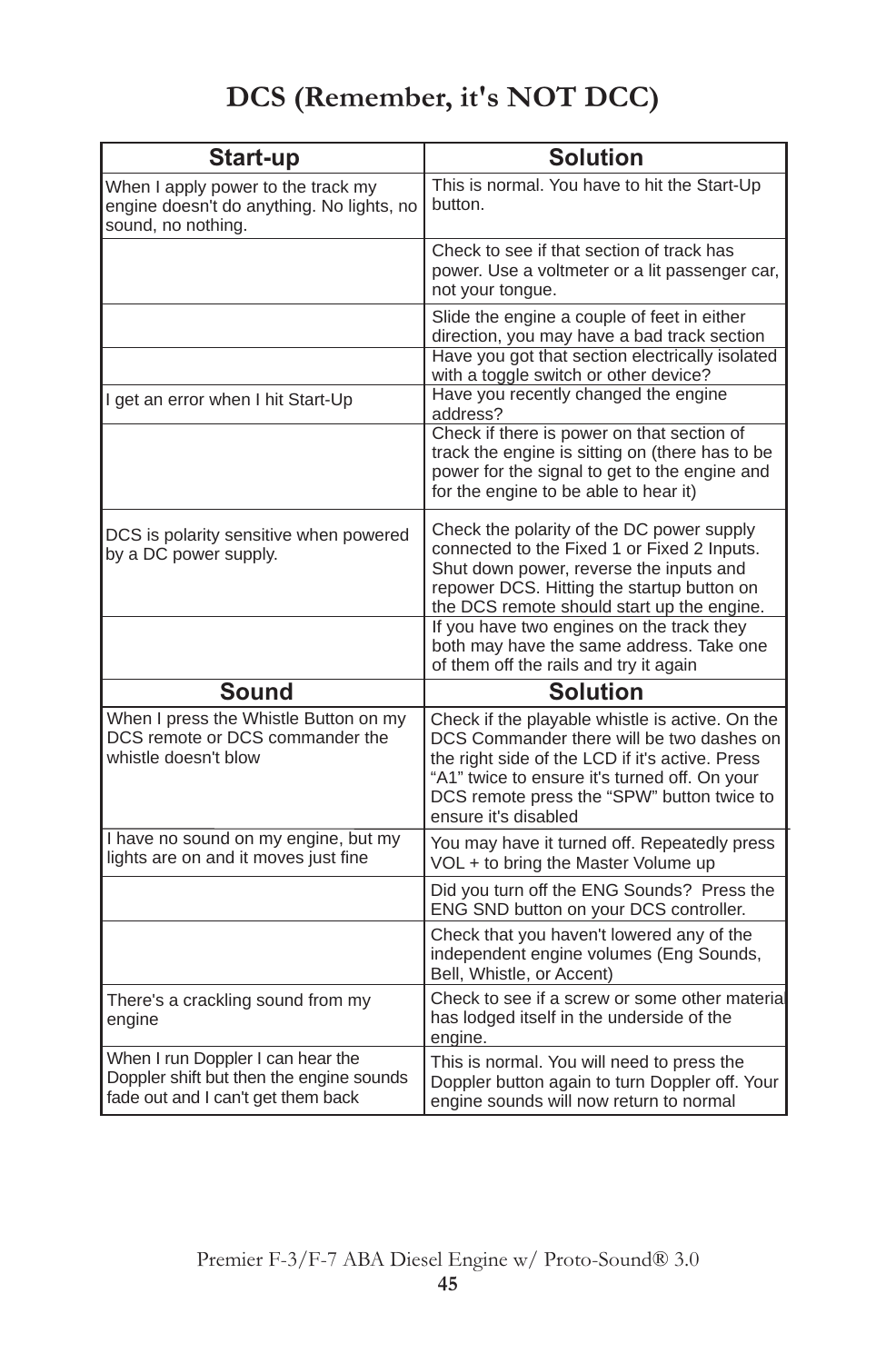| <b>Smoke</b>                                                                   | <b>Solution</b>                                                                                                                                                                                             |  |  |
|--------------------------------------------------------------------------------|-------------------------------------------------------------------------------------------------------------------------------------------------------------------------------------------------------------|--|--|
| My engine isn't smoking at all                                                 | Press the smoke button, this will activate the<br>smoke                                                                                                                                                     |  |  |
|                                                                                | If you just filled it with the smoke fluid<br>sometimes the fluid can make a seal in the<br>stack. Blow down the stack to clear the air<br>bubble.                                                          |  |  |
| My engine barely smokes                                                        | You may have set the smoke to Low. This can<br>be changed from Low to Med to High.                                                                                                                          |  |  |
|                                                                                | Check for an obstruction in the smoke<br>stack                                                                                                                                                              |  |  |
|                                                                                | Add 10-12 drops of smoke fluid                                                                                                                                                                              |  |  |
| Lights                                                                         | <b>Solution</b>                                                                                                                                                                                             |  |  |
| One of my lights is out.                                                       | Check that you haven't turned it off with the<br>DCS controller. You have independent control<br>over lights on your engine                                                                                 |  |  |
| None of my lights are on.                                                      | Could be the same reason as "One of my<br>lights is out"                                                                                                                                                    |  |  |
|                                                                                | Is the engine getting power? Check to see if<br>there is voltage on the track or move the<br>engine a few feet in either direction.                                                                         |  |  |
| <b>Motion</b>                                                                  | Solution                                                                                                                                                                                                    |  |  |
| When I apply power and hit Start-up, my<br>engine powers up but it won't move. | This is normal, dial up the speed on your DCS<br>Remote to make your engine move.                                                                                                                           |  |  |
| My engine hesitates at slow speeds.                                            | An engine may do this right out of the box if it<br>has not been lubricated. Follow the lubrication<br>instructions. Now go ahead and run it.                                                               |  |  |
|                                                                                | New engines even after they are lubricated<br>may take a little bit to get everything run in. Be<br>a little patient and let it run for a bit. It should<br>clear up shortly after lubricating and running. |  |  |
| <b>PFA</b>                                                                     | <b>Solution</b>                                                                                                                                                                                             |  |  |
| When I enter PFA all that happens is the<br>bell rings. What do I do?          | Press the DIR button. Your engine will stop<br>and begins the arrival sequence. Pressing the<br>DIR button will cycle you through the next 3<br>PFA sequences                                               |  |  |
| Why does my engine run away all by<br>itself after the PFA is over?            | This is normal. The engine will leave the<br>station at the same speed it entered (when hit<br>the PFA button). The speed setting can be<br>changed after the bell stops ringing.                           |  |  |
| <b>Shut Down</b>                                                               | <b>Solution</b>                                                                                                                                                                                             |  |  |
| Okay, I give up. What do I have to do to<br>shut it down?                      | Well, you can either remove power from<br>the track or press or press Shut-Down.<br>Button on the DCS Remote                                                                                                |  |  |
| <b>Lost or Unknown Address</b>                                                 | <b>Solution</b>                                                                                                                                                                                             |  |  |
| I can't call up my engine on the address<br>I believe it to be set at          | Delete the engine from your DCS remote,<br>and attempt to re-add it.                                                                                                                                        |  |  |
|                                                                                | On the DCS Remote, hit Menu→System→<br>Engine Setup → Recover Engine                                                                                                                                        |  |  |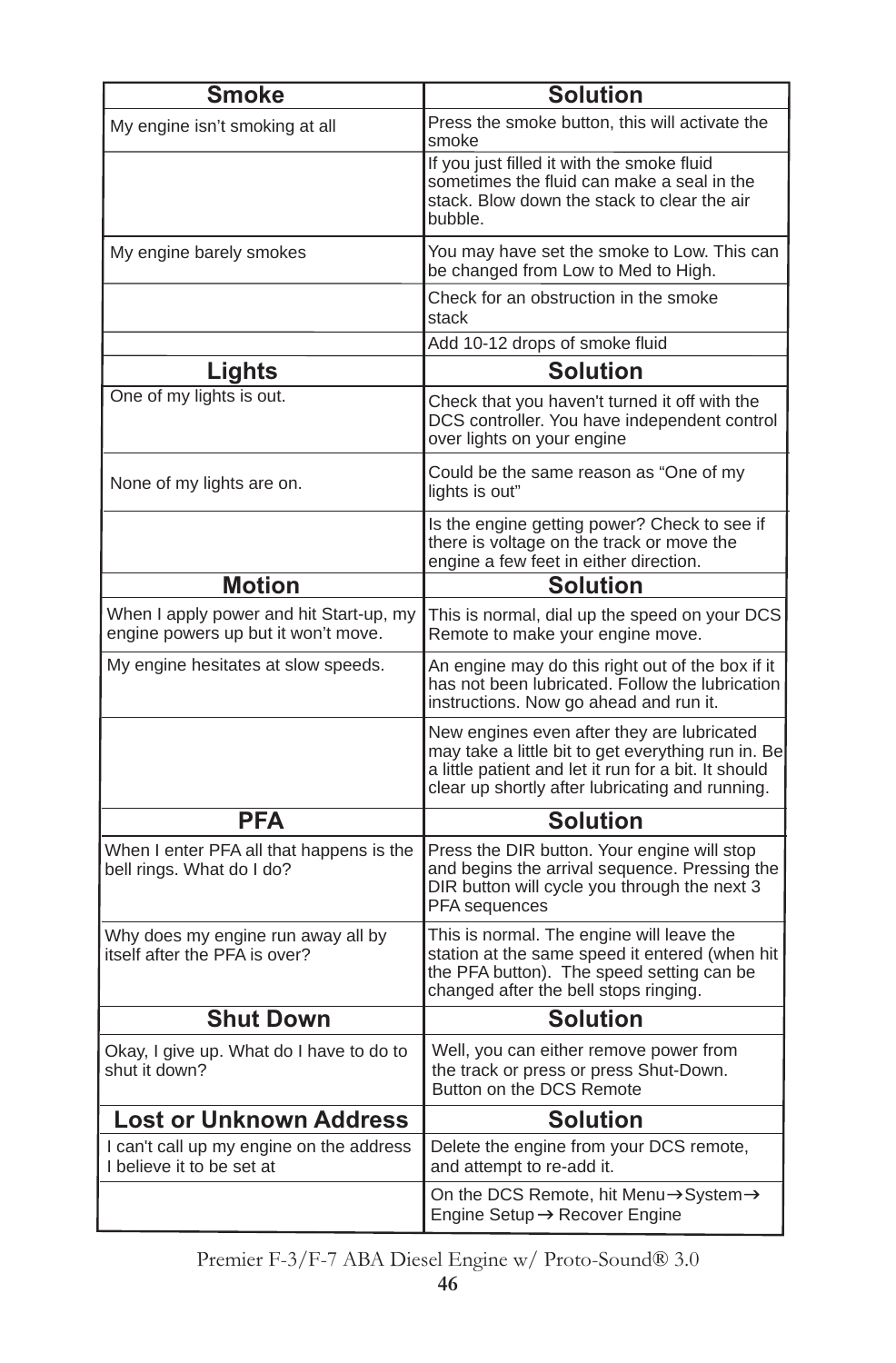# **Transformer Compatibility and Wiring Chart**

Proto-Sound® 3.0 is designed to work with most standard AC transformers. The chart below lists the many compatible transformers. Note that many of the operational commands described in these instructions require a bell button, so if your transformer does not have its own bell button, you should consider adding one to get the full benefit of the system. In addition, the chart details how the terminals on these transformers should be attached to your layout.

| <b>RECOMMENDED AC TRANSFORMERS</b>                        |                                         |                                 |                     |                 |                                   |
|-----------------------------------------------------------|-----------------------------------------|---------------------------------|---------------------|-----------------|-----------------------------------|
| <b>Transformer</b><br><b>Model</b>                        | <b>Center Rail</b>                      | <b>Outside Rail</b>             | Min/Max.<br>Voltage | Power<br>Rating | <b>Transformer</b><br><b>Type</b> |
| MTH Z-500                                                 | <b>Red Terminal</b>                     | <b>Black Terminal</b>           | $0-18v$             | 50-Watt         | Electronic                        |
| <b>MTH Z-750</b>                                          | <b>Red Terminal</b>                     | <b>Black Terminal</b>           | $0-21v$             | 75-Watt         | Electronic                        |
| MTH Z-1000                                                | <b>Red Terminal</b>                     | <b>Black Terminal</b>           | $0-21v$             | 100-Watt        | Electronic                        |
| MTH Z-4000                                                | <b>Red Terminal</b>                     | <b>Black Terminal</b>           | $0 - 22v$           | 390-Watt        | Electronic                        |
| Lionel 1032                                               | U                                       | A                               | $5-16v$             | 90-Watt         | <b>Standard</b>                   |
| Lionel 1032M                                              | u                                       | А                               | $5-16v$             | 90-Watt         | <b>Standard</b>                   |
| Lionel 1033                                               | U                                       | A                               | $5-16v$             | 90-Watt         | <b>Standard</b>                   |
| Lionel 1043                                               | u                                       | A                               | $5 - 16v$           | 90-Watt         | Standard                          |
| Lionel 1043M                                              | U                                       | A                               | $5-16v$             | 90-Watt         | <b>Standard</b>                   |
| Lionel 1044                                               | U                                       | А                               | $5-16v$             | 90-Watt         | <b>Standard</b>                   |
| Lionel 1053                                               | u                                       | A                               | $8-17v$             | 60-Watt         | <b>Standard</b>                   |
| Lionel 1063                                               | u                                       | A                               | $8 - 17v$           | 60-Watt         | <b>Standard</b>                   |
| <b>Lionel LW</b>                                          | A                                       | u                               | $8-18v$             | 75-Watt         | <b>Standard</b>                   |
| Powermaster                                               | U                                       | A                               | $8-18v$             | 135VA           | Electronic                        |
| All-Trol                                                  | <b>Left Terminal</b>                    | <b>Right Terminal</b>           | $0-24v$             | 300-Watt        | Electronic                        |
| <b>Dallee Hostler</b>                                     | <b>Left Terminal</b>                    | <b>Right Terminal</b>           |                     |                 | <b>Electronic</b>                 |
| <b>Lionel LW</b>                                          | A                                       | U                               | $8-18v$             | 75-Watt         | <b>Standard</b>                   |
| <b>Lionel KW</b>                                          | A or B                                  | U                               | $6-20v$             | 190-Watt        | <b>Standard</b>                   |
| <b>Lionel MW</b>                                          | <b>Outside Track</b><br><b>Terminal</b> | <b>Inside Track</b><br>Terminal | $5-16v$             | 50V.A.          | Electronic                        |
| <b>Lionel RS-1</b>                                        | <b>Red Terminal</b>                     | <b>Black Terminal</b>           | $0-18v$             | 50V.A.          | Electronic                        |
| Lionel RW                                                 | u                                       | A                               | $9 - 19v$           | 110-Watt        | Standard                          |
| <b>Lionel SW</b>                                          | U                                       | А                               | <b>Unknown</b>      | 130-Watt        | <b>Standard</b>                   |
| <b>Lionel TW</b>                                          | U                                       | A                               | $8-18v$             | 175-Watt        | <b>Standard</b>                   |
| <b>Lionel ZW</b>                                          | A,B,C or D                              | U                               | $8-20v$             | 275-Watt        | <b>Standard</b>                   |
| <b>Lionel Post-War</b><br>Celebration<br><b>Series ZW</b> | A,B,C or D                              | Common                          | $0-20v$             | 135/190 Watt    | Electronic                        |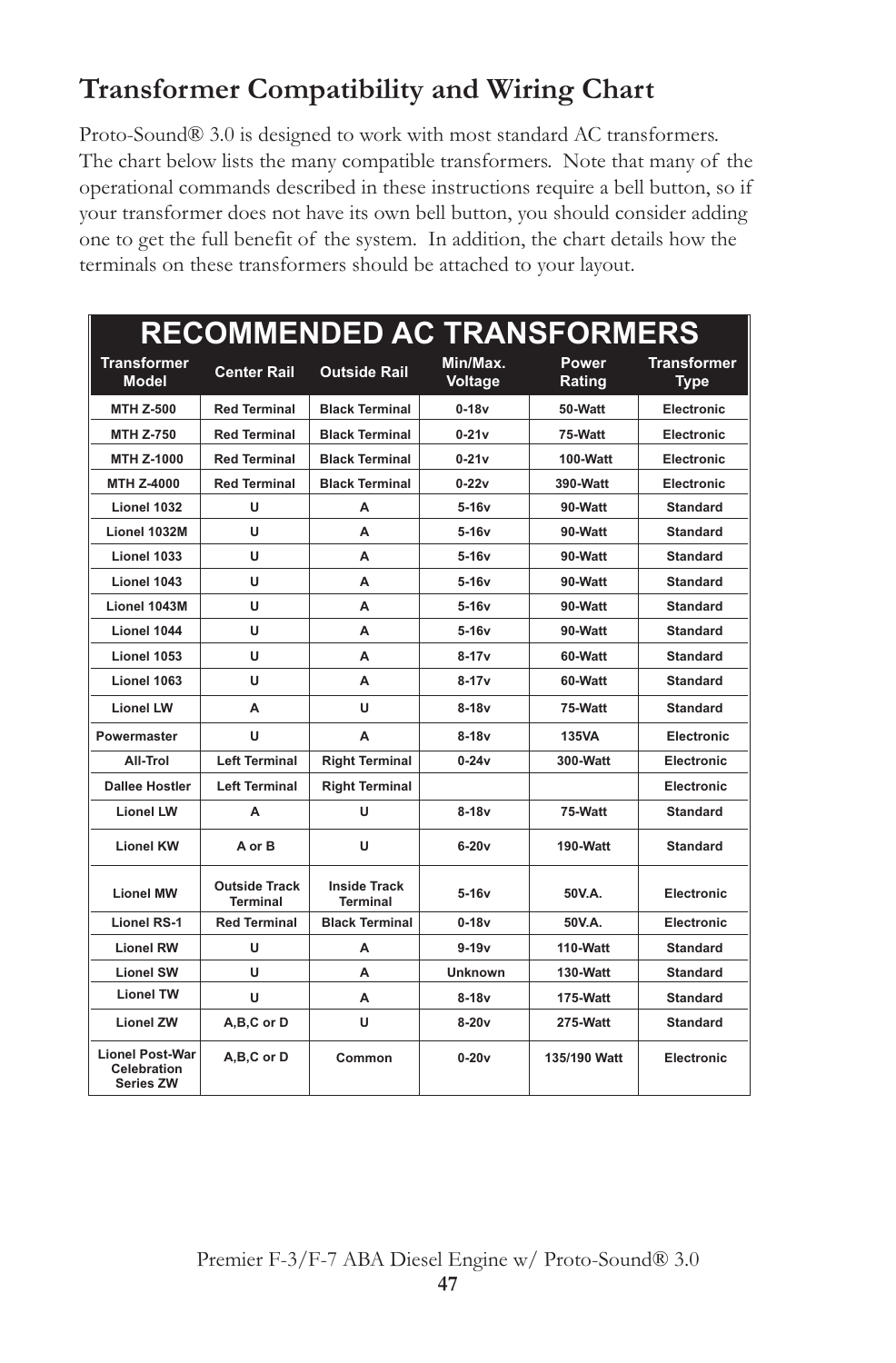# **DC Power Supply Chart**

| <b>RECOMMENDED DC TRANSFORMERS</b>                         |                                              |                 |                                                                                                                                                                                      |                                   |
|------------------------------------------------------------|----------------------------------------------|-----------------|--------------------------------------------------------------------------------------------------------------------------------------------------------------------------------------|-----------------------------------|
| <b>Transformer</b><br><b>Model</b>                         | Min/Max.<br>Voltage                          | Power<br>Rating | <b>Notes On Use</b>                                                                                                                                                                  | <b>Transformer</b><br><b>Type</b> |
| MRC 6200                                                   | $0-18.5v$                                    | 60-Watt         | Not Recommended For #70-3001-1 J3a                                                                                                                                                   | <b>Electronic</b>                 |
| <b>MRC</b><br>Controlmaster 20                             | $0-20v$                                      | 100-Watt        |                                                                                                                                                                                      | Electronic                        |
| PH Hobbies<br>PS <sub>5</sub>                              | $0-20v$                                      | 100-Watt        |                                                                                                                                                                                      | Electronic                        |
| PH Hobbies<br><b>PS10G</b>                                 | $0-20v$                                      | 180-Watt        |                                                                                                                                                                                      | Electronic                        |
| <b>Bridgeworks</b><br>Magnum 15                            | $0-24v *$                                    | $300-Watt$      |                                                                                                                                                                                      | Electronic                        |
| <b>Bridgeworks</b><br>Magnum 200                           | $0-24v *$                                    | 300-Watt        |                                                                                                                                                                                      | Electronic                        |
| <b>Bridgeworks</b><br>Magnum 400                           | $0-24v *$                                    | 300-Watt        |                                                                                                                                                                                      | <b>Electronic</b>                 |
| <b>Bridgeworks</b><br>Magnum 1000                          | $0-24v *$                                    | 300-Watt        |                                                                                                                                                                                      | Electronic                        |
| LGB Jumbo<br>#50101                                        | $0-24v *$                                    | 240-Watt        | Not recommended for #70-3001-1 J3a                                                                                                                                                   | Electronic                        |
| Crest CRE-55460<br>Power Supply w/<br>CRE-55401 Controller | 18VDC on<br>Supply, 0-18VDC<br>at Controller | 180-Watt        | FOR ANALOG DC OPERATION ONLY<br>Controller has PWM Output<br>from Fixed DC Input<br>DO NOT Use with the DCS System (TIU)<br>PWM Output from this power supply<br>Will DAMAGE the TIU | Electronic                        |

\* Use 22 volts maximum track voltage when operating a MTH locomotive equipped with Proto-Sound, Loco-Sound, Proto-Sound 2.0 or Proto-Sound 3.0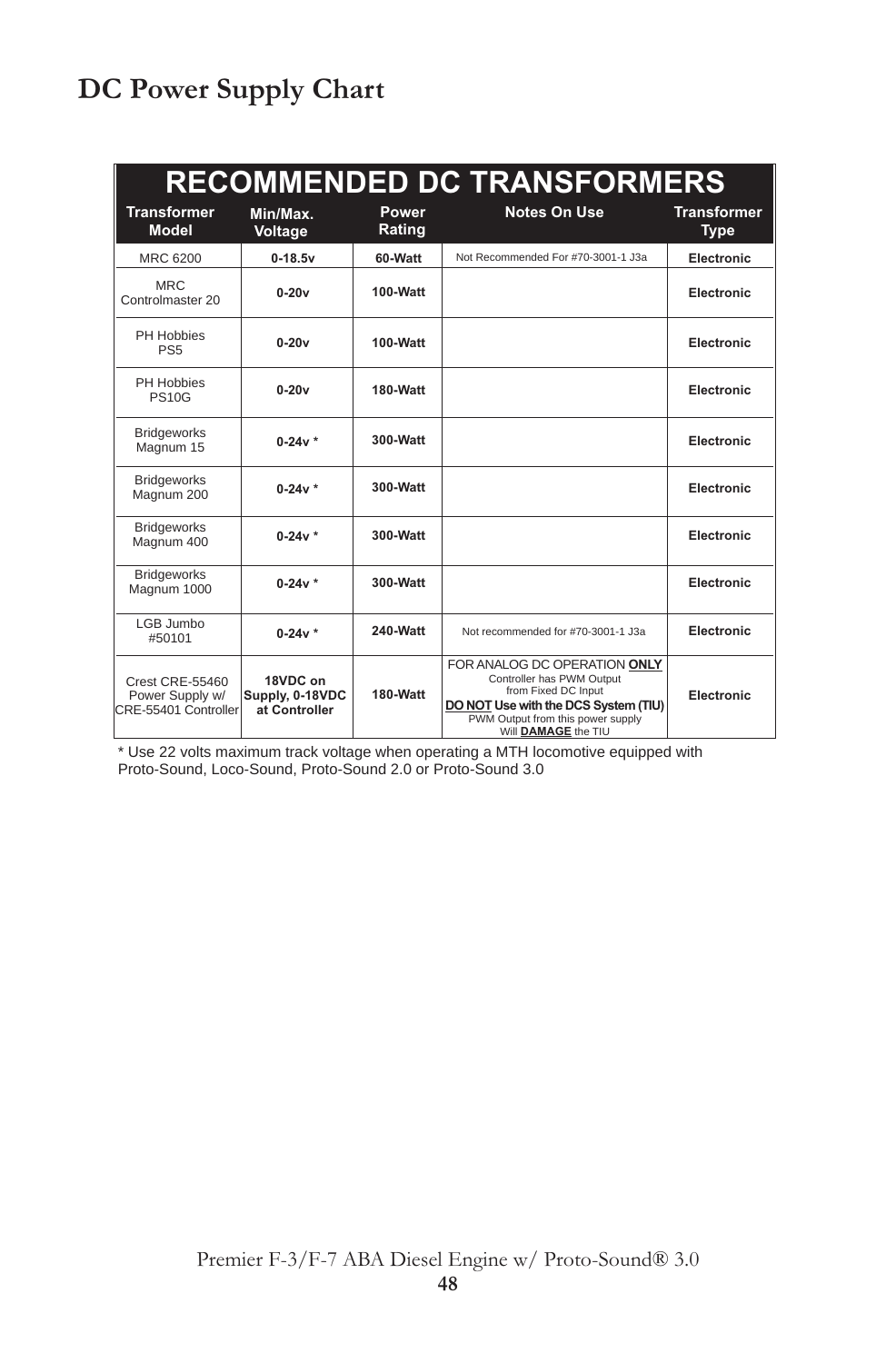### **Additional Features Accessible With The DCS Remote Control System**

(Additional equipment required)

While conventional mode operation of a Proto-Sound® 3.0 engine yields wonderfully realistic sound and several train control features, command mode operation allows the user to access a world of command functions never before accessible to O Gauge railroaders. With the addition of the DCS Remote Control System (including a DCS remote handheld and Track Interface Unit) users gain many advanced features, including:

> •DCS Proto-Speed Control - Establishes desired locomotive speed in scale miles per hour increments via a thumbwheel control and allows operator to set maximum speed and acceleration/deceleration rates

•ProtoSmoke™ Variable Output Control - Controls how much smoke each engine outputs and matches smoke to locomotive speed

•Locomotive Lighting Control - Controls locomotive headlights, marker and interior lights, beacon lights, ditch lights, and MARS lights

> •Emergency Stop-Single button push stops all Proto-Sound® 2.0 and Proto-Sound® 3.0 engines but does not turn off the input power to the TIU

•One Touch Global Mute/UnMute-Single button mutes or unmutes all DCS-controlled locomotives' sounds

•Proto-Dispatch Operation-Public Address-like feature allows users to speak through locomotive speaker during operation

•Proto-Cast-Allows users to play audio recordings through locomotive speaker during operation

•Proto-Doppler Sound Effects Set Up-Users can configure locomotive for Doppler Operation, including setting distance points for Doppler start, repeat, and stop modes

•Independent Volume Control of Engine Sounds, Bell, Horn & Whistle, and Accent Sounds for each Locomotive

•Control up to 99 different DCS-Equipped Locomotives at one time with multiple TIUs

•Proto-Effects™ Set Up-User can select individual Proto-Effects™ operations to be active or inactive, including cab chatter, train wreck sounds, coupler sounds, Direction Control Set Up-User can set initial individual start-up direction (start in forward or reverse) for doubleheading operations

•Locomotive Consist Set-up-User can determine locomotive values for consist make-ups, allowing multiple locomotives belonging to a consist to operate together